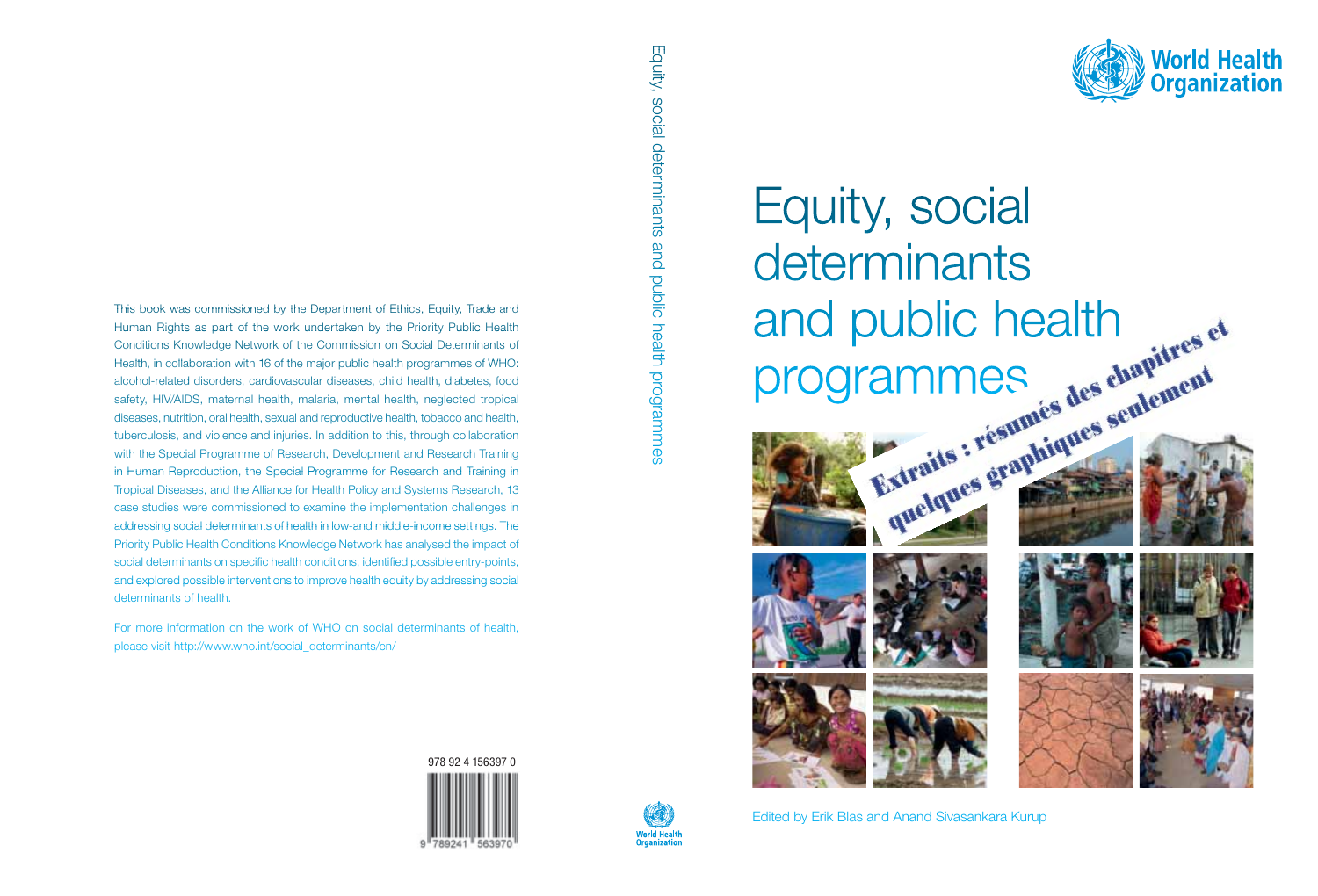### **Contents**

|    | <b>Foreword: Equity, social determinants and public health programmes</b> 1                                                                                               |
|----|---------------------------------------------------------------------------------------------------------------------------------------------------------------------------|
| 1. | Introduction and methods of work                                                                                                                                          |
|    | 2. Alcohol: equity and social determinants                                                                                                                                |
| 3. | Cardiovascular disease: equity and social determinants                                                                                                                    |
|    | 4. Health and nutrition of children: equity and social determinants<br>Fernando C. Barros, Cesar G. Victora, Robert W. Scherpbier and Davidson Gwatkin. 49                |
|    | 5. Diabetes: equity and social determinants                                                                                                                               |
|    | 6. Food safety: equity and social determinants<br>Jean-Louis Jouve, Jens Aagaard-Hansen and Awa Aidara-Kane Alberts And Alberts Alberts Alberts Andrew Strategie          |
| 7. | Mental disorders: equity and social determinants<br>Vikram Patel, Crick Lund, Sean Hatherill, Sophie Plagerson, Joanne Corrigall, Michelle Funk and Alan J. Flisher . 115 |
|    | 8. Neglected tropical diseases: equity and social determinants                                                                                                            |
|    | 9. Oral health: equity and social determinants                                                                                                                            |
|    | 10. Unintended pregnancy and pregnancy outcome: equity and social determinants                                                                                            |
|    | 11. Tobacco use: equity and social determinants<br>Annette David, Katharine Esson, Anne-Marie Perucic and Christopher Fitzpatrick 199                                     |
|    | 12. Tuberculosis: the role of risk factors and social determinants<br>Knut Lönnroth, Ernesto Jaramillo, Brian Williams, Chris Dye and Mario Raviglione 219                |
|    | 13. Violence and unintentional injury: equity and social determinants                                                                                                     |
|    | 14. Synergy for equity                                                                                                                                                    |
|    |                                                                                                                                                                           |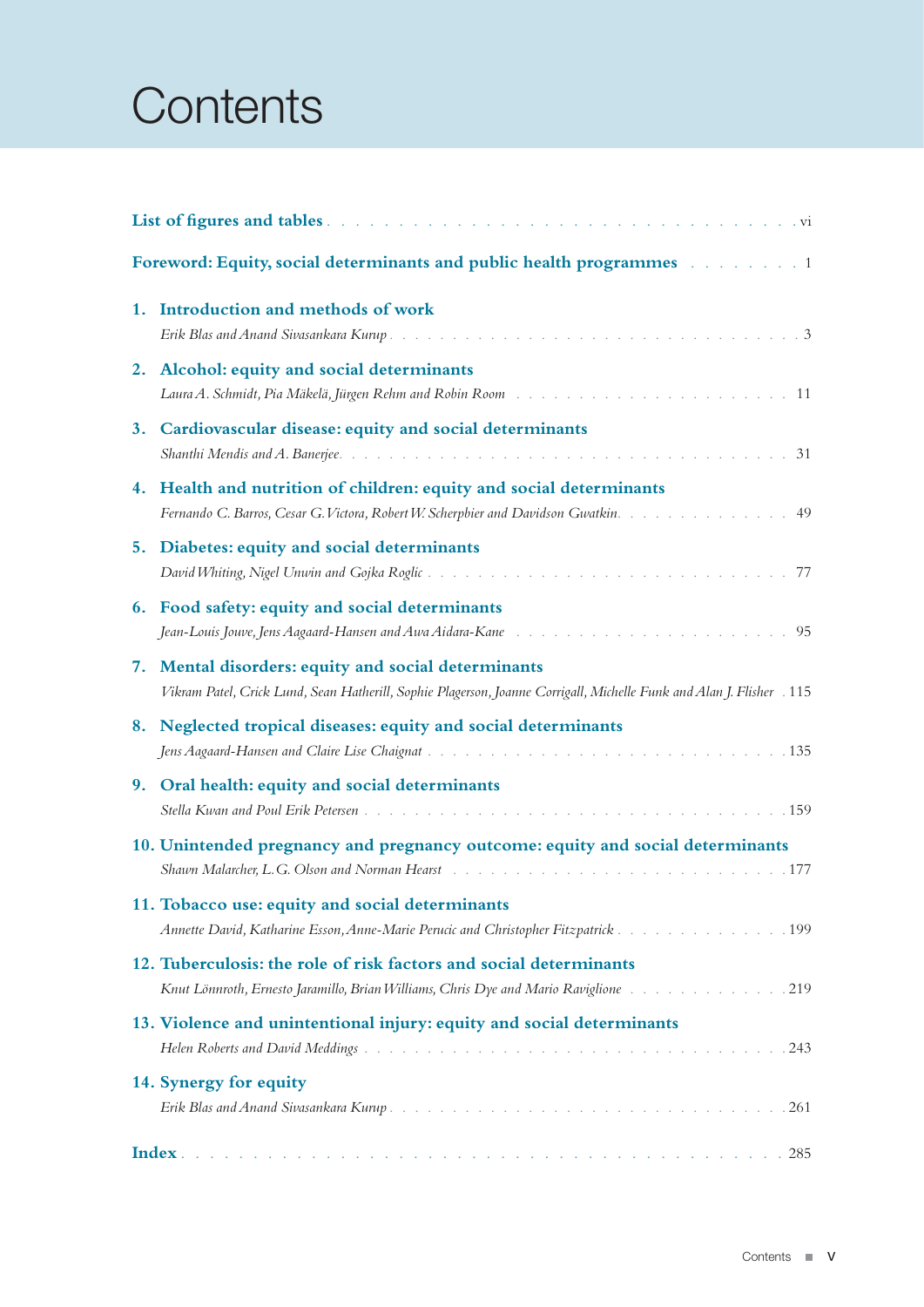# Introduction and Introduction and<br>methods of work

Erik Blas and Anand Sivasankara Kurup

#### **Contents**

| 1.1 Introduction 4                      |  |  |  |
|-----------------------------------------|--|--|--|
| 1.2 Key terms and concepts 5            |  |  |  |
| 1.3 Framework of analysis 6             |  |  |  |
| 1.4 Towards an actionable agenda. 8     |  |  |  |
| 1.5 Process: organizational learning. 9 |  |  |  |
| 1.6 Bringing it all together 9          |  |  |  |
| References 10                           |  |  |  |

#### **Figure**

*Figure 1.1* Priority public health conditions analytical framework . . . 7

#### **Table**

*Table 1.1* Two complementary frameworks for viewing obstacles to achieving effective and equitable outcome of health care interventions 8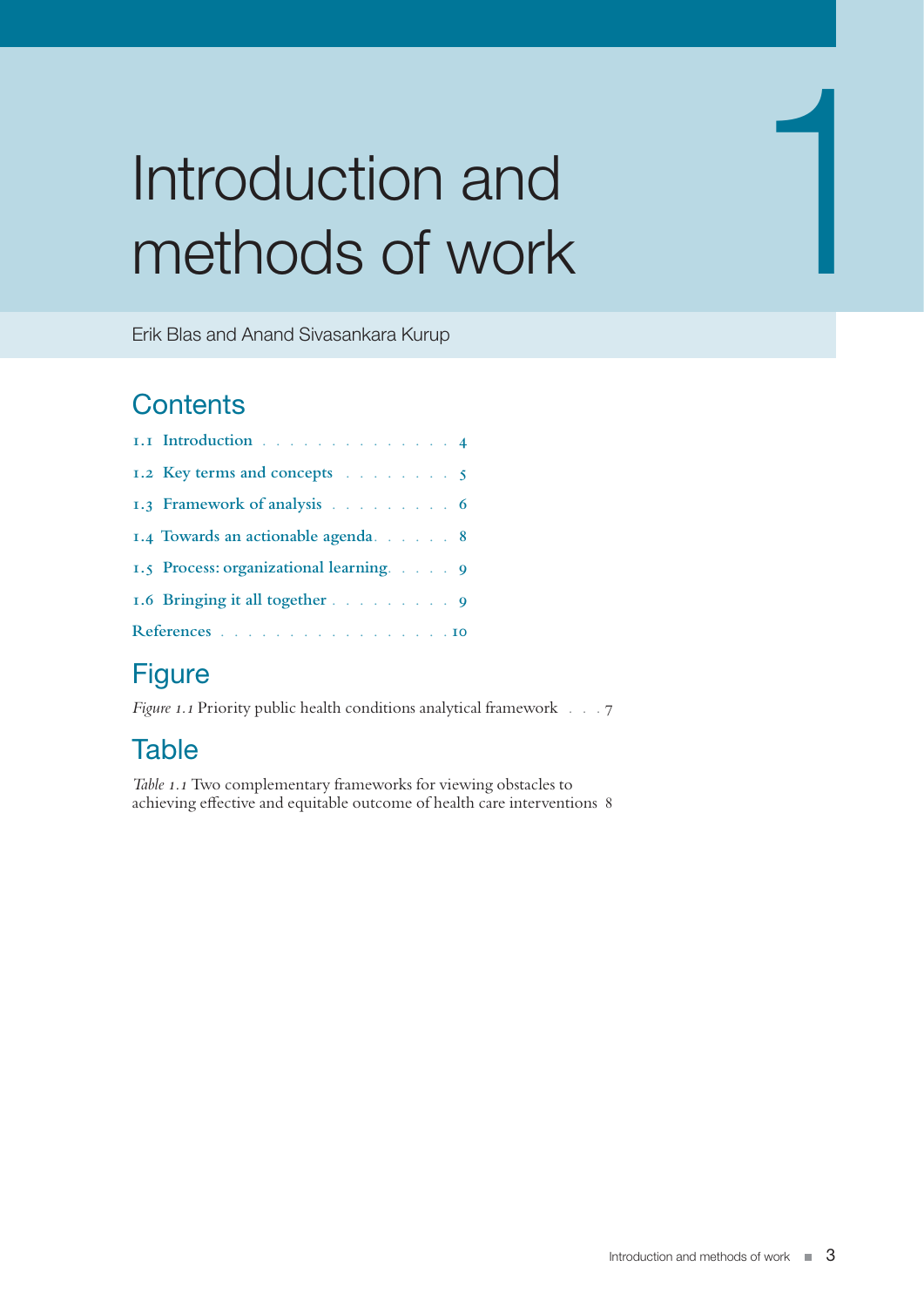#### 1.1 Introduction

The work presented in this volume was carried forward with the conviction that achieving greater equity in health is a goal in itself, and that achieving the various specific global health and development targets without at the same time ensuring equitable distribution across populations is of limited value. Most literature on equity and the social determinants of health is based on data that are from high-income countries and that focus on possible causal relationships. Even in high-income countries there is limited documentation of experiences with interventions and implementation approaches to halt growing or reduce existing inequities in health.

This shortfall is addressed within the World Health Organization (WHO) system by the Priority Public Health Conditions Knowledge Network, which aims to widen the discussion on what constitutes public health interventions by identifying the social determinants of health inequities and appropriate interventions to address the situation. The work of the Network has been focused on practice, establishing the knowledge base as a starting-point and then quickly and pragmatically moving on to exploration of potential avenues and options for action. While the scientific review of evidence has played a major role in the work of the Network, the main aim has been to expand the known territory and move, in a responsible and systematic way, into the unknown, by suggesting new paths of action for public health programmes. Effectively addressing inequities in health involves not only new sets of interventions, but modifications to the way that public health programmes (and possibly WHO) are organized and operate, as well as redefinition of what constitutes a public health intervention.

While old public health problems persist, such as malaria, tuberculosis and sexually transmitted diseases, new challenges are presenting themselves. Many of the old problems persist because we have failed to effectively apply the tools that we have at hand – and some of those tools have even been destroyed in the process, for example by creating drug resistance. Another set of reasons for the failure is that we have not sufficiently recognized and appropriately dealt with the inequities underlying average health statistics. This has meant that even when overall progress has been made, large parts of populations, and even whole regions of the world, have been left behind.

Most if not all of the new public health challenges that we are facing – be it in the areas of communicable, maternal, perinatal and nutritional conditions, noncommunicable conditions or injuries – are directly related to how we organize our societies and live our lives, with inequities among and within populations again standing out. Inequities both fuel the emergence

of new public health challenges and result from them. Most ministries of health, health systems and health programmes are still primarily concerned with delivering the downstream interventions responding to the incidental needs and demands of individuals that constitute the traditional intramural health care services. These are important and need to be provided in any decent society. However, they are not effective responses to the old and new public health problems that continue to be produced and reproduced. In the public health community there is a growing recognition that if we are to deal with both the old and the new challenges and to achieve global targets, such as the health-related Millennium Development Goals, especially from a health equity perspective, we will have to go far beyond the traditional health interventions and address the upstream determinants of health.

The Priority Public Health Conditions Knowledge Network was established as one of nine knowledge networks by the Commission on Social Determinants of Health, which was created in 2005 by WHO to marshal evidence and provide recommendations on what can be done to promote health equity and to foster a global movement to achieve it (*1* ). From the outset, it was anticipated that the Network could contribute to the work of the Commission in at least two unique ways: from a health conditions perspective, as distinct from the topical perspectives of social determinants pursued by the other knowledge networks; and from a programmatic perspective, as public health programmes in their various shapes are key actors on the ground. A large number of WHO-based public health programmes participated in the work, which resulted in the 12 individual chapters and synthesis chapter that comprise the remainder of this volume. The number of programmes was large enough for the resulting proposals to have a general value.

During the work of the Priority Public Health Conditions Knowledge Network a number of events occurred with direct relevance to or bearing on the future work of public health programmes:

- The Commission on Social Determinants of Health completed its work and presented its final report documenting the magnitude of health inequities, identifying their social causes and proposing directions for action (1). The Priority Public Health Conditions Knowledge Network, as one of the networks of the Commission, assisted in generating evidence and proposals for action, and gained inspiration from the work of the Commission and the other knowledge networks.
- The 2008 *World Health Report* placed health equity as the central value for the renewal of primary health care and called for priority public health programmes to align with the associated principles and approaches (*2* ).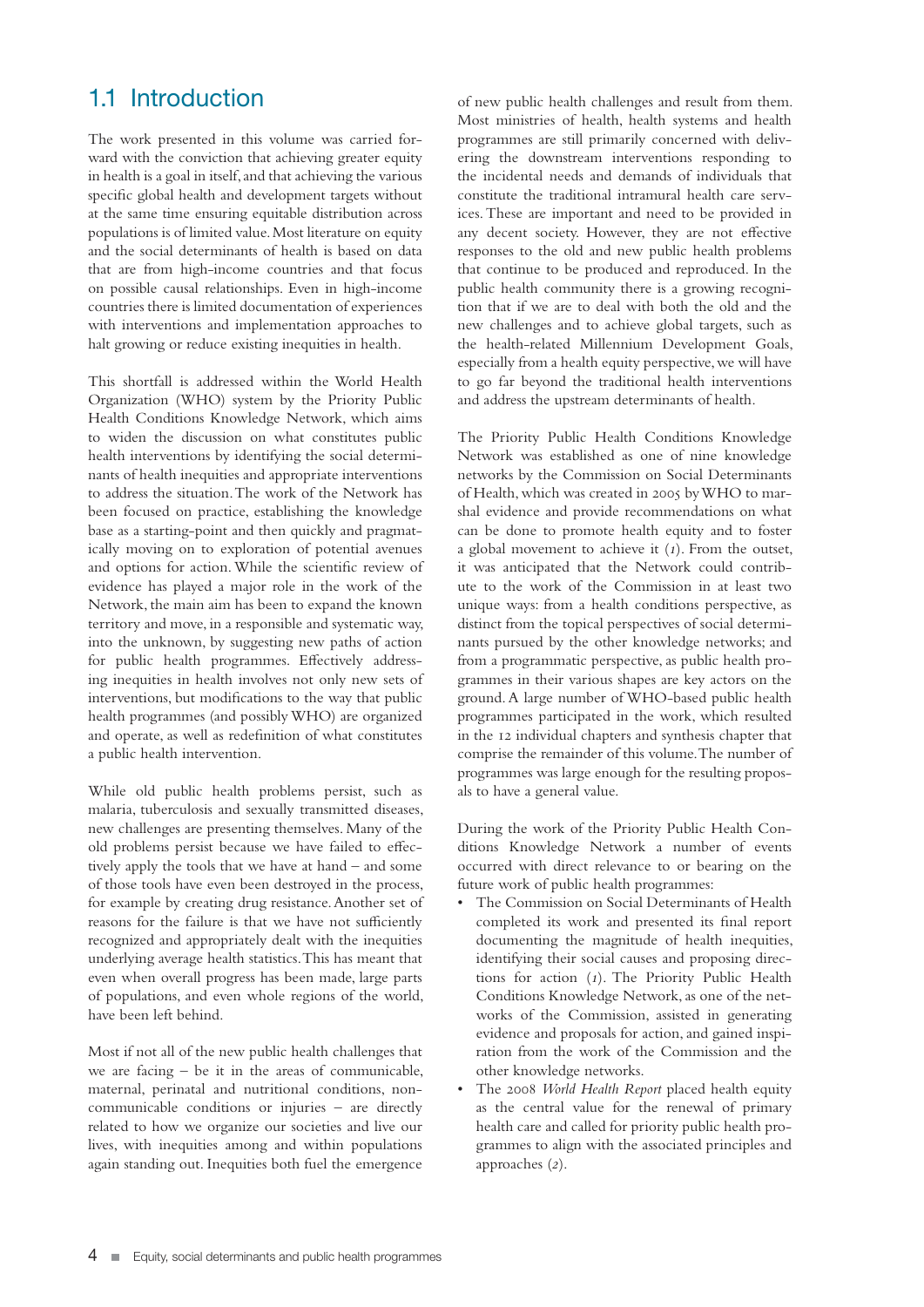# Alcohol: equity and Alcohol: equity and<br>social determinants

Laura A. Schmidt, Pia Mäkelä, Jürgen Rehm and Robin Room<sup>1</sup>

#### **Contents**

| 2.1 Summary                                                                         |
|-------------------------------------------------------------------------------------|
| 2.2 Introduction 12                                                                 |
| Alcohol and inequity: a complex relationship. . 12                                  |
| Causal pathways linking alcohol and health<br><i>inequity</i> 13                    |
| 2.3 Analysis: differential distribution of<br>alcohol use and problems 14           |
| Alcohol consumption $\ldots$ $\ldots$ $\ldots$ $\ldots$ $\ldots$ $\ldots$           |
| Health outcomes of alcohol use. 15                                                  |
| Socioeconomic consequences of alcohol use 18                                        |
| 2.4 Discussion of causal pathways<br>.19                                            |
| Socioeconomic context and position<br>.19                                           |
| Differential vulnerability 19                                                       |
| $\text{Differential exposure.}$<br>.20                                              |
| 2.5 Interventions: promising entry-points.<br>.20                                   |
| Possible interventions related to socioeconomic<br>context and position $\ldots$ 20 |
| Possible interventions to impact differential<br>vulnerability 22                   |
| Possible interventions to impact differential<br>exposure 22                        |
| 2.6 Implications and lessons learnt 23                                              |
| Side-effects and resistance to change. 23                                           |

| Monitoring change: generating an evidence base               |  |  |  |  |  |  |  |
|--------------------------------------------------------------|--|--|--|--|--|--|--|
| for effective action $\ldots \ldots \ldots \ldots \ldots 24$ |  |  |  |  |  |  |  |
| 2.7 Conclusion24                                             |  |  |  |  |  |  |  |
| References 25                                                |  |  |  |  |  |  |  |

#### **Figures**

| Figure 2.1 Application of priority public health<br>conditions analytical framework to alcohol-                                                                                          |
|------------------------------------------------------------------------------------------------------------------------------------------------------------------------------------------|
| Figure 2.2 Relationship between per capita<br>purchasing power parity-adjusted GDP and adult<br>consumption (litres) of alcohol per year, 2002<br>(weighted by adult population size) 15 |
| Figure 2.3 Relationship between per capita<br>purchasing power parity-adjusted GDP and<br>proportion of male abstainers, 2002 (weighted by<br>adult population size). 15                 |
| Figure 2.4 Hazard ratios for alcohol-related<br>mortality and hospitalizations by drinking<br>category and socioeconomic status as measured<br>by manual vs non-manual labour 18         |
| <b>Tables</b>                                                                                                                                                                            |
| Table 2.1 Economic development and alcohol-                                                                                                                                              |

| Table 2.1 Economic development and alcohol- |  |  |  |  |  |  |  |  |  |
|---------------------------------------------|--|--|--|--|--|--|--|--|--|
| attributable disease burden, 2000 (in 1000  |  |  |  |  |  |  |  |  |  |
| $\text{DALYs}$ 16                           |  |  |  |  |  |  |  |  |  |

<sup>1</sup> The authors would like to acknowledge Dag Rekve and Maria Renström for their contribution.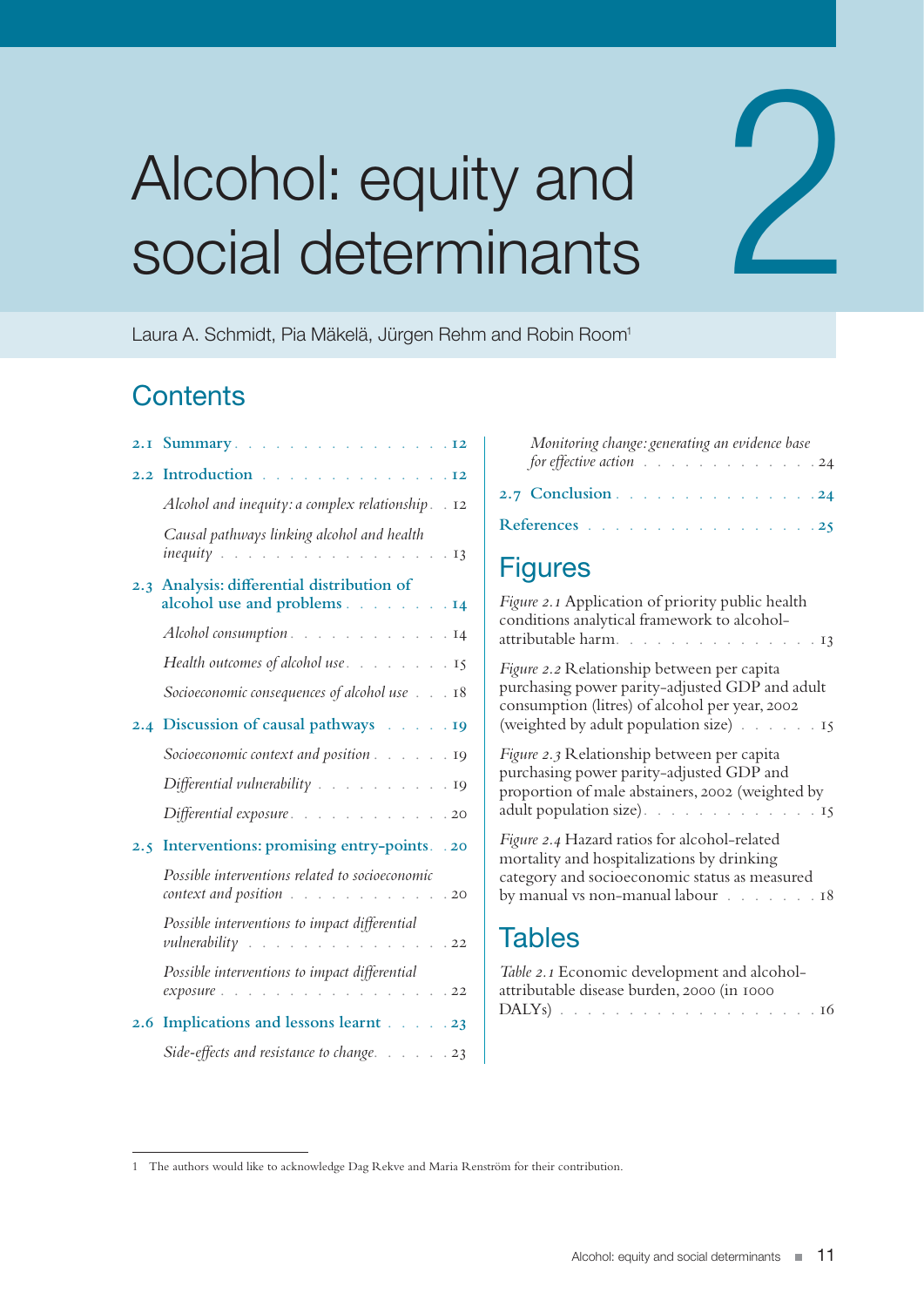Alcohol is a psychoactive and potentially dependenceproducing substance with severe health and social consequences. It is estimated that 2.5 million people died worldwide of alcohol-related causes in 2004, and alcohol ranks as the third leading risk factor for premature deaths and disabilities in the world. Evidence suggests that groups of low socioeconomic status experience a higher burden of alcohol-attributable disease, often despite lower overall consumption levels. Health outcomes and socioeconomic consequences are determined not only by the amount of alcohol consumed, but also by the pattern of consumption and the quality of alcohol consumed. These three determinants are again shaped by – and shape – the wider social determinants related to socioeconomic context and position, exposure and vulnerability. The level of abstention, reflecting such issues as gender and poverty levels, is an important mediating factor that often serves a protective role.

Alcohol consumption rates are markedly lower in poorer than in wealthier societies. However, withinsociety differences in alcohol-related health outcomes by socioeconomic status tend to be more pronounced than differences in alcohol consumption*.* In other words, for a given amount of consumption, poorer populations may experience disproportionately higher levels of alcohol-attributable harm. Such nuances in the relationships between alcohol and inequity demand further empirical exploration, particularly in developing countries.

Inequities stemming from the harmful use of alcohol can be reduced by interventions directly targeting socioeconomic context and differential vulnerability and exposure. While many existing alcohol interventions have proved effective, few have focused on reducing health disparities or the negative consequences of alcohol on the poor, and new approaches are required.

Alcohol use is an integral part of many cultures; consequently effective interventions to reduce alcohol-related harm and inequities often meet with considerable resistance. Concerted and bold actions at all levels of government are needed to tackle alcohol-related inequities worldwide. This will require increased awareness and acceptance of the public health issues and of the effectiveness of strategies among policy-makers and in public discourse.

#### 2.2 Introduction

#### Alcohol and inequity: a complex relationship

While there is a large body of evidence on the effectiveness of policies targeting the harmful effects of excess alcohol consumption, little is known about interventions that can reduce inequities in alcohol-attributable harm across the social gradient. In the absence of relevant data, policy-makers may either target groups of low socioeconomic status with interventions known to be generally effective, or implement interventions known to reduce the burden of harm in the population as a whole and thereby hope to impact the higher burden of harm borne by groups of low socioeconomic status. There is a need to test both approaches against the evidence.

While much recent work has been undertaken on international experiences with alcohol policy (*1–6* ), policy-making on social inequity and alcohol remains hazardous, and the many different sociopolitical, economic and cultural factors giving rise to inequities in alcohol problems mean that predicting the impact of any given intervention is a complex undertaking. Much of the uncertainty stems from one simple, but empirically robust, finding: because alcohol is a commodity that requires disposable income to obtain, the poorest segments of the population are usually the least likely to drink. This opens up the possibility that otherwise beneficial decreases in socioeconomic inequity can lead to an increased burden of alcohol-attributable health problems in low-income populations. The conditions under which this is in fact the case are still not fully understood.

Other basic questions remain unanswered: Do reductions in alcohol-attributable harms at the population level necessarily lead to declines in alcohol-attributable health inequities between groups along the social gradient? How can inequities be reduced without imposing unfair constraints on individual choice among economically disadvantaged groups? How can increases in alcohol-attributable harm be prevented in people of low socioeconomic status in the context of economic development, such as that which has recently been enjoyed throughout portions of Asia and eastern Europe?

There is a great need to generate and disseminate new knowledge about the complex relationship between alcohol and social and health inequity, particularly in developing countries, and to build the evidence base on how interventions can be appropriately used to target alcohol-attributable disparities across the social gradient. This chapter represents an initial attempt to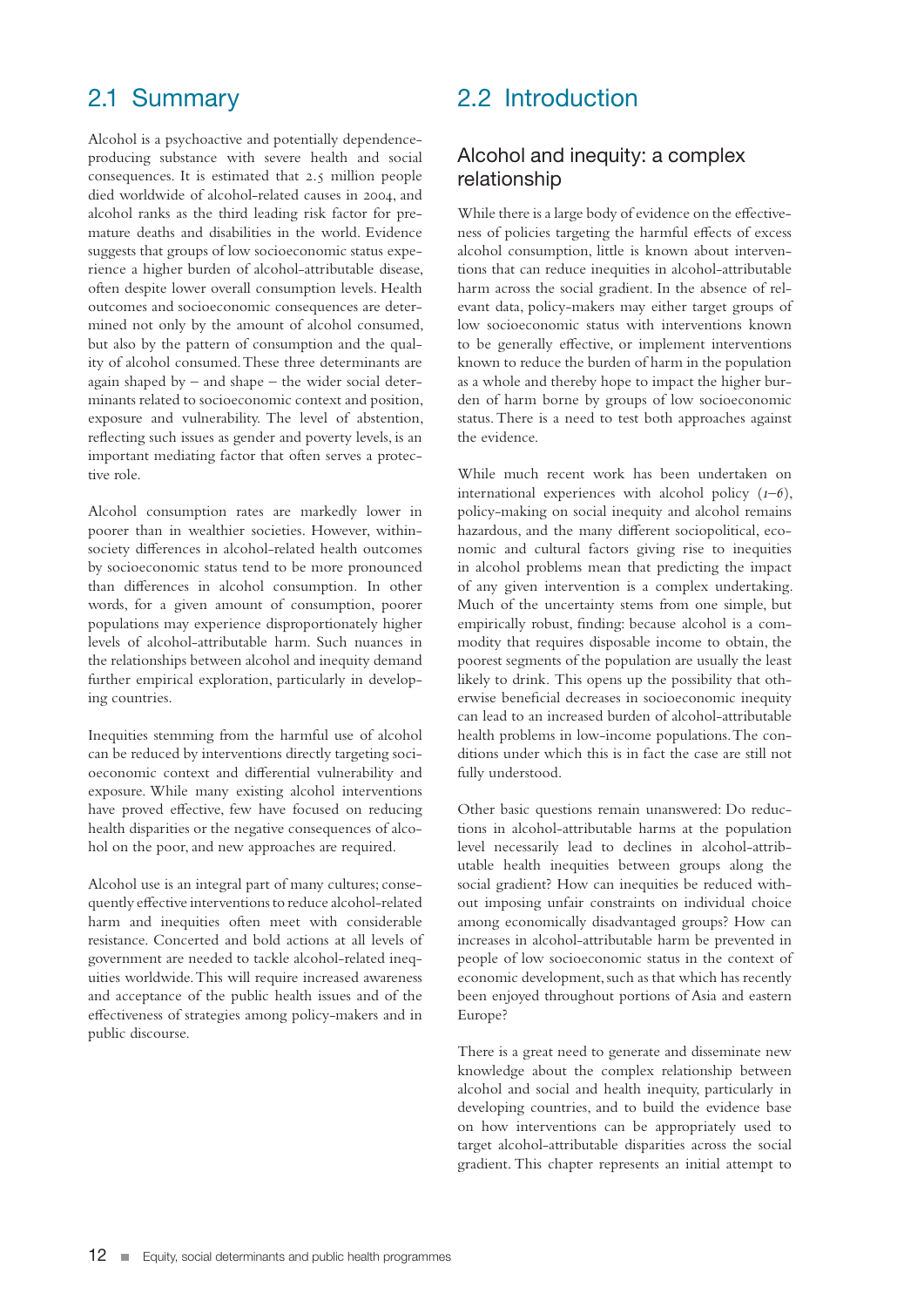

FIGURE 2.1 Application of priority public health conditions analytical framework to alcohol-attributable harm

define what is already known, and to identify what more needs to be known and done to reduce worldwide health inequities attributable to alcohol.

#### Causal pathways linking alcohol and health inequity

While application of the priority public health conditions analytical framework may suggest some new ways to think about alcohol-attributable health inequities, causal pathways involving alcohol differ markedly from those pertaining to other conditions addressed in this volume. While alcohol consumption is an intermediate factor in the causal chain linking social determinants to a variety of end-point health conditions, including cancer, tuberculosis, HIV/AIDS and cardiovascular disease, it also has its own end-point disease states, including alcohol dependence and other alcohol use disorders. In most cases, alcohol consumption has deleterious effects

on other disease outcomes, but in some, most notably heart disease, moderate consumption may be protective of health.

Figure 2.1 offers a simplified illustration of how the three top levels in the priority public health conditions analytical framework might be applied to the case of alcohol-attributable health inequities. Two end-points are of interest for this analysis: health outcomes and socioeconomic consequences attributable to alcohol consumption.

The health outcomes include a wide range of chronic diseases and acute conditions, and unintentional and intentional injuries (*7* ). Health outcomes include chronic and acute alcohol use disorders, such as alcohol dependence, harmful use, acute intoxication and alcohol poisoning. Among the chronic noncommunicable health conditions, alcohol has a detrimental impact on various cancers (*8* ), diseases of the gastrointestinal tract,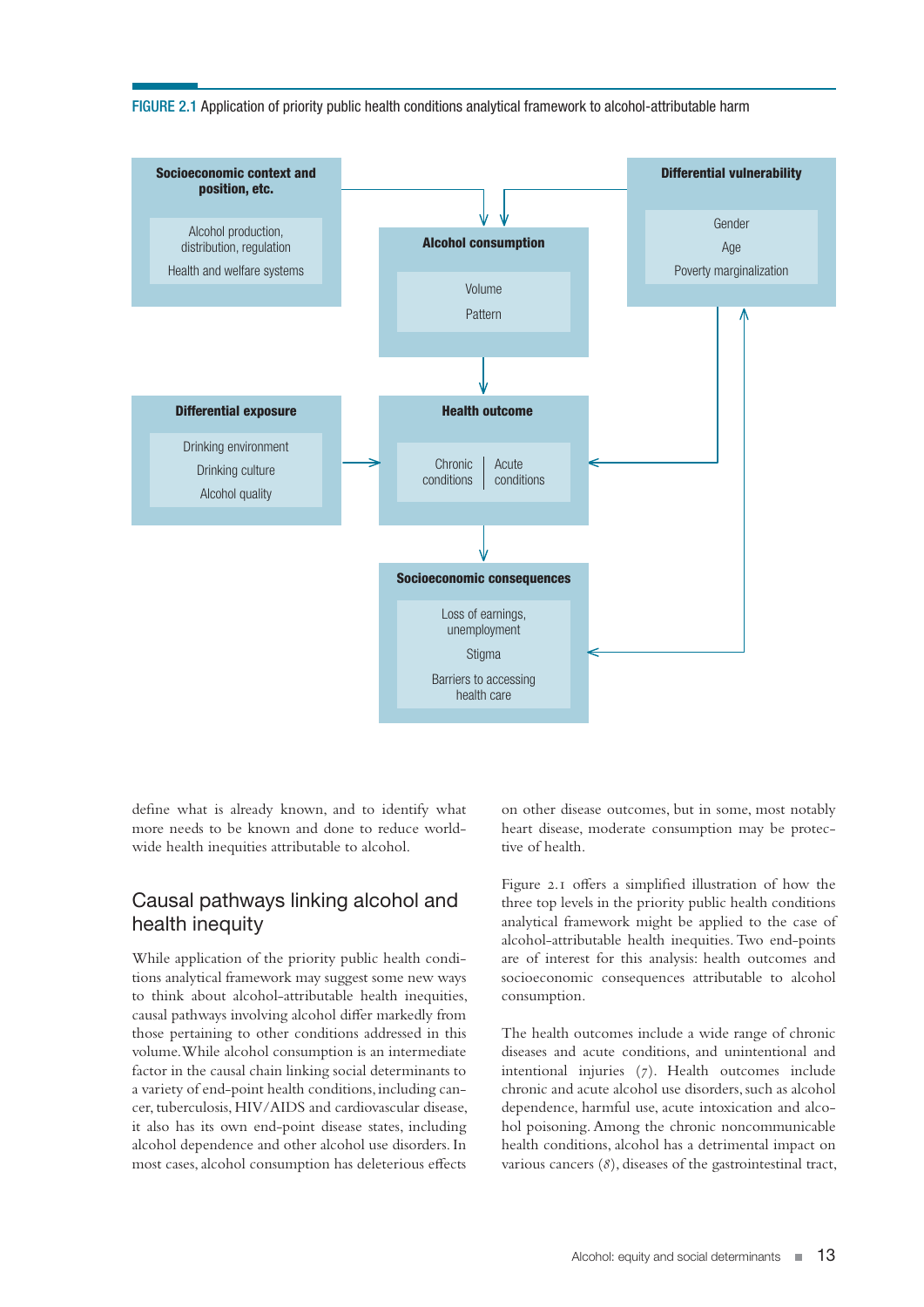FIGURE 2.2 Relationship between per capita purchasing power parity-adjusted GDP and adult consumption (litres) of alcohol per year, 2002 (weighted by adult population size)



FIGURE 2.3 Relationship between per capita purchasing power parity-adjusted GDP and proportion of male abstainers, 2002 (weighted by adult population size)



Figure 2.3 shows the relationship between per capita purchasing power parity-adjusted GDP and the rate of abstention in the country's adult male population. Below a per capita GDP of about US\$ 5 000 the abstention rate falls sharply with increasing affluence; above that level there is little relationship between the degree of affluence and the rate of abstention.

Interpreting the meaning of these relationships is not straightforward. For Figure 2.2, alcohol consumption may serve as an indicator of the type of goods that become part of everyday life when economies start to prosper. After a certain threshold is reached, the relationship between affluence and alcohol consumption may no longer be as strong because most people can afford alcohol and other commodities.

One interpretation of Figure 2.3 suggests that abstention may be a matter of religious or principled commitment. It may also result from broader cultural practices and norms, or it may reflect extreme poverty, where meagre resources leave funds unavailable for alcohol. This is supported by work showing that between-society differences in rates of abstention account for a large part of the variation between rich and poor subregions in levels of alcohol consumption (*11* ). This implies that if the laudable goal of ending extreme poverty throughout the world were attained there is the potential, in the absence of countermeasures, for a substantial increase not only in rates of people who drink but also in rates of heavy drinking.

#### Health outcomes of alcohol use

Variations between richer and poorer regions of the world in alcohol's contribution to the global burden of disease will now be considered. Table 2.1 compares alcohol-attributable harm across regions of the world using disability-adjusted life years (DALYs), which reflect a combination of the number of years lost from early death and fractional years lost when a person is disabled by illness or injury. The proportion of all DALYs lost attributable to alcohol is higher in the middle- and high-income regions than in the low-income regions. This is partly due to an overall higher burden of disease attributable to other causes in poorer parts of the world. The eastern Europe and central Asian grouping shows the greatest proportion of alcoholattributable DALYs lost (12.1%).

In absolute terms, or DALYs per 1000 adults, the alcohol-attributable burden remains by far the highest in the eastern Europe and central Asia groupings (36.48 DALYs per 1000 adults), with the lowest tolls found in the industrialized countries and in the Islamic Middle East and Indian subcontinent.

The relative importance of different alcohol-attributable conditions also varies by region. Unintentional injuries account for a higher proportion of the overall disease burden in the two low-income categories, and in the eastern Europe and central Asia category. The burden of DALYs lost from intentional injuries is particularly high in poorer parts of the world where consumption levels are high, and in eastern Europe and central Asia. Alcohol use disorders (for example alcohol dependence, harmful use) account for a large part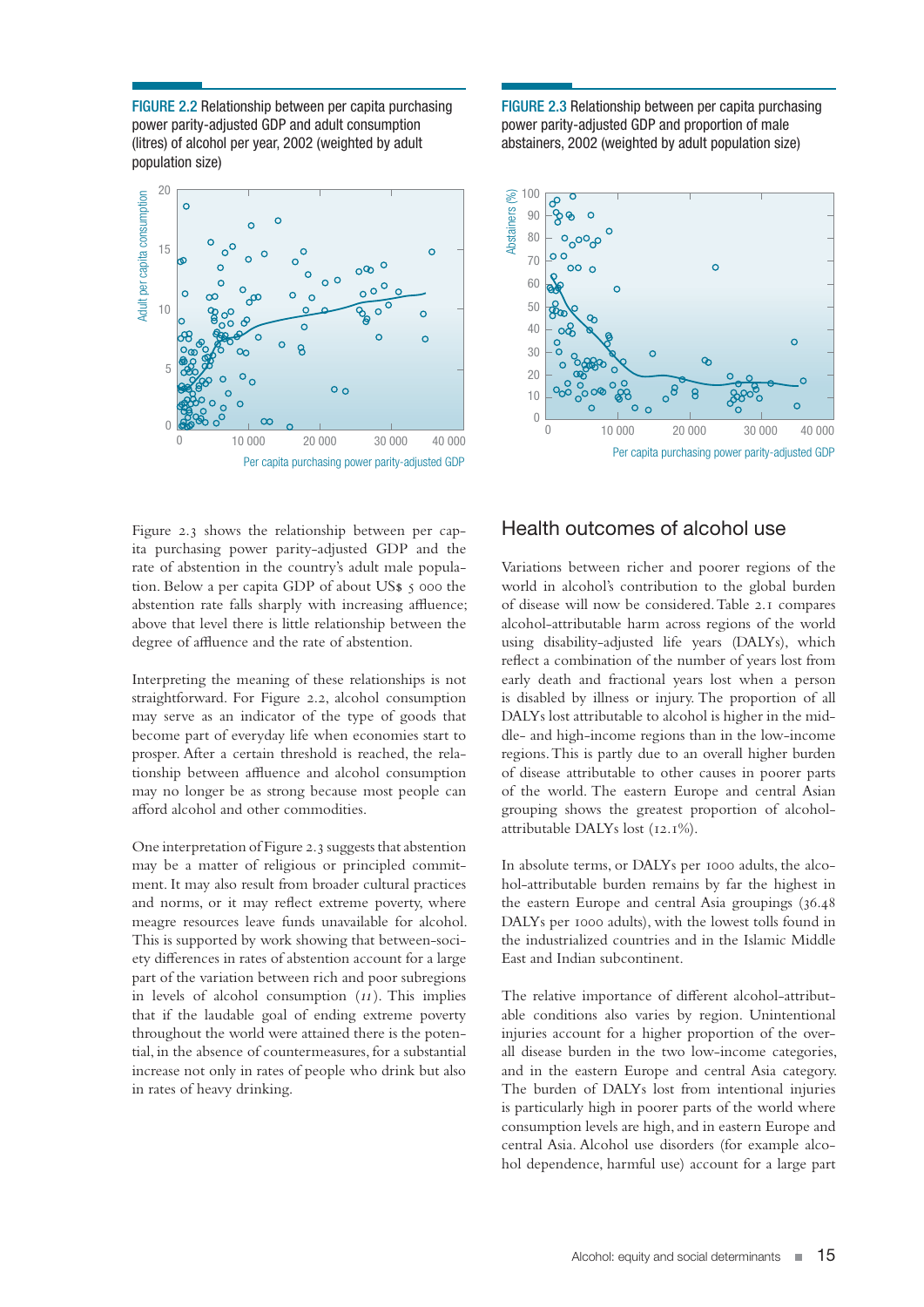# **Cardiovascular** disease: equity and Cardiovascular<br>disease: equity and<br>social determinants

Shanthi Mendis and A. Banerjee

#### **Contents**

| 3.1 Summary. 32                                                                                              |
|--------------------------------------------------------------------------------------------------------------|
| 3.2 Introduction: the global CVD burden .32                                                                  |
| 3.3 Analysis: inequities and CVD 33                                                                          |
| Differential (health and health care) outcomes<br>.33                                                        |
| Differential consequences 35                                                                                 |
| Differential exposure. 36                                                                                    |
| Social stratification and differential vulnerability 36                                                      |
| 3.4 Discussion of entry-points for tackling<br>inequities in cardiovascular health and<br>$CVD$ outcomes. 38 |
| 3.5 Interventions: addressing the<br>entry-points 38                                                         |
| 3.6 Implications 43                                                                                          |
| Programmatic implications 43                                                                                 |
| WHO strategy for prevention and control of<br>$CVD$ 44                                                       |
| 3.7 Conclusion44                                                                                             |
| References 45                                                                                                |

#### **Figures**

| 1.99100                                                                                                                                                                                 |
|-----------------------------------------------------------------------------------------------------------------------------------------------------------------------------------------|
| Figure 3.1 Conceptual framework for<br>understanding health inequities, pathways and<br>entry-points.<br>$\sim$ $\sim$<br>. 39                                                          |
| Figure 3.2 Prevention and control of noncommu-<br>nicable diseases: public health model.<br>.43                                                                                         |
| Figure 3.3 Complementary strategies for<br>prevention and control of CVD.<br>.44                                                                                                        |
| Tables                                                                                                                                                                                  |
| Table 3.1 Comparison of trend of deaths from<br>noncommunicable and infectious diseases in high-<br>income and low- and middle-income countries,<br>2005 and 2006–2015<br>$-33$         |
| Table 3.2 Major burden of disease (leading 10<br>diseases and injuries) in high mortality developing<br>countries, low mortality developing countries and<br>developed countries<br>.34 |
| Table 3.3 Economic development status and<br>cardiovascular mortality and CVD burden,<br>2000<br>$-35$                                                                                  |
| Table 3.4 Economic development and summary<br>prevalence of cardiovascular risk factors in WHO<br>subregions.<br>.37                                                                    |
| Table 3.5 Main patterns of social gradients<br>associated with CVD.<br>.<br>39                                                                                                          |
| Table 3.6 Inequity and CVD: social determinants<br>and pathways, entry-points for interventions, and<br>information needs<br>$\cdot \cdot \cdot \cdot \cdot 40$                         |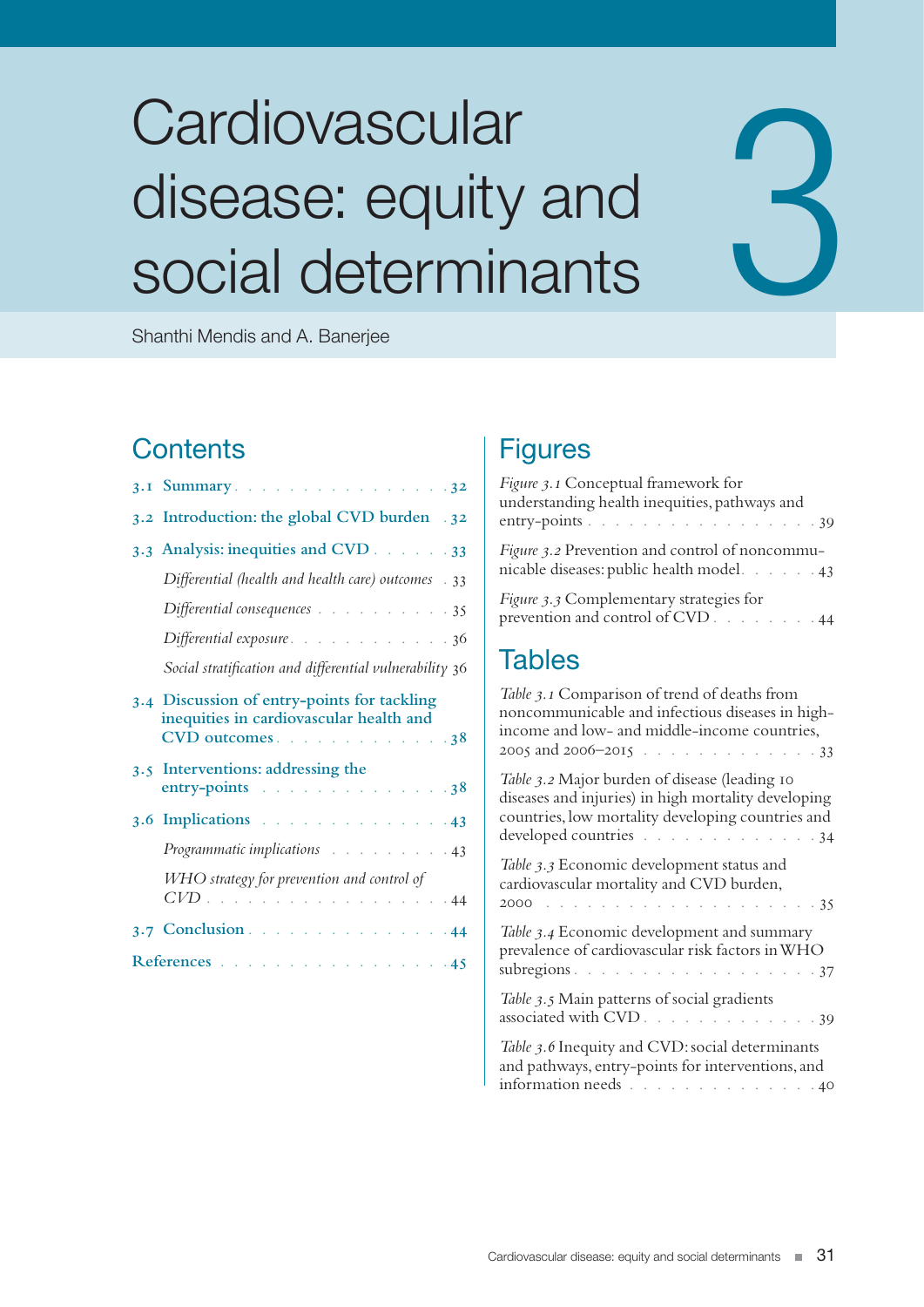Cardiovascular disease (CVD) is a leading public health problem that contributes 30% to the annual global mortality and 10% to the global disease burden. While there are downward trends in CVD mortality in most developed countries, the mortality trends in low- and middle-income countries are rising. Evidence on social determinants and inequities related to CVD, mainly from developed countries, indicates an inverse relationship between socioeconomic status and CVD incidence and mortality.

CVD includes coronary heart disease, cerebrovascular disease, rheumatic heart disease and Chagas disease. Rheumatic heart disease and Chagas disease are caused by infections. They continue to be major public health problems in low- and middle-income countries, particularly in poorer social classes. Coronary heart disease and cerebrovascular disease make the largest contribution to the global CVD burden. They develop slowly through life due to atherosclerosis of blood vessels caused by lifelong exposure to behavioural risk factors, tobacco use, physical inactivity and unhealthy diet. An individual's social status influences behavioural risk factors, the development of CVD and outcomes of CVD. Other material and psychosocial factors also have an impact on CVD, operating differentially through the life course. They include limited access to social support, lack of perception of control and job stress, lower health-seeking behaviours, less access to medical care and greater comorbidity.

A balanced combination of cost-effective approaches, targeted at the whole population and particularly at high-risk segments, is required for prevention and control of CVD. Many determinants of behavioural risk factors and CVD lie outside the health domain and have a strong link to root social causes, such as poverty and illiteracy, that also impact health in general. Policy action and structural interventions are needed to address these root social causes so that the exposure and vulnerability of disadvantaged groups to CVD and inequitable CVD outcomes may be reduced. Research is needed to study the impact of interventions to reduce inequities and to understand their political feasibility.

Protecting the cardiovascular health of those in lower socioeconomic strata through population-based prevention strategies is a priority. The needs of those at high risk of CVD should be addressed, with a special focus on disadvantaged sectors. A policy continuum that takes in all sectors that have an impact on cardiovascular risk factors and their determinants, including finance, transport, education, agriculture, social security and youth affairs, is vital. The most appropriate health service entry-point identified for addressing equity issues is primary care. Other components of a

public health strategy that addresses inequities in CVD include a life course approach to prevention of risk factors of CVD and their social determinants; measures to ensure equity in the utilization of limited public sector resources; recognition of the participatory role of civil society; and commitment by government to place equity and health at the centre of all government policies.

#### 3.2 Introduction: the global CVD burden

Noncommunicable diseases (NCD) were responsible in 2005 for 35 million deaths (60% of all deaths) worldwide; 80% of these deaths occurred in low- and middle-income countries. Between 2006 and 2015, noncommunicable disease deaths are expected to increase by more than 20% in low-income countries, with the greatest increase in sub-Saharan Africa (Table 3.1) (*1* ).

CVD (heart disease and stroke) is the leading noncommunicable disease, measured by global mortality and morbidity, and is projected to remain so for the foreseeable future. An estimated 17.5 million people died from CVD in 2005, representing 30% of all global deaths. Of these, 7.6 million were due to coronary heart disease (heart attacks) and 5.7 million to cerebrovascular disease (stroke). Around three quarters of these deaths occurred in low- and middle-income countries (*2* ). The conventional risk factors of CVD are tobacco use, raised blood pressure, raised blood cholesterol and diabetes mellitus. Many other factors increase the risk of CVD, including low socioeconomic status, unhealthy diet, physical inactivity, obesity, age, male sex, family history of early onset of coronary heart disease and insulin resistance (*3, 4* ). Other social determinants include income distribution, education and literacy, housing and living conditions, employment and employment security, social exclusion and health care services. The relationship between the various causative pathways is complex and gives rise to a number of inequities in cardiovascular health status within and between populations. Certain types of CVD, such as rheumatic heart disease and Chagas disease, are directly linked to poverty, undernutrition, overcrowding and poor housing (*5, 6* ).

Although CVD usually manifests itself in middle age, it is a condition with a long incubation period. Changes in blood vessels begin in early childhood and gradually progress to manifest as heart attacks and strokes in later life (*7–9* ). Socioeconomic status can influence cardiovascular health differentially along the life course (*10, 11* ). In childhood, poor living conditions and the parents' social class have a strong impact on cardiovascular health status. In middle age, risk factors such as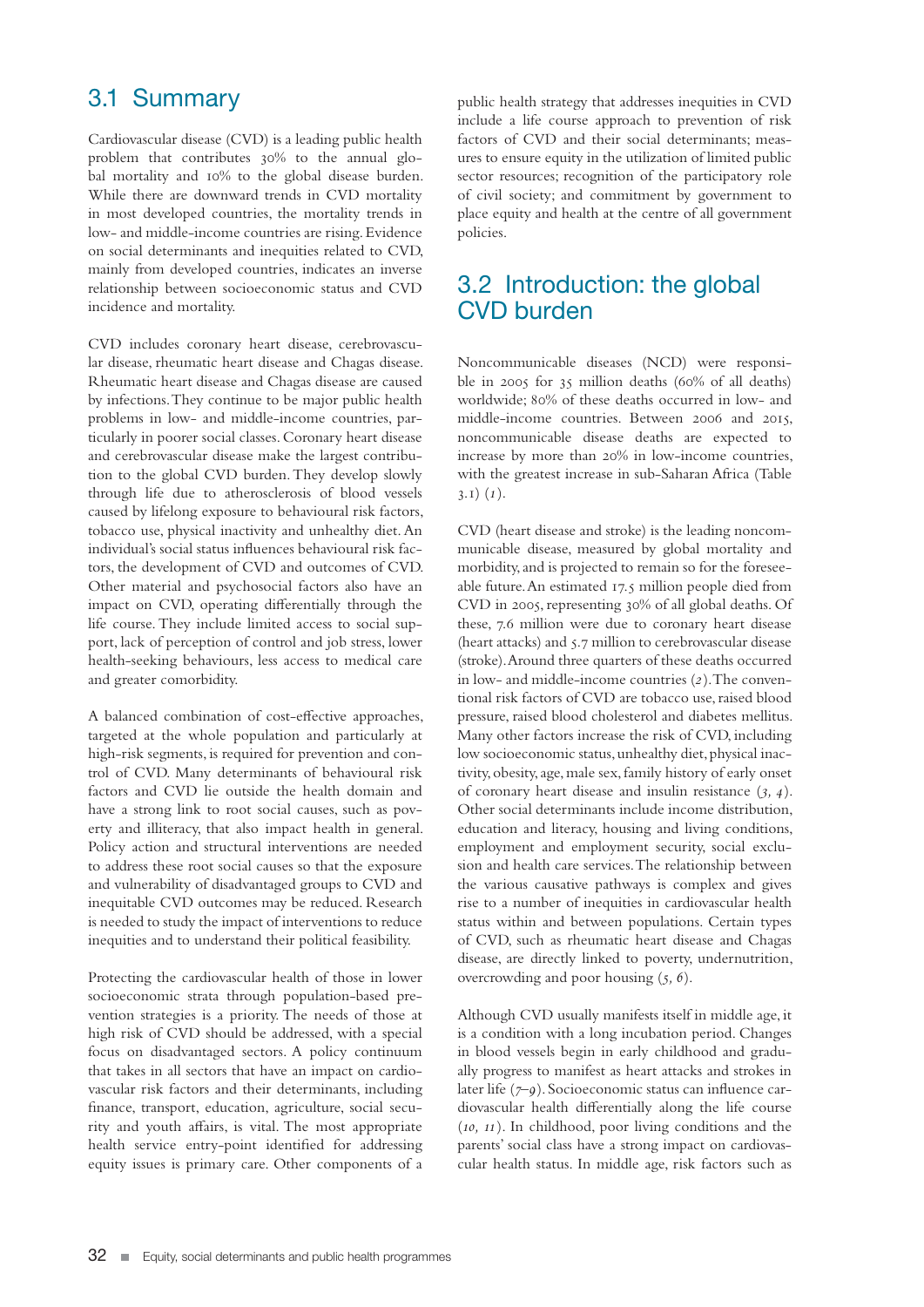

FIGURE 3.1 Conceptual framework for understanding health inequities, pathways and entry-points

Determinants:

a. Government policies: influencing social capital, infrastructure, transport, agriculture, food.

b. Health policies at macro, health system and micro levels.

c. Individual, household and community factors: use of health services, dietary practices, lifestyle.

| <b>Main patterns</b>              | <b>Examples</b>                                                                                                                                                                                                                                                                                                                                                                                                                                                                                                      |
|-----------------------------------|----------------------------------------------------------------------------------------------------------------------------------------------------------------------------------------------------------------------------------------------------------------------------------------------------------------------------------------------------------------------------------------------------------------------------------------------------------------------------------------------------------------------|
| Changing direction<br>of gradient | In the past CVD was considered to be a disease of affluent countries and the affluent in low-income countries. While<br>CVD trends are declining in developed countries, the impact of urbanization and mechanization has resulted in rising<br>trends of CVD in developing countries. With economic development the prevalence of cardiovascular risk factors will<br>shift from higher socioeconomic groups in these countries to lower socioeconomic groups, as has been the case in<br>developed countries (94). |
| Monotonous                        | The risk of late detection of CVD and cardiovascular risk factors and consequent worse health outcomes is higher<br>among people from low socioeconomic groups due to poor access to health care. This gradient exists in both rich<br>and poor countries (95, 96).                                                                                                                                                                                                                                                  |
| Bottom-end                        | People with coronary heart disease of a lower socioeconomic status are more likely to be smokers and more likely<br>to be obese than others. They usually have higher levels of comorbidity and depression and lower self-efficacy<br>expectations, and are less likely to participate in cardiac rehabilitation programmes $(97)$ .                                                                                                                                                                                 |
| Top-end                           | In some countries, upper-class people gain preferential access to services even within publicly-funded health care<br>systems compared to those with lower incomes or less education (98).                                                                                                                                                                                                                                                                                                                           |
| Threshold                         | Some types of CVD, such as Chagas disease and rheumatic heart disease, are associated with extreme poverty due<br>to poor housing, malnutrition and overcrowding $(5, 6)$ .                                                                                                                                                                                                                                                                                                                                          |
| Clustering                        | In low- and middle-income countries cardiovascular risk profiles are more unhealthy in urban than in rural<br>populations because of the cumulative effects of higher exposure to tobacco promotion, unhealthy food and fewer<br>opportunities for physical activity due to urban infrastructure $(2, 32)$ .                                                                                                                                                                                                         |
| Dichotomous                       | In some populations women are much less exposed to certain cardiovascular risk factors, such as tobacco, due to<br>cultural inhibitions (99).                                                                                                                                                                                                                                                                                                                                                                        |

#### TABLE 3.5 Main patterns of social gradients associated with CVD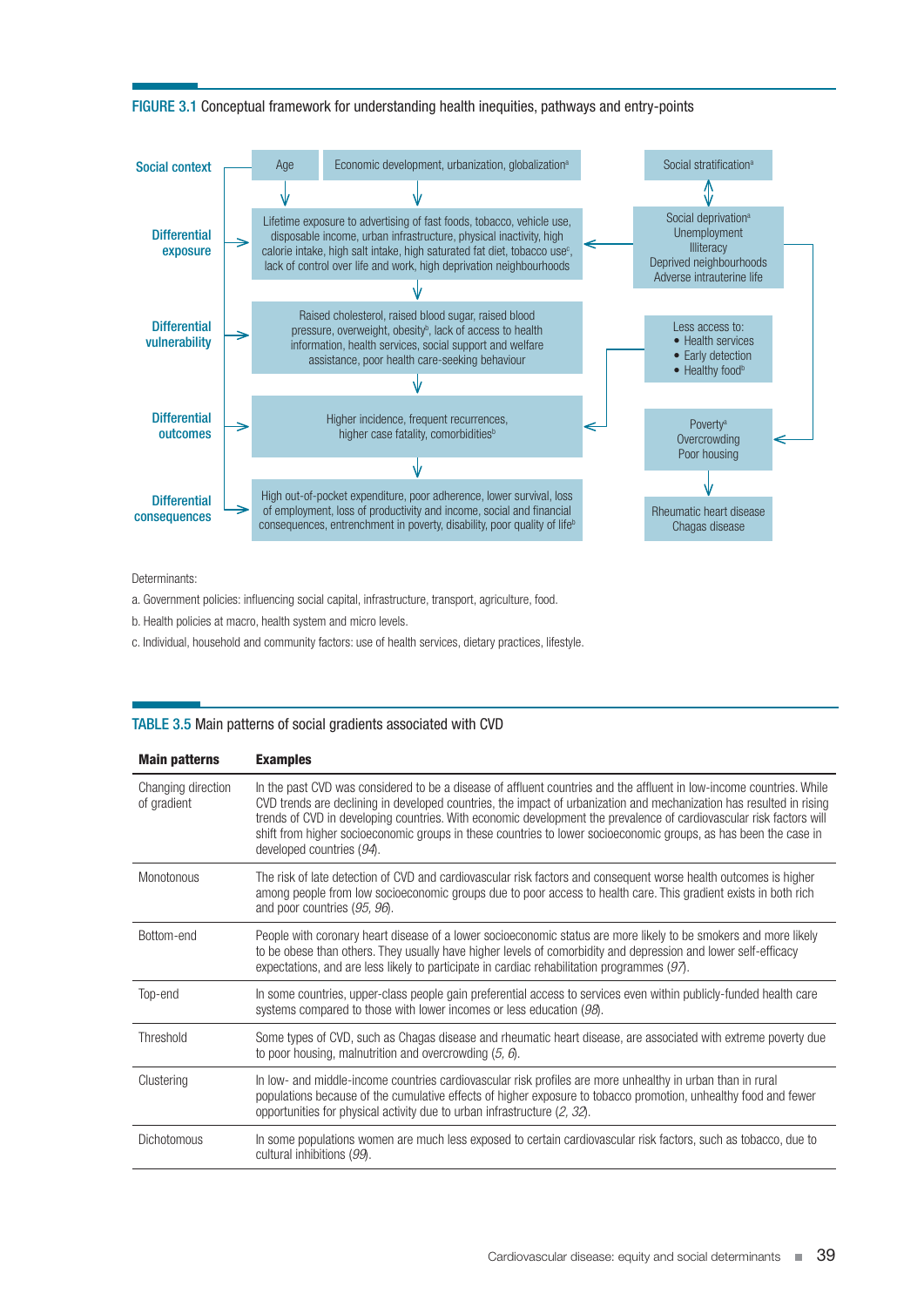### Health and nutrition of children: equity and social determinants



Fernando C. Barros, Cesar G. Victora, Robert W. Scherpbier and Davidson Gwatkin<sup>1</sup>

#### **Contents**

| 4.1 | Summary.<br>.50                                                                                                                        |
|-----|----------------------------------------------------------------------------------------------------------------------------------------|
| 4.2 | Introduction.<br>and the company of the company<br>.50                                                                                 |
|     | Background to inequities in child health<br>and nutrition $\ldots$ $\ldots$ $\ldots$ $\ldots$ $\ldots$ $\ldots$ $\ldots$               |
|     | $Methods$ and $A$ and $A$ and $A$ and $A$<br>.5I                                                                                       |
|     |                                                                                                                                        |
| 4.3 | Analysis: socioeconomic differentials in<br>child survival and nutritional status.<br>$\mathcal{L}_{\mathcal{A}}$<br>.56               |
|     | Socioeconomic context and position<br>. 56                                                                                             |
|     | Differential exposure.<br>.56                                                                                                          |
|     | $\text{Differential } \text{vunderability} \dots \dots \dots \dots$<br>.57                                                             |
|     | Differential health and nutrition outcomes.<br>.60<br>J                                                                                |
|     | Differential consequences: mortality and<br>human capital.<br>$\mathcal{A}$ , and a set of the set of the set of $\mathcal{A}$<br>. 61 |
| 4.4 | Discussion: review of interventions<br>addressing social determinants<br>.61                                                           |
|     | $Entry$ -points and interventions $\ldots$ 61                                                                                          |
|     | Evaluations of existing programmes and<br>interventions<br>.62                                                                         |
|     | Emerging lessons and a series and series and series and series and series and series and series are series and<br>. 66                 |
| 4.5 | Interventions and implementation.<br>. 67                                                                                              |
| 4.6 | Implications: measurement<br>.68                                                                                                       |
|     | Importance of measurements and targets<br>. 69                                                                                         |
|     | Data shortcomings.<br>$\mathcal{A}$ , and $\mathcal{A}$ , and $\mathcal{A}$ , and $\mathcal{A}$ , and $\mathcal{A}$<br>.70             |
|     | Data needed for management, monitoring<br>and evaluation<br>restaurant and a straight and<br>.70                                       |
|     | Data needed to manage and monitor possible<br>side-effects of interventions<br>. 70                                                    |
|     | Solutions where data are absent or limited.<br>.70                                                                                     |
|     | Approaches where capacity to generate data<br>and information is limited.<br>.71                                                       |
|     | 4.7 Conclusion<br>.71                                                                                                                  |
|     | References<br>.71                                                                                                                      |

#### **Figures**

| Figure 4.1 Prevalence of exclusive breastfeeding<br>in children 0-3 months, by wealth quintile and<br>region of the world. 57                |
|----------------------------------------------------------------------------------------------------------------------------------------------|
| Figure 4.2 Skilled delivery care, by wealth<br>quintile and region of the world. 58                                                          |
| <i>Figure 4.3</i> Percentage of under-5 children<br>receiving six or more child survival interventions,<br>by wealth quintile and country 59 |
| Figure 4.4 Oral rehydration therapy during<br>diarrhoea, by wealth quintile and region of the                                                |
| <i>Figure 4.5</i> Prevalence of diarrhoea, by wealth<br>quintile and region of the world. 60                                                 |
| <i>Figure 4.6</i> Under-5 mortality rate, by wealth<br>quintile and region of the world. 61                                                  |
|                                                                                                                                              |

#### **Tables**

| Table 4.1 Framework for the analysis of inequities<br>in child health and nutrition: indicators and their<br>availability in DHS, MICS or from the published |
|--------------------------------------------------------------------------------------------------------------------------------------------------------------|
| <i>Table 4.2</i> Structural interventions, entry-points and<br>barriers relevant to child health and nutrition 54                                            |
| Table 4.3 Matrix of interventions for which<br>equity impact evaluations are available 64                                                                    |
| Table 4.4 Typology of interventions acting on<br>equity, with examples from the five programmes                                                              |
| Table 4.5 Examples of responsibilities for<br>various intervention components 68                                                                             |
| Table 4.6 Testing the implementability of<br>interventions. 69                                                                                               |

<sup>1</sup> The authors would like to acknowledge the following people for their invaluable assistance: Joanna Armstrong Schellenberg, Carmen Casanovas, Denise Coitinho, Valerie Cromwell, Don de Savigny, Darcy Galluccio, Gerry Killeen, Steve Lindsay, Jo Lines, Elizabeth Mason, Thomas Smith and Sergio Spinaci.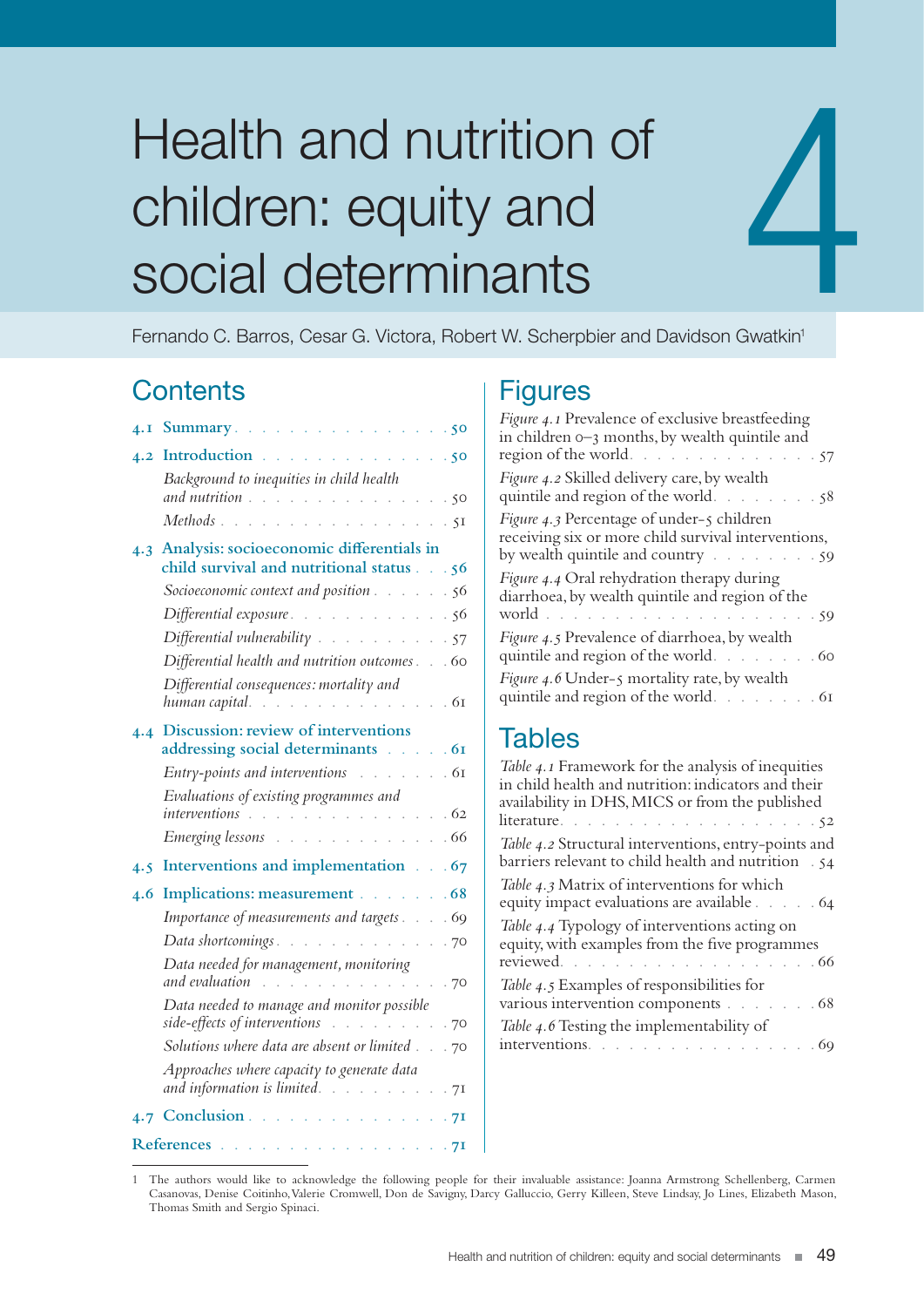Children under 5 years of age are especially susceptible to the effects of socioeconomic inequities, due to their dependence on others to ensure their health status. This review relies on the framework developed by the Priority Public Health Conditions Knowledge Network of the Commission on Social Determinants of Health (see Chapter 1). The main data sources included over 100 national surveys and a systematic review of the post-1990 literature on child morbidity, mortality, nutrition and services utilization in low- and middleincome countries.

Poor children and their mothers lag systematically behind the better-off in terms of mortality, morbidity and undernutrition. Such inequities in health outcomes result from the fact that poor children, relative to those from better-off families, are more likely to be exposed to disease-causing agents; once they are exposed, they are more vulnerable due to lower resistance and low coverage with preventive interventions; and once they acquire a disease that requires medical treatment, they are less likely to have access to services, the quality of these services is likely to be lower, and life-saving treatments are less readily available. There were very few exceptions to this pattern – child obesity and inadequate breastfeeding practices were the only conditions more often reported among the rich than the poor.

Health services play a major role in the generation of inequities. This is due both to inaction – lack of proactive measures to address the health needs of the poor – and to pro-rich bias – such as geographical accessibility of services and user fees. Evaluations of the equity impact of health programmes and interventions are scarce. Nevertheless, those available show that innovative approaches can effectively promote equity through, for example, prioritizing diseases of the poor; taking the pattern of inequity into account; deploying or improving services where the poor live; employing appropriate delivery channels; removing financial barriers; and monitoring implementation, coverage and impact with an equity lens.

Tackling inequities requires the involvement of various programmes and stakeholders, both within and outside the health sector, that can help address social determinants. This review shows that there are many intervention entry-points, providing room for different sectors to contribute. Actors involved in any given approach need to realize that their efforts constitute only part of the solution, and they must support the work of those promoting complementary approaches. Finally, there is a need for a general oversight function to ensure that all relevant issues are considered.

In light of the mandate of the World Health Organization (WHO), this review was purposefully biased towards health sector interventions. Policy-makers, planners and health workers should be aware that the way in which they plan and implement preventive and curative interventions often contributes to further increasing inequities. Mainstreaming equity considerations in the health sector is essential for ensuring that those involved become part of the solution, rather than part of the problem.

#### 4.2 Introduction

#### Background to inequities in child health and nutrition

Equity in health implies that ideally all individuals should attain their full health potential. Socioeconomic inequities include differences that are "systematic, socially produced (and therefore modifiable) and unfair" (*1, 2*). "Health inequities result from unequal distribution of power, prestige and resources among groups in society" (*3*). Because the physical and mental development of young children is still under way and they depend on others to ensure their health, they are particularly susceptible to socioeconomic inequities that lead to marked differentials in morbidity and mortality.

Most deaths of children under 5 years of age in the world are caused by a few conditions, namely neonatal causes, pneumonia, diarrhoea, malaria, measles and HIV/AIDS (*4*), with malnutrition being an underlying cause in about a third of these deaths (*5*). Child deaths are usually the result of the joint action of several risk factors (*4*), a fact that has to be taken into consideration when understanding their determination and planning their prevention.

The deaths of children are not evenly distributed, but occur mainly in poor countries; 90% of these deaths take place in only 42 countries (*4*). Between-country differentials in child undernutrition are also unacceptably large (*6*). Although under-5 mortality rates have declined recently in most low- and middle-income countries, equity analyses have shown that the mortality gap between rich and poor countries, and between rich and poor children within most countries, is widening, as reductions tend to be greater among the better-off (*7–9*).

Addressing socioeconomic inequities in child health and nutrition will be essential for achieving the first (poverty and hunger), fourth (child survival) and sixth (malaria, HIV and other diseases) Millennium Development Goals. A mathematical simulation showed that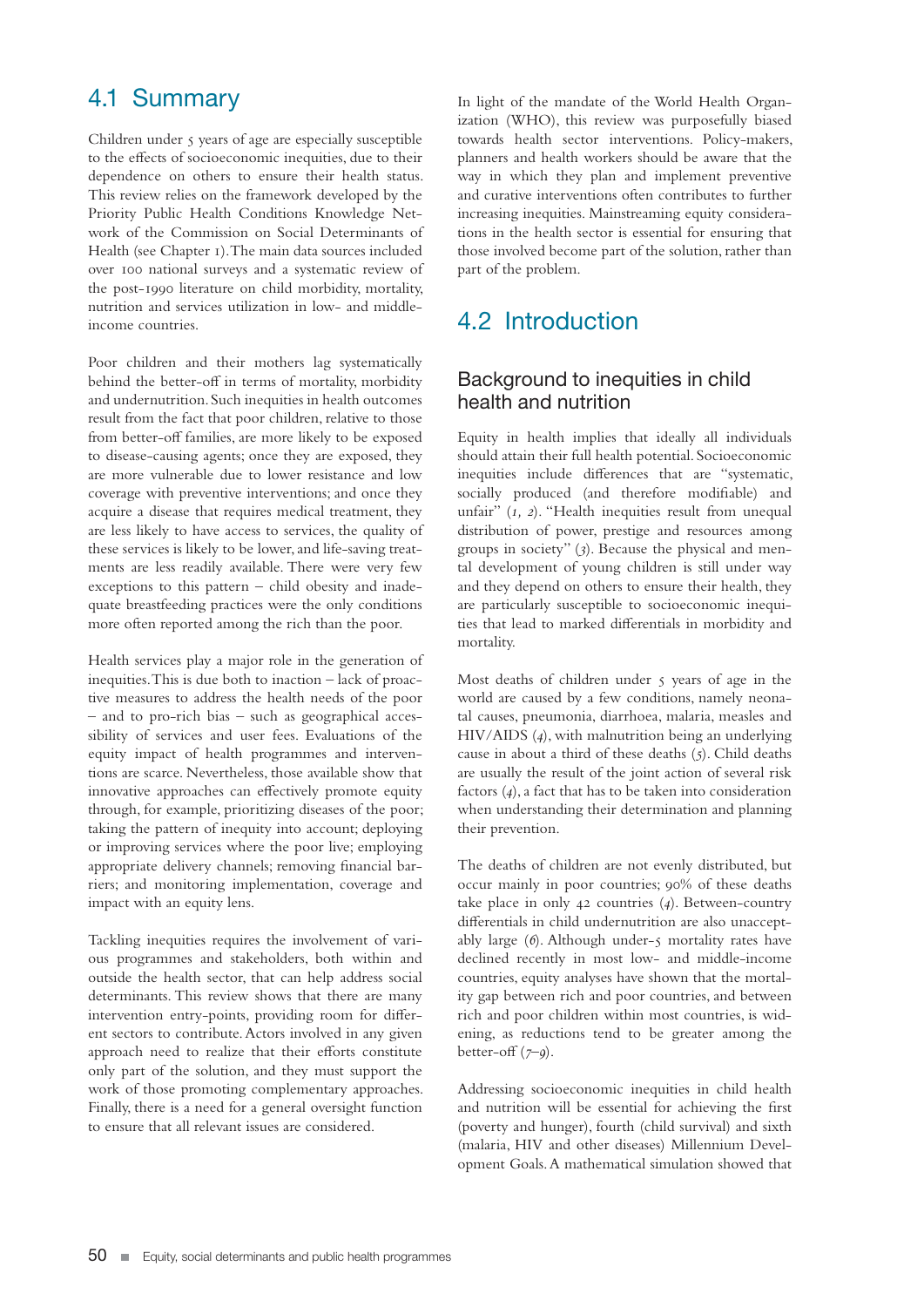### Diabetes: equity and social determinants

David Whiting, Nigel Unwin and Gojka Roglic

#### **Contents**

| 5.1 Summary.<br>and the company of the company<br>.78                                                                                                |
|------------------------------------------------------------------------------------------------------------------------------------------------------|
| $5.2$ Introduction $\ldots$ .<br>.78<br>and the company of the company                                                                               |
| Background<br>. 78                                                                                                                                   |
| Diabetes: description, classification and risk<br>factors $\ldots$<br>. 78                                                                           |
| 5.3 Analysis: equity and social determinants 79                                                                                                      |
| Equity issues: between- and within-country<br>distribution of diabetes 79                                                                            |
| Societal and environmental determinants of<br>obesity and type 2 diabetes: economic development,<br>$urbanization$ and globalization $\ldots$<br>.80 |
| Differential vulnerability to type $\alpha$ diabetes $\alpha$ . 80                                                                                   |
| Differential vulnerability through differential<br>access to health care<br><u>a componente de la componenta</u><br>. 81                             |
| Differential health care outcomes: diabetes control,<br>complications and mortality $\ldots$ 82                                                      |
| Differential consequences: quality of life and<br>socioeconomic status 84                                                                            |
| 5.4 Discussion: approaches to addressing<br>the social determinants of diabetes and<br>reducing their impact. $\ldots$ 85                            |
| Summary of the pathways leading to diabetes<br>and its consequences<br>. 85                                                                          |
| Entry-points for interventions 86                                                                                                                    |

| 5.5 Interventions 86                                                                    |
|-----------------------------------------------------------------------------------------|
| What has been tried and learned? 86                                                     |
| Potential interventions 88                                                              |
| 5.6 Implications 89                                                                     |
| Managing the change process 89                                                          |
| Measuring the impact of interventions. 89                                               |
| 5.7 Conclusion: significance for public health<br>programmes and the diabetes programme |
| at WHO $\cdots$ 90                                                                      |
| References 91                                                                           |

5

#### **Figures**

| <i>Figure 5.1</i> Estimated number of people with<br>diabetes in developed and developing countries 79                                                            |
|-------------------------------------------------------------------------------------------------------------------------------------------------------------------|
| <i>Figure 5.2</i> Changing associations between<br>economic development, socioeconomic status<br>(SES) and prevalence of diabetes or diabetes<br>risk factors. 81 |
| <i>Figure 5.3</i> Proportion of people with known<br>diabetes by overall health system performance . 83                                                           |
| Figure 5.4 Overview of diabetes-related<br>pathways 87                                                                                                            |
|                                                                                                                                                                   |

#### Table

| <i>Table 5.1</i> Summary of prevalence (%) ranges of |  |  |  |  |  |
|------------------------------------------------------|--|--|--|--|--|
| diabetes complications (all diabetes) 84             |  |  |  |  |  |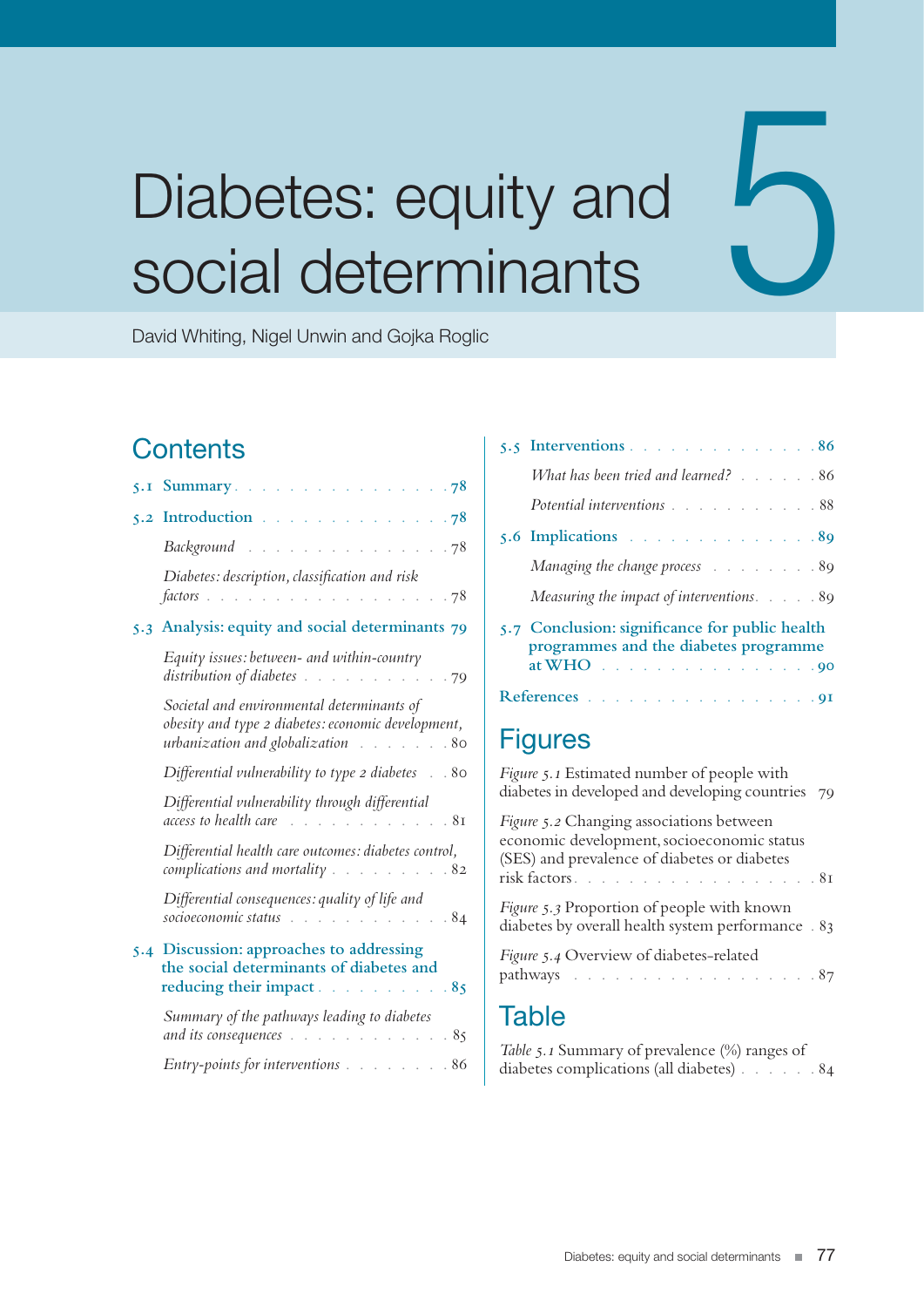Three to four percent of the world's population has diabetes, which leads to a markedly increased risk of blindness, renal failure, amputation and cardiovascular disease, and reduces average life expectancy by 10 or more years. Currently, 70% of people with diabetes live in low- and middle-income countries, and while diabetes is increasing the world over, its greatest increase will be in these countries, more than doubling over the next 25 years.

There is strong social patterning in the incidence of type 2 diabetes, which accounts for over 90% of all diabetes. This arises through differential exposure to "obesogenic environments", leading in particular to lower levels of physical activity and the consumption of excess calories. Some ethnic groups, for reasons that are not fully understood, are particularly vulnerable to such environments. In the poorest countries type 2 diabetes tends to be commoner in the better-off, but with economic development this is soon reversed, with the incidence being highest in the poor. The incidence of type 1 diabetes, the etiology of which is not well understood, is not socially patterned. The outcomes and consequences of both type 1 and type 2 diabetes tend to be worse in the poor in all countries. This is particularly the case in countries where access to health care is dependent on the ability to pay.

The evidence base for the prevention of type 2 diabetes and the prevention of complications in all types of diabetes is relatively strong. However, evidence on how to intervene to reduce socioeconomic inequalities in diabetes incidence, outcomes and consequences is much less comprehensive. Coordinated action will be needed from the level of international and national policy, particularly to reduce exposure to obesogenic environments, down to local measures, such as improving access to and the quality of care in individual health facilities. Interventions will need to be fully evaluated for their impact on reducing socioeconomic inequalities, and redesigned and re-evaluated accordingly.

#### 5.2 Introduction

#### **Background**

There is a tendency to think of some conditions as diseases of poverty, and conversely others as diseases of affluence. Causes of maternal and infant mortality, malaria and tuberculosis are strongly related to extreme poverty. In contrast, diabetes (type 2 diabetes in particular) is often thought of as a disease of affluence, affecting rich countries more than poor, and within poor countries affecting the better-off sections of the

population more than the less well off. While this characterization of diabetes is not entirely without basis, it is a deeply misleading oversimplification. For example, over 70% of the world's population with diabetes live in low- and middle-income countries; the prevalence of diabetes in some of the world's poorest cities is as high, or higher, than in high-income countries; and the impact of diabetes on individuals and their families is greatest in situations with poor access to health care and no or limited social security.

This chapter begins with a brief description of diabetes and its complications and known risk factors. Next is summarized what is known of the social and economic distribution of diabetes, from international comparisons down to socioeconomic groups within countries. The rest of the chapter is structured around the hierarchical causal model of the social determinants of health described in Chapter 1. The diabetes-specific version of this model is shown in Figure 5.4 of this chapter.

#### Diabetes: description, classification and risk factors

Diabetes is a disease in which reduced insulin secretion and insulin action lead to chronic hyperglycaemia. This in turn has adverse catabolic effects on carbohydrate, fat and protein metabolism (*1, 2*). Diabetes is classified according to etiological type. There are four main groups: type 1, type 2, gestational and other types ( $1$ ). Most cases of diabetes ( $95-99\%$ ) fall into types 1 and 2, with type 2 the most prevalent form of diabetes, accounting for 80% to over 95% of cases, depending on the population.

In type 1 diabetes insulin secretion is reduced or absent as a result of destruction of the pancreatic beta cells by autoimmune or idiopathic processes. In most populations type 1 diabetes accounts for around  $5-10\%$ of cases of diabetes and is usually diagnosed in childhood. Untreated, the total absence of insulin leads to ketoacidosis, which can cause loss of consciousness and, without intervention, death. More than 90% of people who develop type 1 diabetes carry known genetic markers for the disease. Yet, the vast majority of people with genetic markers do not develop type 1 diabetes (*3* ). It seems clear that exposure to environmental triggers in genetically susceptible individuals is needed. At present, with poor knowledge of the environmental triggers of type 1 diabetes, there are currently no effective approaches to its prevention.

Type 2 diabetes is characterized by both a reduction in insulin action and a relative deficiency of insulin secretion. The extent of the reduction in action or secretion can vary considerably between individuals. It is clear from family and twin studies that the risk of type 2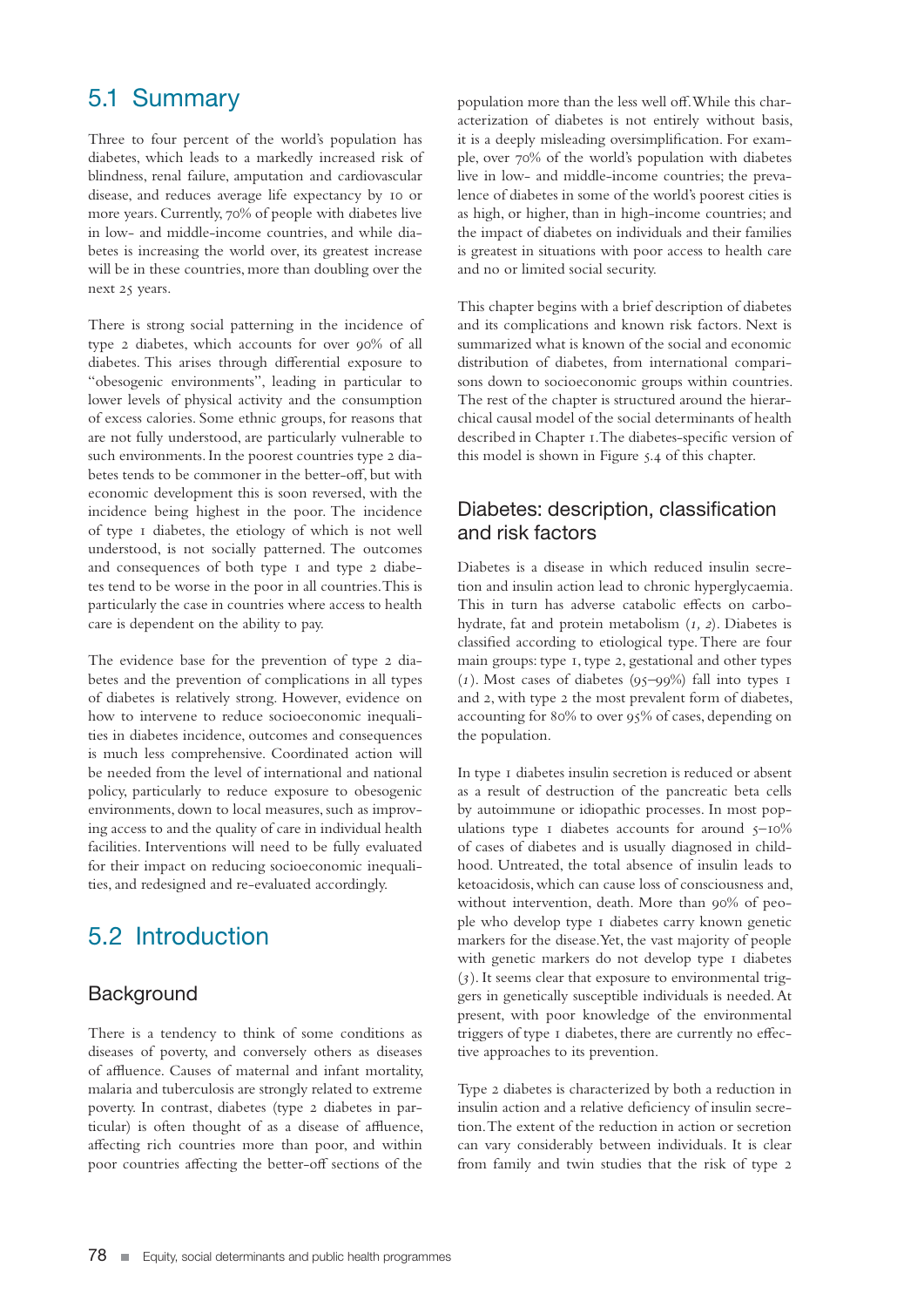

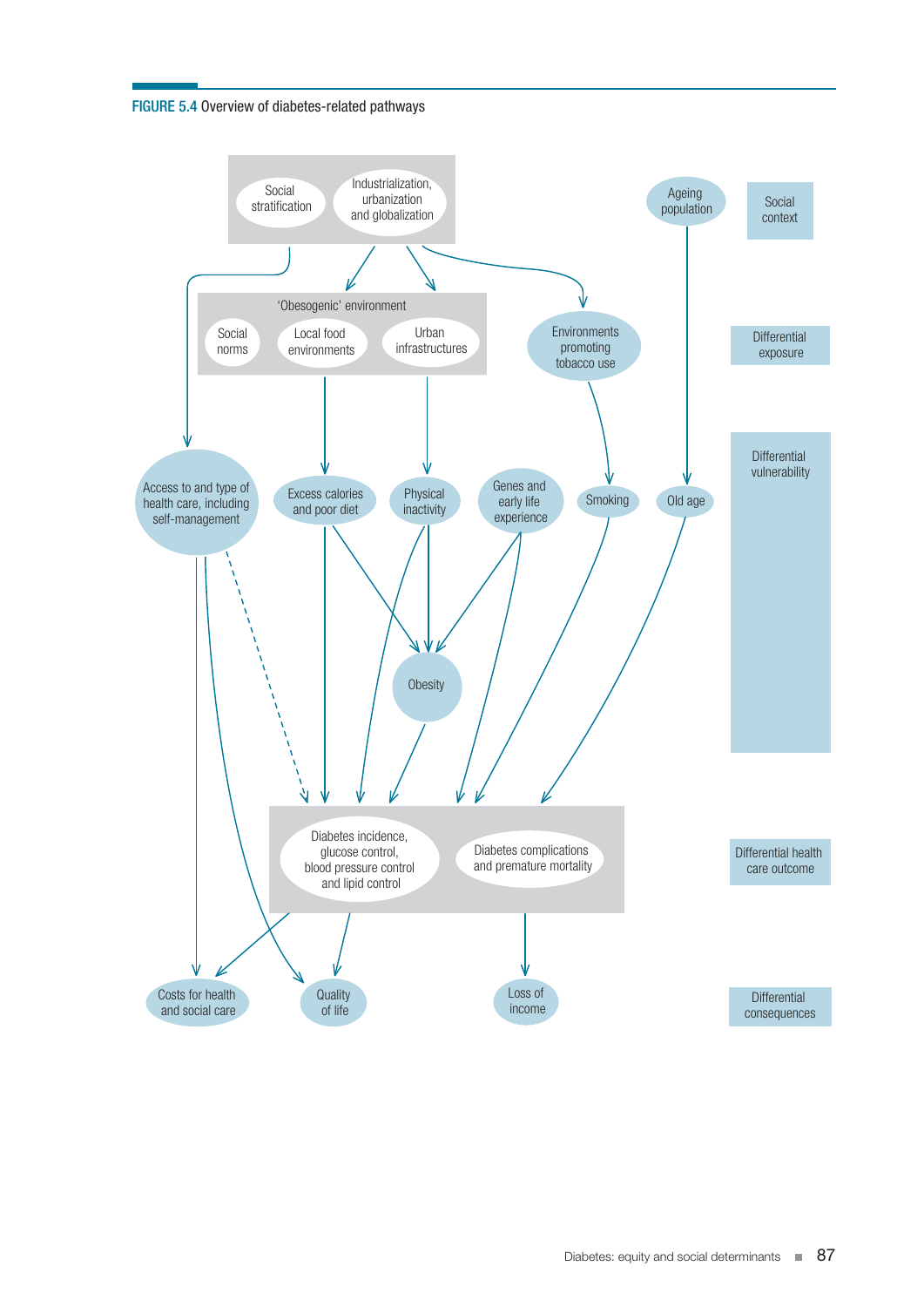### Food safety: equity and social determinants

Jean-Louis Jouve, Jens Aagaard-Hansen and Awa Aidara-Kane

#### **Contents**

| 6.2 Introduction 96                                                                             |
|-------------------------------------------------------------------------------------------------|
| Food safety: scope and burden $\ldots$ 96                                                       |
| Equity and social determinants $\ldots$ 97                                                      |
| Modes of food consumption, handling and<br>production 98                                        |
| Interaction with food security, malnutrition and<br>comorbidity. 100                            |
| Structural social determinants IOI                                                              |
| 6.4 Discussion of entry-points for<br>intervention 103                                          |
| 6.5 Interventions: recommendations for<br>addressing social determinants of food<br>safety. 104 |
| Strengthening food safety systems 104                                                           |

| Addressing food safety in relation to food<br>security, malnutrition and comorbidity. 106                                    |  |  |
|------------------------------------------------------------------------------------------------------------------------------|--|--|
| Addressing the root causes of inequity in<br><i>relation to food safety</i> $\ldots$ $\ldots$ $\ldots$ $\ldots$ $\ldots$ 107 |  |  |
| 6.6 Implications $\ldots$ $\ldots$ $\ldots$ $\ldots$ $\ldots$ $\ldots$ 107                                                   |  |  |
| Measurements, evaluation and data<br>requirements 107                                                                        |  |  |
| Managerial implications and challenges 108                                                                                   |  |  |
| 6.7 Conclusion 109                                                                                                           |  |  |
| References 109                                                                                                               |  |  |
|                                                                                                                              |  |  |

 $\bigcap$ 

#### **Figure**

*Figure 6.1* Social determinants of food safety . . 98

#### Table

Table 6.1 Examples of foodborne hazards. . . . . 96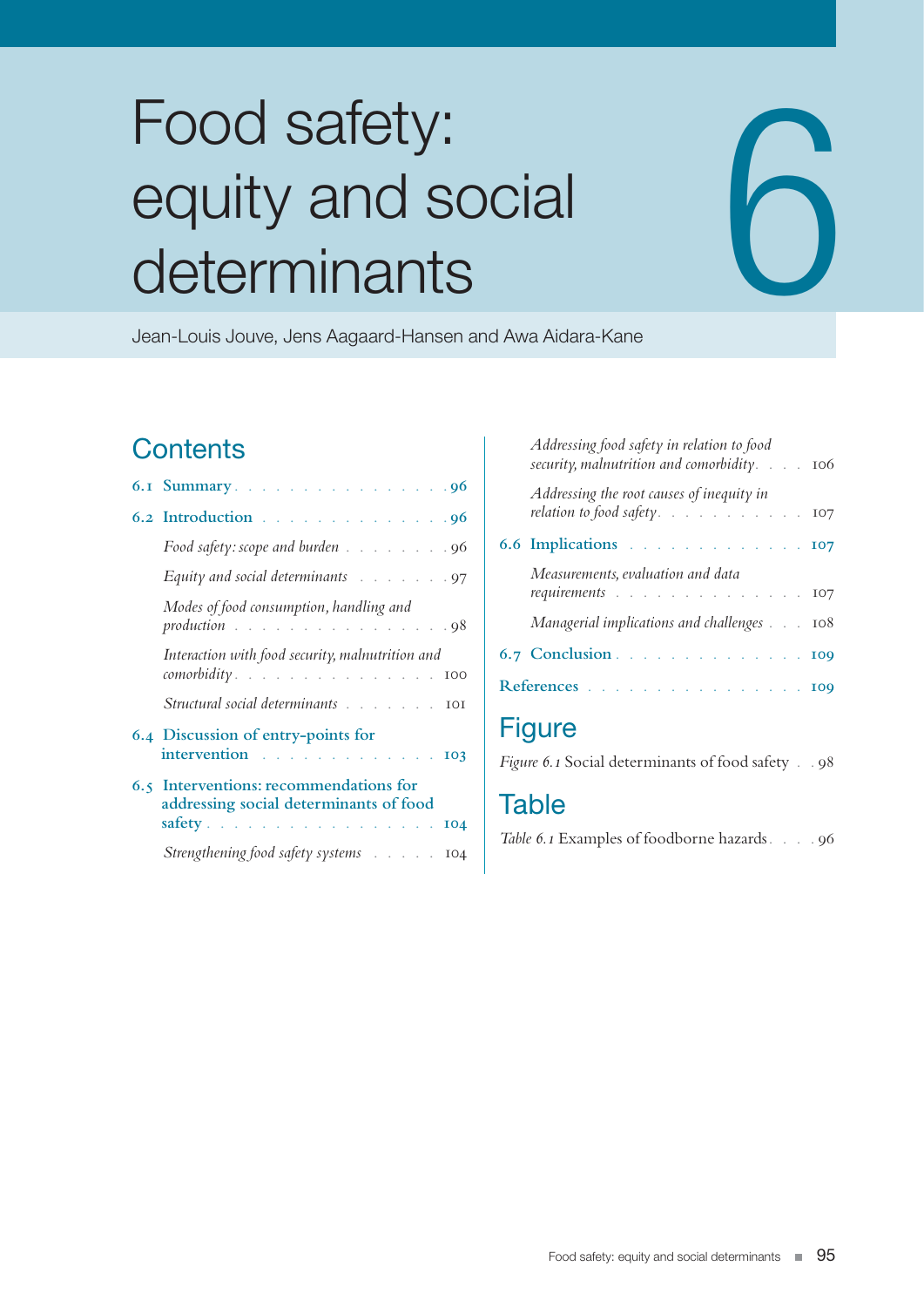Foodborne diseases are the illnesses, generally infectious or toxic in nature, caused by pathogenic agents that enter the body through the ingestion of food. The incidence of foodborne diseases varies greatly between countries, and low-income countries bear the brunt of the problem. However, episodes of foodborne illness continue to constitute a challenge to public health even in industrialized countries, despite advances in food hygiene, food protection and food control. Inappropriate modes of food consumption, handling and production entail exposure to food hazards, disproportionately affecting the most disadvantaged groups. Certain conditions, such as food insecurity, malnutrition and comorbidity, may increase vulnerability to unsafe food items. At the structural level a number of social determinants (ethnicity, gender, education, migration, trade, urbanization, demographic factors and poverty) imply inequity in relation to food safety. Accordingly, this chapter leads to three main lines of recommended interventions: strengthening food safety systems; addressing the conditions leading to increased vulnerability; and addressing the root causes of inequity in food safety.

#### 6.2 Introduction

#### Food safety: scope and burden

Foodborne diseases are the illnesses, generally infectious or toxic in nature, caused by pathogenic agents

("hazards") that enter the body through the ingestion of food. Foodborne diseases are a major cause of suffering and death throughout the world. Besides direct health consequences, the economic costs associated with foodborne diseases represent a significant economic burden on consumers, the food industry and governments. Foodborne illnesses can also reduce labour productivity, impose substantial stress on the health care system, and reduce economic output as a result of loss in confidence in the food production and marketing system. Food can be the vector of a large number of hazards. More than 200 known diseases can be transmitted by food (*1* ). Table 6.1 provides some examples of broad categories of foodborne hazards.

Foodborne diseases share some common characteristics regarding their determinants and possible preventive interventions:

- Infectious foodborne biological pathogens are incidentally introduced into foods following improper hygiene and sanitation at any stage in food production, collection, processing, transport, handling, distribution and preparation for final consumption.
- A large part of microbiological or chemical foodborne diseases are directly (for example from drinking-water pollution) or indirectly (for example from air, water or soil through plants or animals) attributable to environmental factors.
- Infectious foodborne pathogens have, in most cases, an animal reservoir from which they can spread directly or indirectly to humans (*2*). Infectious foodborne diseases are very often foodborne zoonoses.

| <b>Type of hazard</b> | <b>Examples</b>                                                                                                                                                                    |
|-----------------------|------------------------------------------------------------------------------------------------------------------------------------------------------------------------------------|
| Biological hazards    | Zoonotic agents that may enter the food chain (e.g. <i>Brucella, Salmonella</i> , prions)                                                                                          |
|                       | Pathogens predominantly foodborne (e.g. Listeria monocytogenes, Trichinella, Toxoplasma, Cryptosporidium,<br>Campylobacter jejuni, Yersinia enterocolitica)                        |
|                       | Established pathogens emerging in new vehicles or new situations (e.g. Salmonella enteritidis in eggs, hepatitis A<br>virus in vegetables, Norwalk/Norwalk-like virus in seafoods) |
|                       | Pathogens newly associated with foodborne transmission (e.g. <i>Escherichia coli</i> 0157:H7, <i>Vibrio vulnificus, Vibrio</i><br>cholerae, Cyclospora cayetanensis)               |
|                       | Antimicrobial-resistant pathogens (e.g. Salmonella typhimurium DT104)                                                                                                              |
| Chemical hazards      | Naturally occurring toxicants (e.g. phytoestrogens, marine biotoxins, mycotoxins)                                                                                                  |
|                       | Environmental or industrial contaminants (e.g. mercury, lead, polychlorinated biphenyls, dioxins, radionucleides)                                                                  |
|                       | Residues of agricultural chemicals, veterinary drugs, surface sanitizers                                                                                                           |
|                       | Toxic compounds generated during food processing (e.g. polycyclic aromatic hydrocarbons, acrylamide)                                                                               |
|                       | Toxic substances derived from packaging or other materials in contact with foods                                                                                                   |
|                       | New issues in toxicology, including allergenicity, endocrine disruption (e.g. phytoestrogens, pesticide residues),<br>mutagenicity, genotoxicity, immunotoxicity                   |
| Physical hazards      | (not considered in this chapter)                                                                                                                                                   |

#### TABLE 6.1 Examples of foodborne hazards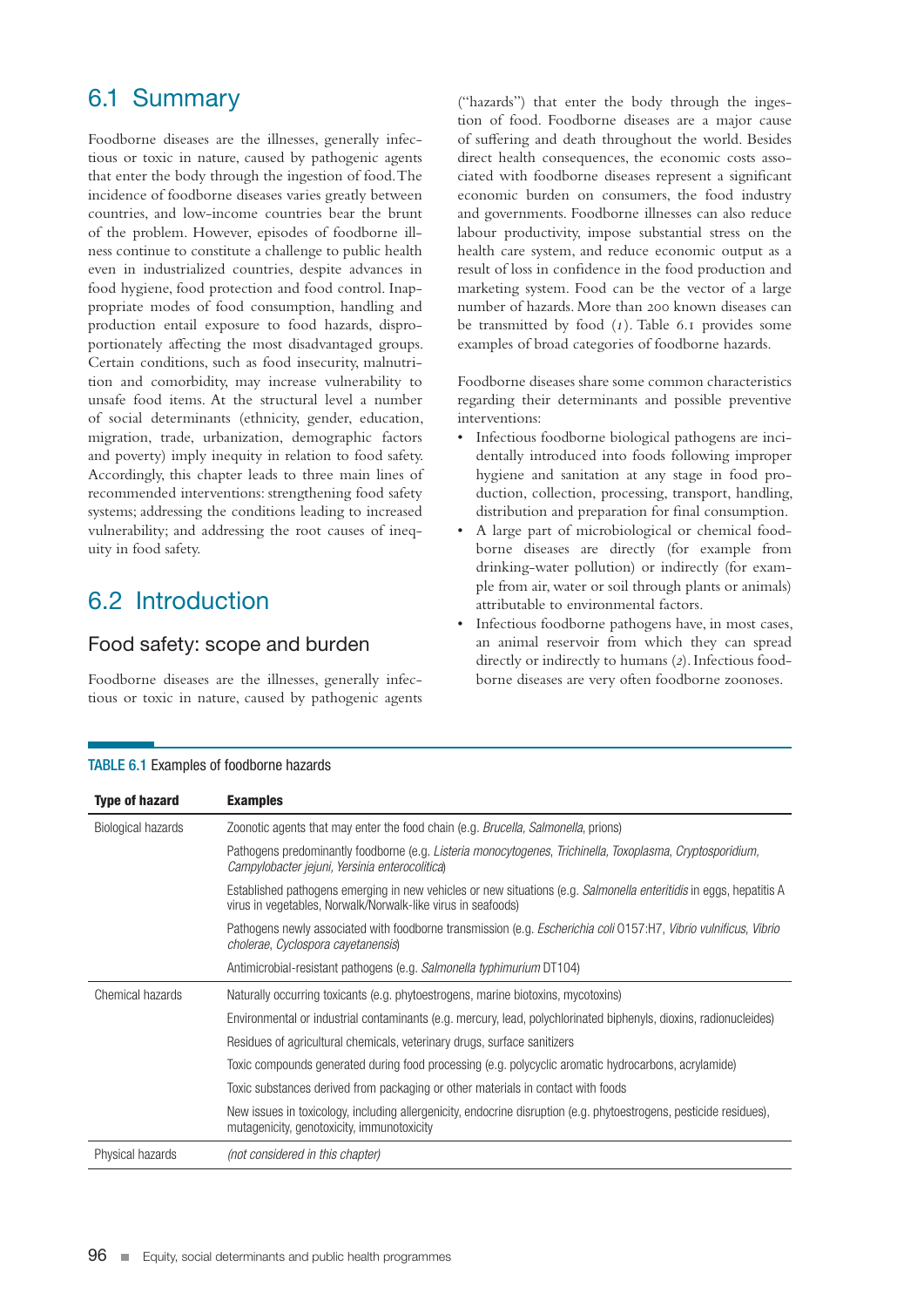#### FIGURE 6.1 Social determinants of food safety



equity. Where food safety is concerned, this view invites two approaches: first, an exploration of which social determinants may interact, and how, with the safety of the food consumed; and second, a translation of this information into interventions that will contribute to a more equitable approach to ensuring food safety.

To guide analysis of linkages between social determinants of health and food safety a conceptual framework was developed, adapted and simplified from the model of the Commission on Social Determinants of Health (Figure 6.1). It outlines the social determinants described later in this chapter and will help identify the main entry-points to related policies and interventions. The figure shows how the structural determinants that generate social stratification (left) may further operate through more specific intermediary determinants (centre) to result in differential outcomes and consequences of foodborne diseases, leading to differential exposure to foodborne hazards and vulnerability to conditions that compromise food safety (see next section). The structural and intermediate determinants may overlap or operate at several levels; for example, living and working conditions or trade are related to socioeconomic context and position and also operate at the level of exposure.

As the focus of this chapter is specifically on inequities related to food safety, not all food safety issues are comprehensively addressed. Though food insecurity is one of the most important global public health problems, it is considered in this chapter only in so far as it creates inequities with regard to accessing safe food.

#### 6.3 Analysis: social determinants of food safety

This section will provide an overview of social determinants of food safety. The three main subsections will deal with the factors leading to differential exposure; the causes of increased vulnerability; and differences in socioeconomic context and position.

#### Modes of food consumption, handling and production

The analysis of potential pathways leading to differences in exposure to foodborne diseases generally proceeds through the various chronological links in the food chain, including farm inputs, farm production, collection (harvest or slaughter), processing, transport and distribution (wholesale, retail or food services),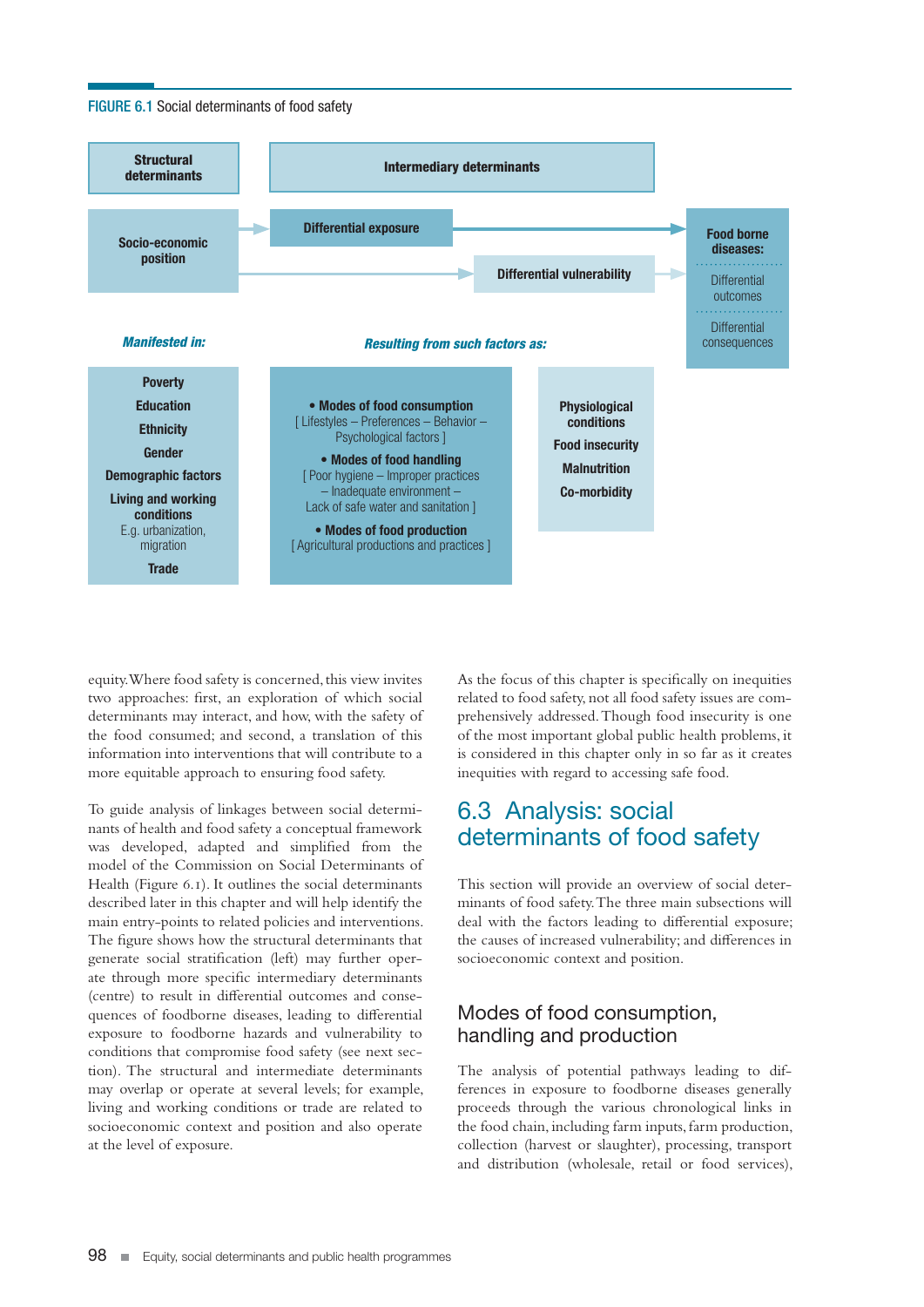### Mental disorders: equity and social determinants

Vikram Patel, Crick Lund, Sean Hatherill, Sophie Plagerson, Joanne Corrigall, 7 Michelle Funk and Alan J. Flisher<sup>1</sup>

#### **Contents**

|     | 7.2 Introduction 116                                         |     |
|-----|--------------------------------------------------------------|-----|
|     | Mental health and mental disorders. 116                      |     |
|     | Global burden of mental disorders $\ldots$ $\ldots$ $\ldots$ |     |
|     | Scope of review $\cdots$ $\cdots$ $\cdots$ $\cdots$          | II7 |
|     | Search strategy 118                                          |     |
|     | 7.3 Analysis. 118                                            |     |
|     | Depression and its social determinants 118                   |     |
|     | Attention deficit hyperactivity disorder and its             |     |
|     | social determinants. 121                                     |     |
|     | 7.4 Discussion 124                                           |     |
|     | Lessons learnt. 124                                          |     |
|     | Pathways and possible entry-points124                        |     |
| 7.5 | Interventions 125                                            |     |
|     | Addressing socioeconomic context, differential               |     |
|     | exposure and differential vulnerability $\ldots$ 125         |     |

| Addressing mental health care outcomes and<br>consequences $\ldots$ $\ldots$ $\ldots$ $\ldots$ $\ldots$ $\ldots$ $\ldots$ $\ldots$         |  |
|--------------------------------------------------------------------------------------------------------------------------------------------|--|
| Proposed new interventions or changes to<br>current ones. $\ldots$ $\ldots$ $\ldots$ $\ldots$ $\ldots$ $\ldots$ $\ldots$ $\ldots$ $\ldots$ |  |
| 7.6 Implications: measurement 128                                                                                                          |  |
| 7.7 Conclusion 129                                                                                                                         |  |
| References 130                                                                                                                             |  |
|                                                                                                                                            |  |

#### **Figure**

*Figure 7.1* Vicious cycle of social determinants and mental disorders . . . . . . . . . . . . 121

#### **Tables**

| Table 7.1 Interventions for mental disorders                                                                                     |  |
|----------------------------------------------------------------------------------------------------------------------------------|--|
| targeting socioeconomic context, differential                                                                                    |  |
| exposure and differential vulnerability, with                                                                                    |  |
| indicators 126                                                                                                                   |  |
| Table 7.2 Interventions for mental disorders<br>targeting differential health outcomes and<br>consequences, with indicators. 127 |  |

<sup>1</sup> This chapter is an output from a project funded by the United Kingdom Department for International Development (DFID) for the benefit of developing countries. The views expressed are not necessarily those of DFID.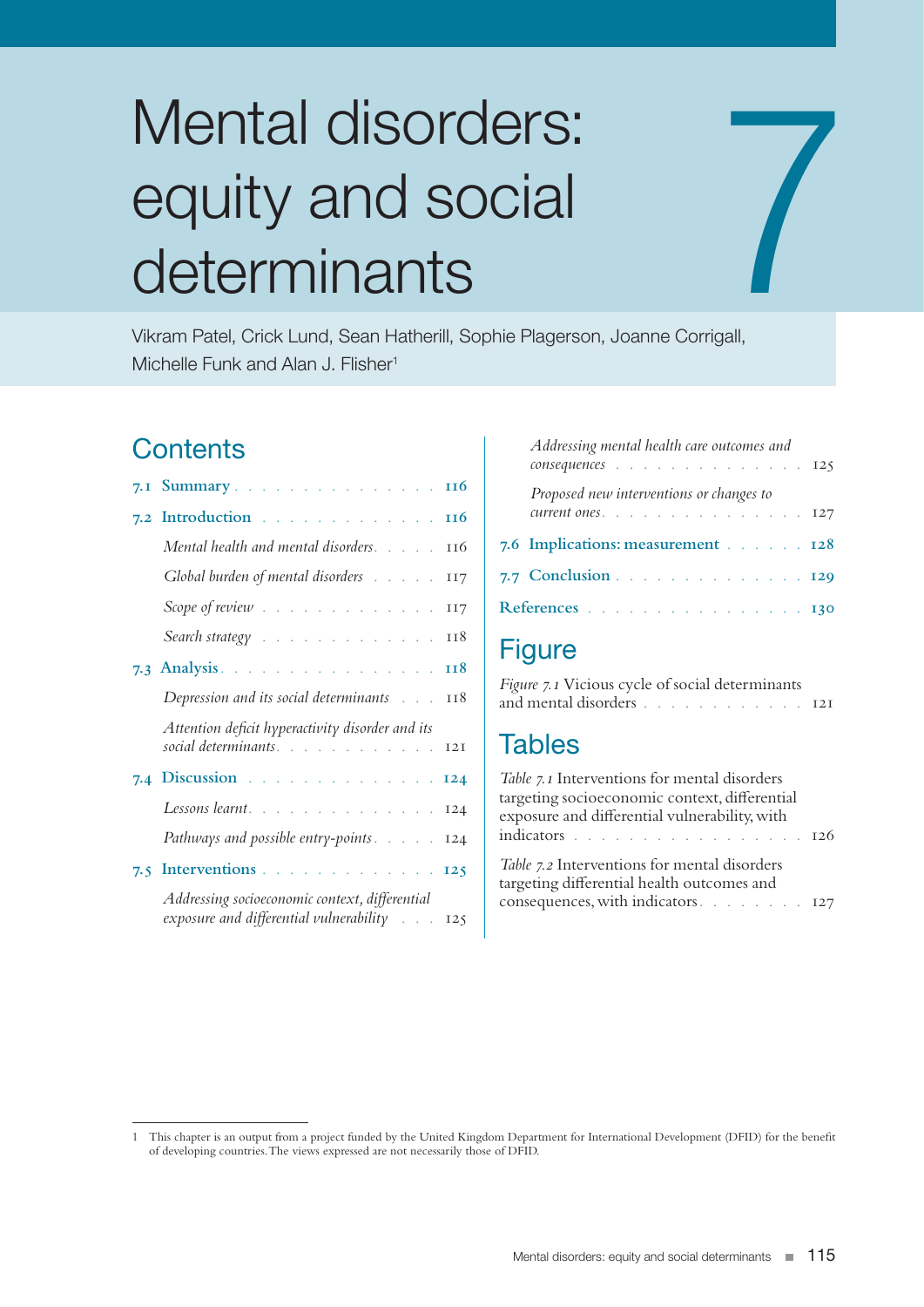As with most noncommunicable diseases, the etiology of mental disorders is multifactorial, with risk determined by an interaction of genetic, other biological, psychological and social determinants. The large variation in the prevalence of most mental disorders between and within countries suggests that the social determinants have particular salience. This chapter focuses on social determinants with emphasis on evidence from low- and middle-income countries, and gives particular attention to two examples of mental disorders: depression and attention deficit hyperactivity disorder (ADHD). These disorders were selected because they are each associated with a considerable burden, and there is a substantive evidence base that interventions for these disorders are effective and feasible.

There are significantly increased rates of depression among low socioeconomic groups, and exposure to risk factors is disproportionately high in contexts characterized by social disadvantage where vulnerable groups are overrepresented. There is convincing evidence of an association between depression and stressful life events; exposure to violence and other crimes; chronic physical ill-health; low levels of educational attainment; conflict; disasters; stressful working environments; and female gender. Additionally, reasonable evidence implicates discrimination, income inequality, food insecurity, hunger, unemployment, toxins, urbanization, lack of housing, overcrowding, low social capital, poor sanitation and built environment, and minority ethnicity. Overall rates of mental health service use are generally lower amongst the disadvantaged. Low mental health literacy and stigma may reduce the ability of people with depression to use treatment services effectively.

Further, depression is associated with negative physical health outcomes, including cardiovascular disease, type 2 diabetes mellitus, injuries, HIV/AIDS and various perinatal and reproductive conditions; consequences of these comorbidities may also show social gradients. While increased risk of ADHD is associated with lower socioeconomic status and lower parental education in high-income countries, research on ADHD from low- and middle-income countries is scarce and inconclusive. The expression of genetic susceptibility to ADHD appears to be moderated by environmental exposures. Fetal or neonatal hypoxia, traumatic brain injury, epilepsy and antiepileptic medications, and HIV infection are all associated with ADHD, and these exposures all show social gradients. Also, male gender appears to confer additional risk. Children with ADHD experience adverse academic outcomes.

Put simply, mental disorders are inequitably distributed, as people who are socially and economically disadvantaged bear a disproportionate burden of mental disorders and their adverse consequences. A vicious cycle of disadvantage and mental disorder is the result of the dynamic interrelationship between them. This chapter reviews a wealth of evidence on interventions that can break this cycle, by addressing both upstream social determinants and vulnerabilities, and downstream health outcomes and consequences through a combination of population- and individual-level actions. A key goal is for health care systems to be responsive to the mental health needs of the population. Efforts to increase coverage of cost-effective interventions must explicitly target disadvantaged populations and health impact assessments of macroeconomic policies must consider mental health outcomes. Evidence from lowand middle-income countries remains relatively scarce and more contextual research is required to inform mental health policy and practice. In particular, research is needed regarding the impacts of social and economic change on mental disorder, and the mechanisms through which protective factors strengthen resilience and promote mental health. Longitudinal monitoring of population mental health is crucial for this purpose.

#### 7.2 Introduction

#### Mental health and mental disorders

Mental health is integral to the definition of health of the World Health Organization (WHO): "a state of complete physical, mental and social well-being and not merely the absence of disease or infirmity". A definition of mental health that is applicable across the lifespan is as follows (*1* ):

The successful performance of mental function, resulting in productive activities, fulfilling relationships with other people, and the ability to adapt to change and to cope with adversity; from early childhood until later life, mental health is the springboard of thinking and communication skills, learning, emotional growth, resilience, and self esteem.

This definition of mental health is consistent with its wide and varied interpretation across cultures. It is selfevident that, as with the broad definition of health, mental health is more than the absence of mental disorder. "Mental disorders" are manifested by clusters of symptoms or illness experiences, which reflect impaired mental health. Typically, these symptoms (or experiences) are distributed widely in a population but when they occur in clusters, and are associated with impairment in one or more domains of functioning, they are considered to be signs of clinically significant mental disorder.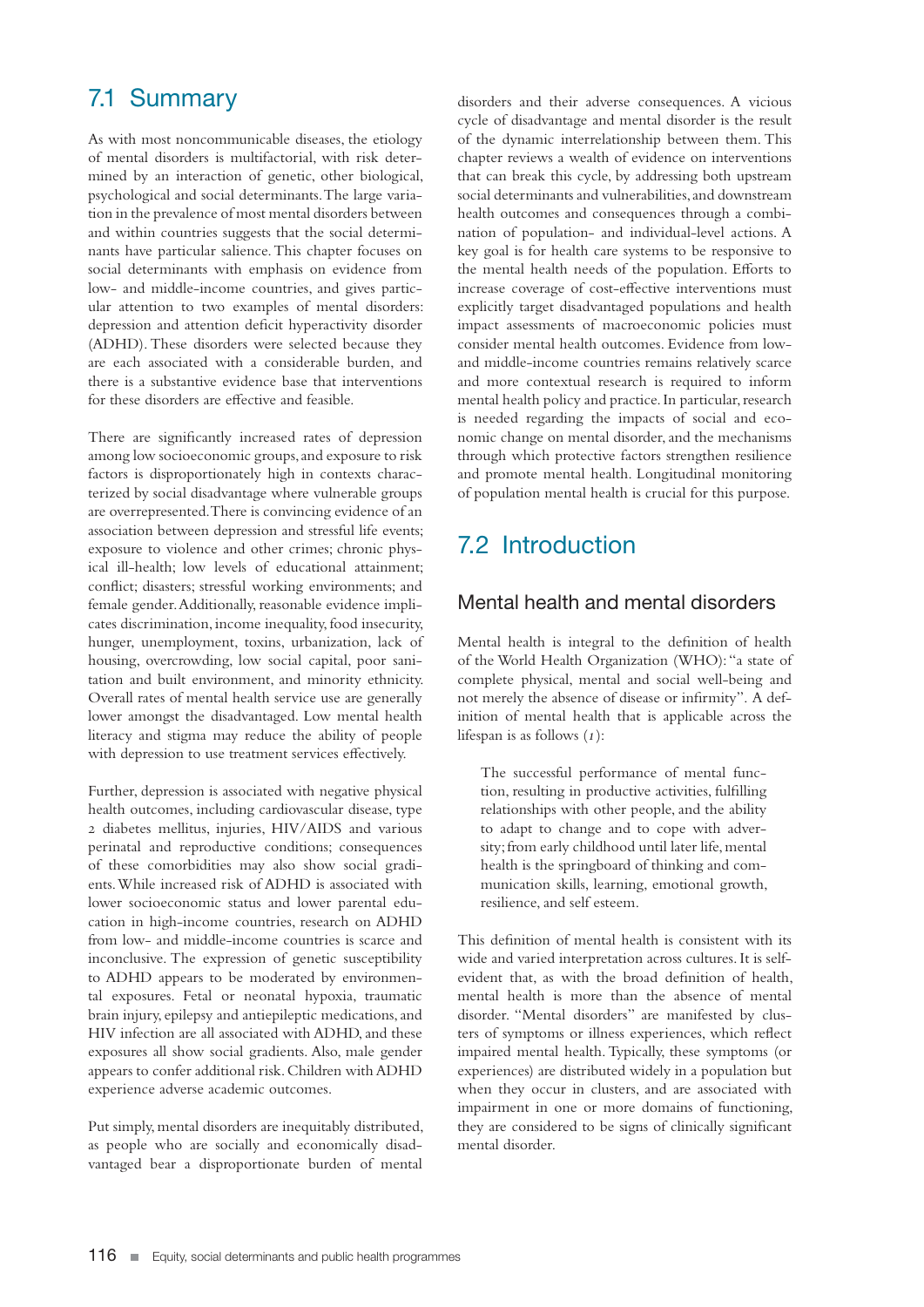#### FIGURE 7.1 Vicious cycle of social determinants and mental disorders



associations, namely that depression affects the rate of other health conditions; that some health conditions affect the risk of depression; or that depression affects treatment and outcome for other health conditions. The adverse health consequences of depression may be differentially observed in populations according to the differential risks to which groups are exposed, their differential vulnerabilities, and socioeconomic context and position. This reinforces the inequities in the distribution of other health conditions and can carry important intergenerational consequences. For example, the impact of maternal depression on infant growth and development outcomes is greater in mothers from low-income groups (*11, 61*).

The differential consequences of depression maintain a vicious cycle of depression and deprivation (Figure 7.1) through the following pathways: increased financial cost of treatment and medication for depression (*62, 63*); increased cost to households (caregiver time and opportunity costs) (*62, 63*); loss of earnings, as a result of reduced productivity due to depressive episodes (*62, 64*); reduced ability to work (domestic and paid); stigma and reduced access to health care (*57, 58, 65*); and substance abuse (*66–68*). In effect, a vicious cycle of deprivation and depression is established with differential effects on the poor (*69* ), who have limited access to evidence-based, cost-effective treatments and to interventions that might address social determinants. The effect of this vicious cycle is inequitable across socioeconomic positions. For example, the impact of disability on loss of earnings would be greater in those who work in jobs with less sickness benefits for mental disorders, and the lack of access to affordable care leads to more out-of-pocket expenditure for depression, which will have greater adverse consequences for poorer families.

#### Attention deficit hyperactivity disorder and its social determinants

Attention deficit hyperactivity disorder (ADHD) as defined by the American Psychiatric Association (*70* ) is characterized by symptoms in one or both of two core domains: inattention and hyperactivity-impulsiveness. Inattention can be manifest by features such as an inability to sustain attention in tasks or play activities, and having difficulty in organizing tasks and activities; hyperactivity by fidgeting, running about and talking excessively; and impulsiveness by often interrupting and intruding on others. Hyperkinetic disorder (HKD) as defined by the *International Statistical Classification of Diseases and Related Health Problems* (*4* ) can be regarded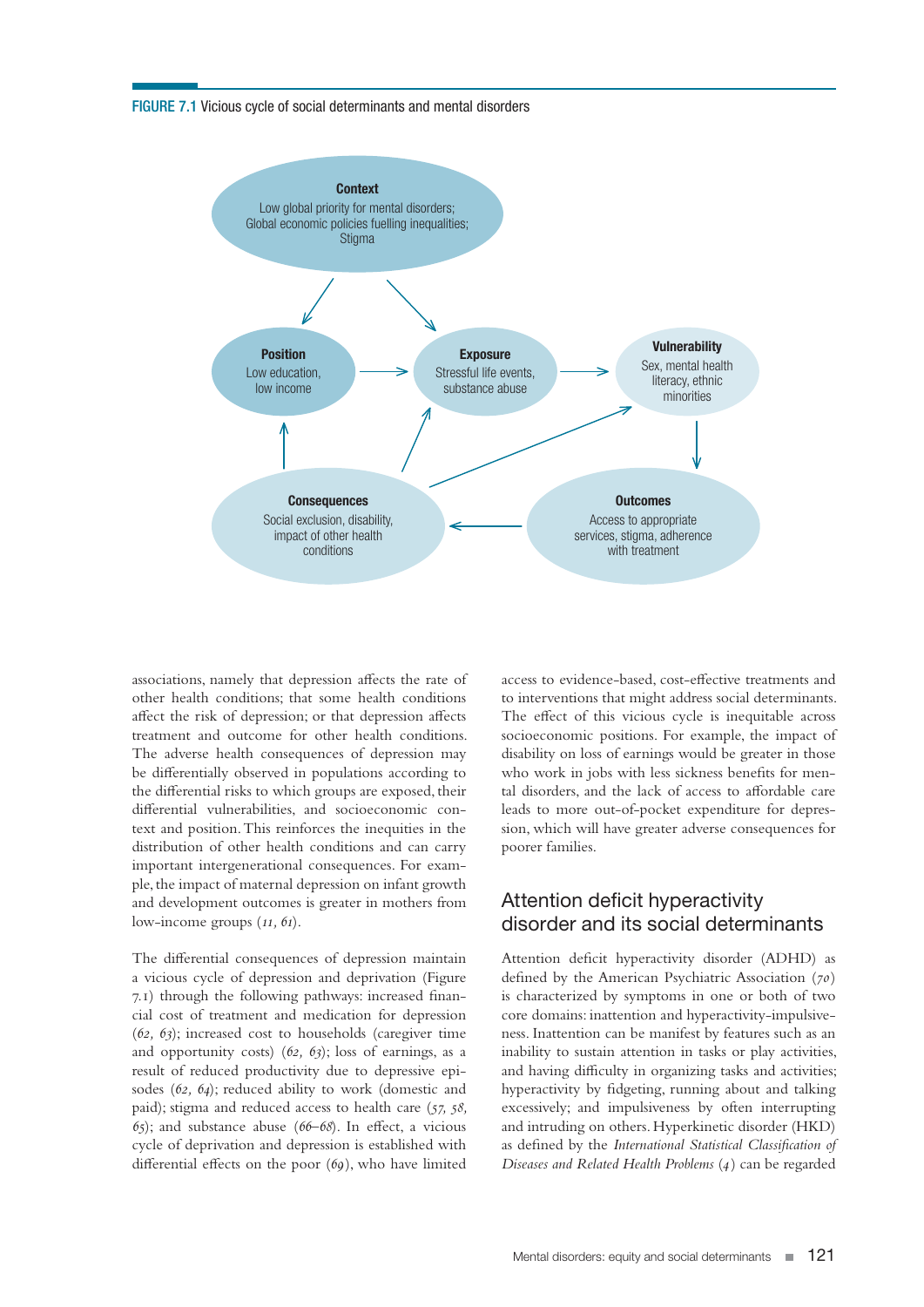### Neglected tropical diseases: equity and social determinants



Jens Aagaard-Hansen and Claire Lise Chaignat 1

#### **Contents**

| 8.1 Summary 136                                                         |     |
|-------------------------------------------------------------------------|-----|
| 8.2 Introduction 136                                                    |     |
| Neglected tropical diseases. 136                                        |     |
| Equity aspects of neglected tropical diseases .                         | 138 |
| $Methodology$ 138                                                       |     |
| 8.3 Analysis: social determinants of<br>neglected tropical diseases 139 |     |
| Water and sanitation. $\ldots$ . $\ldots$ . $\ldots$ . $\ldots$ 139     |     |
| Housing and clustering. 140                                             |     |
| Environment 141                                                         |     |
| Migration, disasters and conflicts 141                                  |     |
| Sociocultural factors and gender 142                                    |     |
| Poverty 143                                                             |     |
| 8.4 Discussion: patterns, pathways and<br>entry-points 144              |     |
| 8.5 Interventions 146                                                   |     |

| References 153 |  |  |                                                                                                                                                                                                                                                                                                                                                                                                                                             |  |
|----------------|--|--|---------------------------------------------------------------------------------------------------------------------------------------------------------------------------------------------------------------------------------------------------------------------------------------------------------------------------------------------------------------------------------------------------------------------------------------------|--|
|                |  |  | Water, sanitation and household-related factors 147<br>Environmental factors 147<br>Migration 148<br>Sociocultural factors and gender 148<br>Poverty as a root cause of NTDs. $\ldots$ $\ldots$ 148<br>8.6 Implications: measurement, evaluation<br>and data requirements 150<br>Risk assessment and surveillance. 150<br>Monitoring the impact 150<br>Knowledge gaps51<br>Managerial implications and challenges 152<br>8.7 Conclusion 152 |  |

#### **Table**

| Table 8.1 Relationship of the 13 NTDs to      |  |  |  |  |  |  |  |  |
|-----------------------------------------------|--|--|--|--|--|--|--|--|
| the selected social determinants and the five |  |  |  |  |  |  |  |  |
| analytical levels. 145                        |  |  |  |  |  |  |  |  |

<sup>1</sup> The authors would like to acknowledge the valuable input of reviewers (especially Susan Watts and Erik Blas), and Birte Holm Sørensen for her comments regarding the potential of social determinants as indicators of multiendemic populations. Also thanks to staff members of the WHO Department of Neglected Tropical Diseases for their support and advice.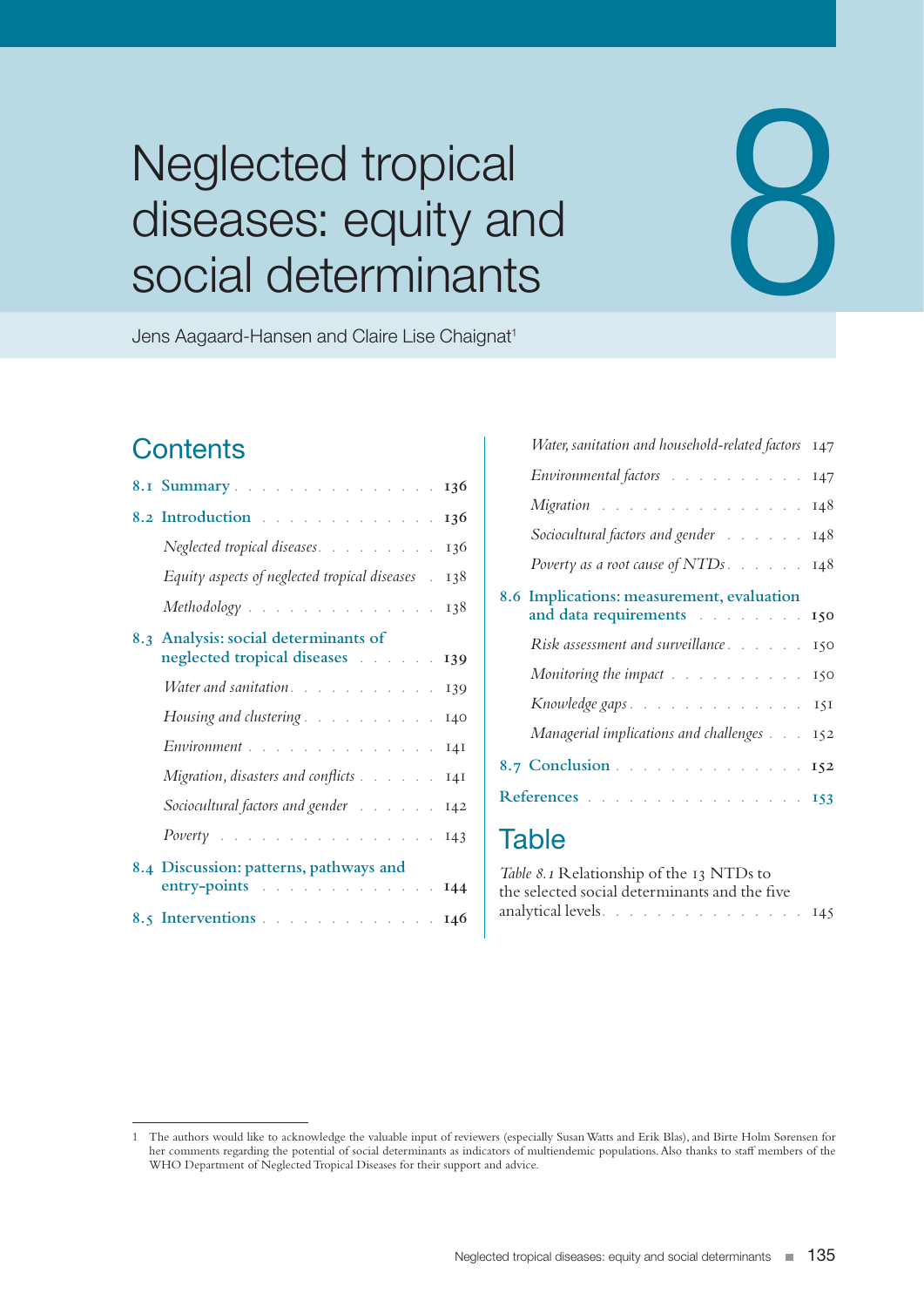The neglected tropical diseases (NTDs) are very heterogeneous and consequently the analysis of inequity and social determinants is extraordinarily complex. The result is a pattern where the various NTDs are clustered in different ways. This leads to six recommended actions, all of which relate mostly to preventive and promotive measures. In each case the right of vulnerable and marginalized groups to be heard and to exert political influence should be ensured.

**Action 1: Addressing water, sanitation and household-related factors (the "preventive package").** The analysis shows overwhelming evidence of how the intermediary social determinants of water and sanitation, and housing and clustering, determine NTDs. Consequently, there is a need to address these risk factors in endemic communities to provide sustainable prevention for clusters of NTDs.

**Action 2: Reducing environmental risk factors.**  Environmental factors are essential determinants for many of the NTDs. These factors are often introduced by humans, either directly or indirectly. Planning based on health impact assessments for new projects and mitigating revisions of existing schemes are needed in order to control NTDs.

**Action 3: Improving health of migrating populations.** Migration encompasses the movements of nomads, labour migrants, people subjected to forced resettlement and refugees from natural disasters or armed conflict. Their movements influence exposure and vulnerability to some NTDs, and access to health care systems is reduced. The particular NTD issues that relate to these groups should be addressed in ways that are tailored to local conditions (patterns of morbidity, mobility, environmental and sociocultural factors).

**Action 4: Reducing inequity due to sociocultural factors and gender.** Sociocultural factors, which are often closely linked to gender roles, interact with NTDs in various ways. In some cases NTDs incur added burdens due to stigma, isolation and other negative consequences. These factors may also reduce the acceptability of health services, leading to differential health care outcomes. There are unexplored potential advantages in addressing these issues from a multidisease perspective.

**Action 5: Reducing poverty in NTD-endemic populations.** Poverty emerges as the single most conspicuous social determinant for NTDs, partly as a structural root determinant for the intermediary social determinants and partly as an important consequence of NTDs, either directly (leading to catastrophic health expenditure) or indirectly (due to loss of productivity).

Consequently, poverty should be addressed both in general poverty alleviation programmes for NTD-endemic populations and more particularly by ensuring affordable treatment.

**Action 6: Setting up risk assessment and surveillance systems.** The NTDs are characterized by their focality determined by the complex combinations of environmental and social determinants. Pockets of multiendemic population segments are likely to "disappear" within statistical averages and must be identified as a means to address inequity and in order to direct curative or preventive interventions to NTD hot spots, thereby increasing efficiency. Cross-disciplinary risk assessment and surveillance systems should be established based on combinations of epidemiological, environmental and social data, providing not only early warnings for epidemics, but also evidence for longterm planning under more stable conditions.

#### 8.2 Introduction

#### Neglected tropical diseases

This chapter considers the so-called neglected tropical diseases (NTDs)  $(1-3)$ , focusing on the 13 diseases covered by the World Health Organization (WHO) Department of Neglected Tropical Diseases: Buruli ulcer, Chagas disease, cholera, dengue fever (including dengue haemorrhagic fever), dracunculiasis, lymphatic filariasis, human African trypanosomiasis, leishmaniasis, leprosy, onchocerciasis, schistosomiasis, soil-transmitted helminths and trachoma. From a biomedical perspective, the 13 NTDs are very heterogeneous. Box 8.1 gives a brief description of each disease.

An aggregated measure of 11 of the 13 NTDs (omitting cholera and dengue fever) ranks sixth among the 10 leading causes of disability-adjusted life years,<sup>2</sup> ahead of malaria and tuberculosis (*4* ). Estimates are, however, uncertain, and recent studies argue that incidences and impacts of schistosomiasis (*5* ) and trachoma (*6* ) have been underestimated. Researchers have mapped the global distribution of trachoma (*7* ) and lymphatic filariasis, onchocerciasis, schistosomiasis and soil-transmitted helminths (*8* ). Brooker et al. (*9* ) have attempted to map helminth infection in sub-Saharan Africa. De Silva et al. (*10*) add an interesting time dimension to the analysis of soil-transmitted helminths, showing the trend 1994–2003.

<sup>2</sup> Disability-adjusted life years (DALYs) reflect a combination of the number of years lost from early deaths and fractional years lost when a person is disabled by illness or injury.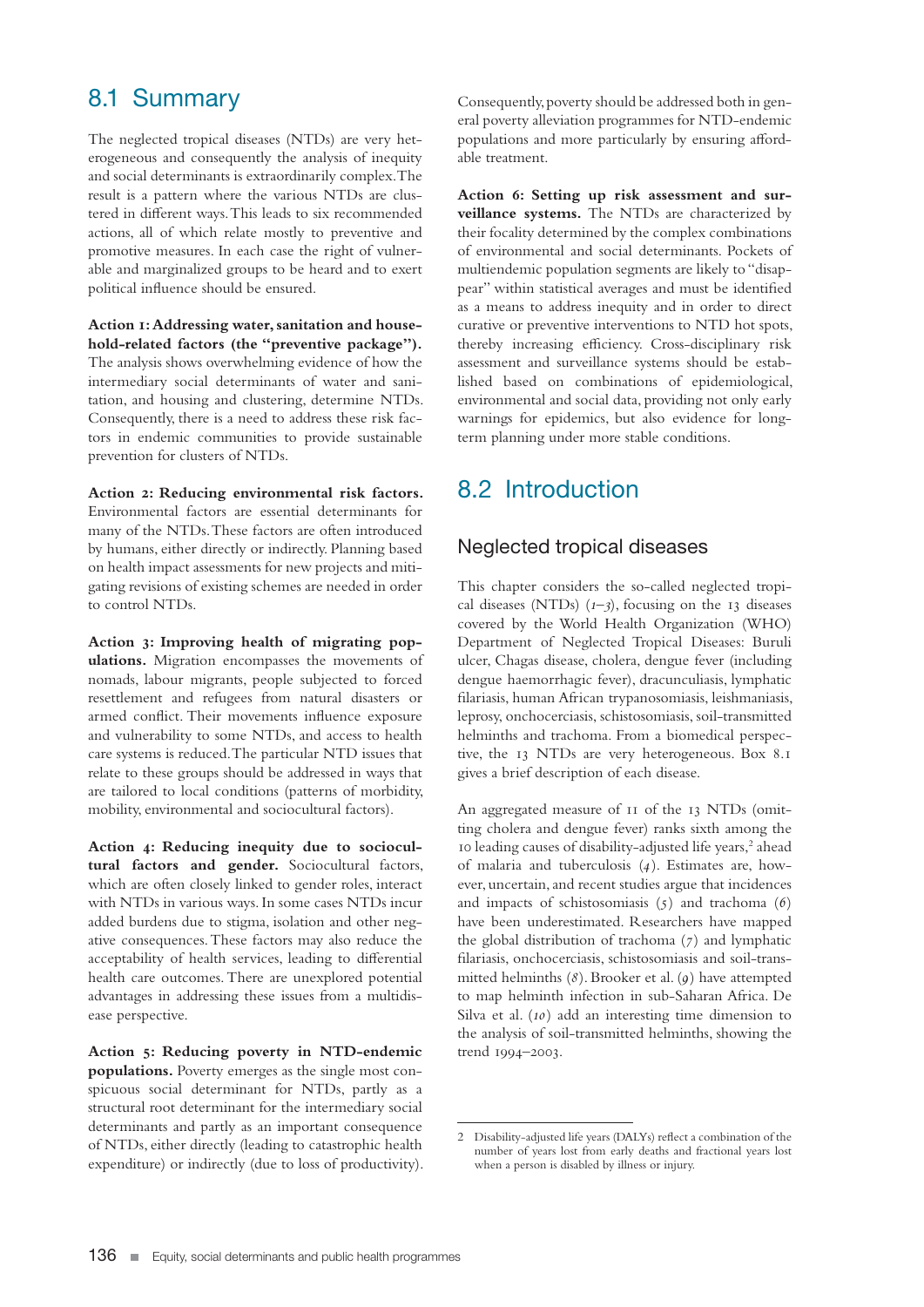### Oral health: equity and social determinants



Stella Kwan and Poul Erik Petersen

#### **Contents**

| 9.1 | Summary. 160                                                                                                                                  |       |
|-----|-----------------------------------------------------------------------------------------------------------------------------------------------|-------|
| 9.2 | Introduction                                                                                                                                  | 160   |
|     | Background: global patterns of oral health                                                                                                    | 160   |
|     | Methodology                                                                                                                                   | 160   |
| 9.3 | Analysis of determinants of oral health:<br>differential factors<br>and the contract of the con-                                              | 161   |
|     | Differential outcomes.                                                                                                                        | 161   |
|     | Differential consequences                                                                                                                     | 163   |
|     | $\text{Differential } \text{vilinearability}$                                                                                                 | 164   |
|     | $\text{Differential exposure.}$                                                                                                               | 165   |
|     | Socioeconomic context and position                                                                                                            | 166   |
|     | 9.4 Discussion: entry-points for oral health<br>strategies.<br>and a series of the contract of the series                                     | 168   |
|     | Potential entry-points                                                                                                                        | 168   |
|     | Sources of resistance                                                                                                                         | - 168 |
|     | 9.5 Interventions and implementation                                                                                                          | 168   |
|     | Interventions on socioeconomic context and<br>position<br>$\mathcal{A}$ , and the set of the set of the set of the set of $\mathcal{A}$<br>÷. | 169   |
|     | Interventions on differential exposure                                                                                                        | 169   |
|     | Interventions on differential vulnerability $\ldots$                                                                                          | 171   |
|     | Interventions on differential health care<br>outcomes.<br>and the second contract of the second con-                                          | 171   |
|     | Interventions on differential consequences.                                                                                                   | 171   |
| 9.6 | Implications                                                                                                                                  | 17I   |
|     | Organizational responses                                                                                                                      | 171   |
|     | $Measurement \dots \dots \dots \dots \dots \dots \dots$                                                                                       | 172   |

| 9.7 Conclusion 172 |  |  |  |  |  |  |  |
|--------------------|--|--|--|--|--|--|--|
| References 173     |  |  |  |  |  |  |  |

#### **Figures**

| <i>Figure 9.1</i> Adults with total tooth loss over time<br>by social class, United Kingdom.<br>161                                                  |
|------------------------------------------------------------------------------------------------------------------------------------------------------|
| <i>Figure 9.2</i> Dental decay trends in 12-year-olds<br>as measured by the average number of decayed,<br>missing due to caries and filled permanent |
| <i>Figure 9.3</i> Relationship between education and<br>dentate status among Danish elderly (65 years<br>or more) with no natural teeth 165          |
| Figure 9.4 Relationship between education and<br>dentate status among Danish elderly (65 years<br>or more) with over 20 functioning teeth 165        |
| Figure 9.5 Percentage of $7-15$ -year-old children<br>who consume soft drinks daily, Denmark, by<br>ethnicity. 167                                   |
| <i>Figure 9.6</i> Oral health problems at age 26<br>years according to socioeconomic status at<br>childhood, New Zealand<br>167                      |

#### **Tables**

| Table 9.1 Proportion of subjects reporting oral<br>health problems in the previous 12 months, |  |
|-----------------------------------------------------------------------------------------------|--|
| by country. $\ldots$ 162                                                                      |  |
| Table 9.2 Social determinants, entry-points                                                   |  |
| and interventions. 169                                                                        |  |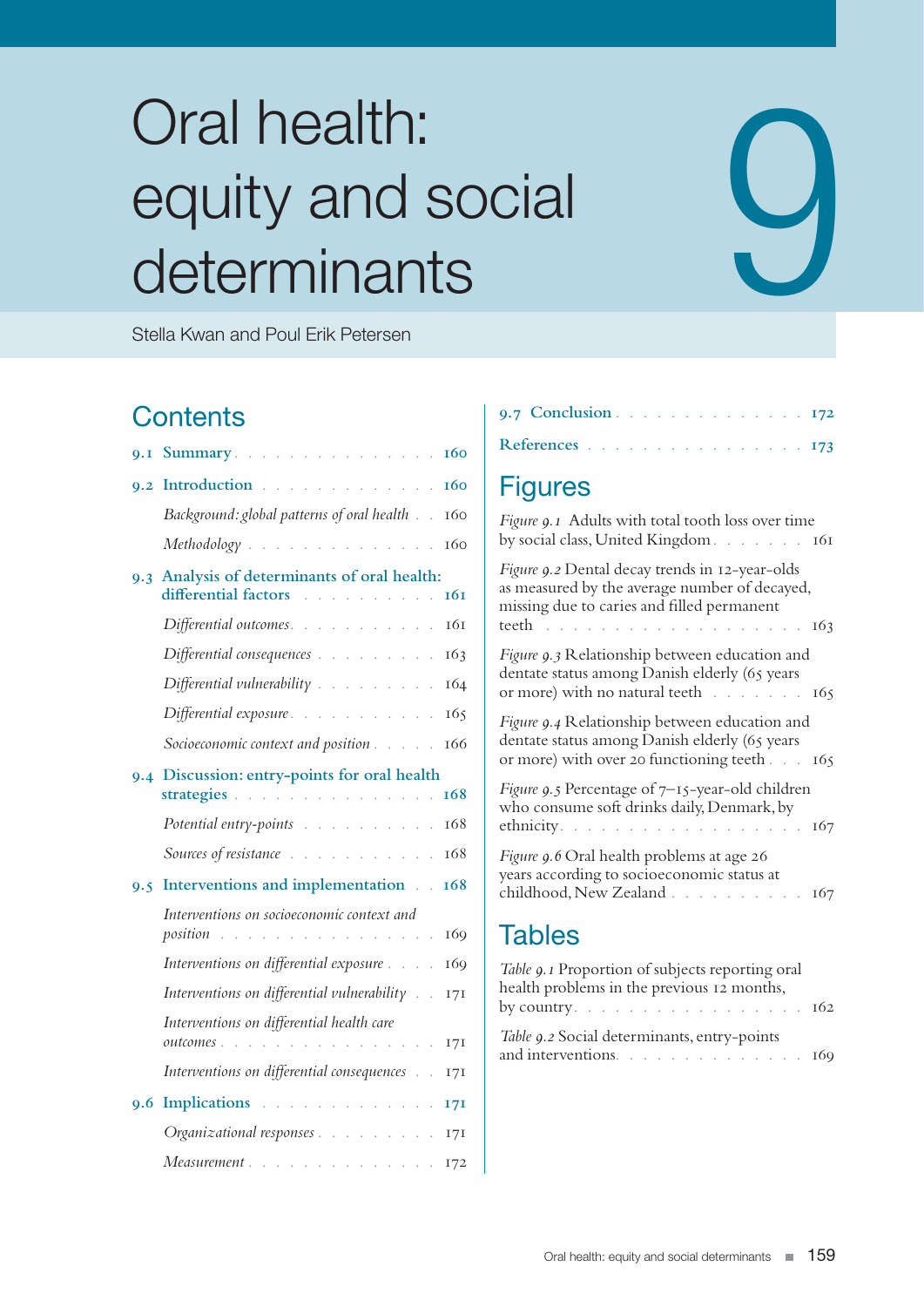Oral health enables people to speak, eat and socialize without active disease, discomfort or embarrassment. However, poor oral health is still a major burden for populations throughout the world, and is particularly prevalent among disadvantaged population groups. Social gradients occur for all oral disease conditions, and appear to be persistent over time. Research on social inequity in oral health is more substantial for developed countries, and the need is high for systematic studies of social gradients in developing countries. With regard to the socioepidemiology of oral health, the variables mostly chosen as indicators of socioeconomic status are social class, education, employment status, personal income, urbanization and gender. These factors result in differential exposure and vulnerability to oral health problems, with differential health care outcomes and consequences. Oral diseases share common risk factors with several chronic diseases.

The good news is that oral diseases are preventable, and that social inequity in oral health is avoidable. Intervention strategies that acknowledge the socioeconomic context and related risk factors offer most potential for promotion of oral health throughout the whole population. Prevention of oral diseases through public health interventions can be effective; oral health personnel are scarce in low- and middle-income countries, and primary health workers and specially trained ancillary personnel can make valuable contributions to the control of oral disease and the promotion of oral health for all.

#### 9.2 Introduction

#### Background: global patterns of oral health

Oral health means more than healthy teeth; the health of the gums, oral soft tissues, chewing muscles, palate, tongue, lips and salivary glands are also important. Good oral health enables an individual to speak, eat and socialize without active disease, discomfort or embarrassment. It is integral to general health and well-being (*1* ). Oral disease may affect anyone throughout their lifetime, impacting on quality of life.

While general improvements in oral health have been observed among people of industrialized countries over the past few decades, oral disease remains a global problem, particularly among disadvantaged populations in both industrialized and developing countries (*2* ). Tooth decay and gum disease are among the most widespread conditions in human populations, and the prevalence

of other conditions, such as dental erosion, is on the increase. The effects of oral cancer and noma<sup>1</sup> can be devastating. Tooth loss, as a result of oral disease and trauma caused by accidents and unintentional injuries, may have a profound impact on quality of life, nutritional intake and growth and development in children.

There is a link between oral health and general health, with common risk factors including poor diet, tobacco use and alcohol consumption. Oral disease (such as gum disease) is also associated with such general health conditions as diabetes and HIV/AIDS. Similarly, people who suffer from complex general health problems are at greater risk of oral diseases that, in turn, further complicate their overall health. Some general health diseases manifest in the mouth and oral lesions may be the first signs of some life-threatening diseases, including HIV/AIDS.

Inequities in oral health remain widespread between and within countries, and often mirror inequities in general health. These inequities vary in magnitude and extent (*3* ), and are becoming more marked in some countries (*2* ). Even in high-income countries with advanced public oral health care, inequities in oral health persist (*4–7*). The social determinants of oral health are largely universal, affecting a range of oral health outcomes and oral health-related quality of life.

The mechanisms and pathways related to oral health are complex and interlinking, with economic, psychosocial and behavioural factors all playing a role, as well as more specific factors such as access to oral health services, provision of safe water and sanitation facilities, optimal exposure to fluorides, availability of oral health products and healthy food supply. Risk factors for oral disease are also relevant to general health and, equally, social determinants of other diseases and conditions have oral health significance. Given that oral and general health share common entry-points, interventions that address issues for multiple programme nodes can be implemented effectively.

#### Methodology

A literature search was conducted using Medline and Google Scholar, with key words and phrases including oral health, social determinants, inequalities in oral health, poverty, social factors and education. Study selection focused primarily on major national studies and World Health Organization (WHO) international surveys, including the World Health Surveys,

<sup>1</sup> Noma is a disease of poverty and malnutrition, compounded by infections such as measles. It occurs particularly among very young children in certain poor African and Asian countries.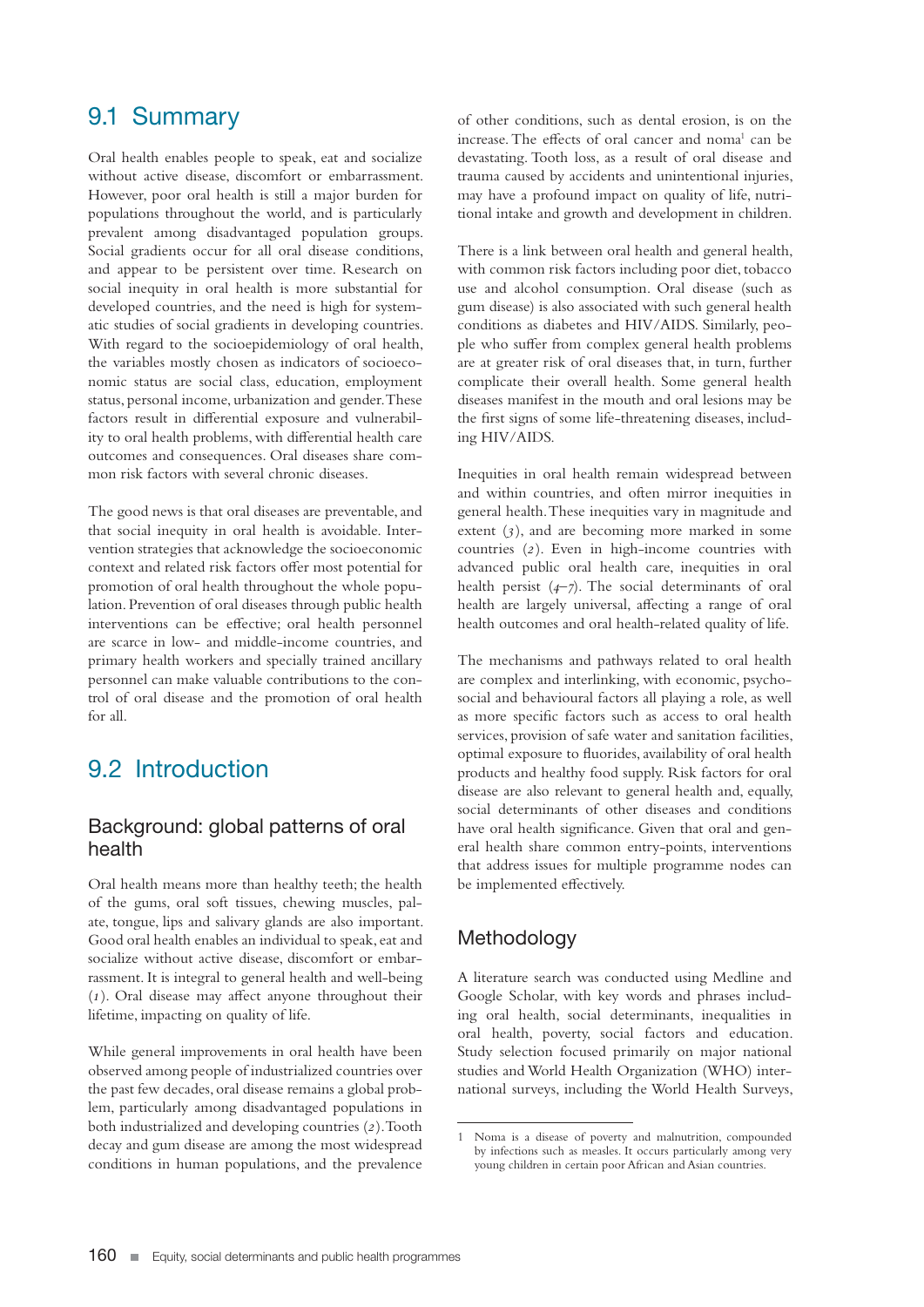### Unintended pregnancy and pregnancy outcome: equity and social determinants

10

Shawn Malarcher, L.G. Olson and Norman Hearst 1

#### **Contents**

| IO.I Summary.<br>and the contract of the contract of<br>178<br>٠.                                                                                                                                                                                                               |
|---------------------------------------------------------------------------------------------------------------------------------------------------------------------------------------------------------------------------------------------------------------------------------|
| 10.2 Introduction<br>178                                                                                                                                                                                                                                                        |
| Background<br>178                                                                                                                                                                                                                                                               |
| Methods $\ldots$<br>and the contract of the con-<br>179                                                                                                                                                                                                                         |
| 10.3 Analysis.<br>and the second contract of the second<br>180<br>٠.<br>- 1<br>$\sim$                                                                                                                                                                                           |
| Global burden of unintended pregnancy:<br>context and position $\ldots$<br>180                                                                                                                                                                                                  |
| Consequences of unintended pregnancy<br>182                                                                                                                                                                                                                                     |
| Avoiding unintended pregnancy: the role of the<br>health system $\ldots$<br>183                                                                                                                                                                                                 |
| Vulnerability to unintended pregnancy:<br>contraception use reading the contraception use of the contract of the contract of the contract of the contract of the contract of the contract of the contract of the contract of the contract of the contract of the contrac<br>184 |
| Exposure to unintended pregnancy: unwanted<br>sexual activity.<br>185                                                                                                                                                                                                           |
| Pregnancy outcome: proximate causes of adverse                                                                                                                                                                                                                                  |
| pregnancy outcomes<br>186                                                                                                                                                                                                                                                       |
| Care by a skilled birth attendant $\ldots$ .<br>186                                                                                                                                                                                                                             |
| Vulnerability<br>188<br>$\sim$                                                                                                                                                                                                                                                  |
| 10.4 Discussion.<br>and the company of the company<br>189                                                                                                                                                                                                                       |
| $\overline{10.5}$ Interventions<br>189                                                                                                                                                                                                                                          |
| Macro-level approaches<br>189                                                                                                                                                                                                                                                   |
| Micro-level programmes<br>191<br>and the state                                                                                                                                                                                                                                  |
|                                                                                                                                                                                                                                                                                 |

| 10.6 Implications 192           |  |  |  |  |
|---------------------------------|--|--|--|--|
| Measurement and data issues 192 |  |  |  |  |
| Programmatic implications 192   |  |  |  |  |
| 10.7 Conclusion 193             |  |  |  |  |
| References 193                  |  |  |  |  |

#### **Figures**

| 180<br>T82                      | Figure 10.1 Women's reported ideal family size<br>and total fertility by wealth quintile for selected<br>countries<br>. . т8т<br>.                                                                                                                                  |
|---------------------------------|---------------------------------------------------------------------------------------------------------------------------------------------------------------------------------------------------------------------------------------------------------------------|
| 183                             | Figure 10.2 Type of abortion provider by women's<br>status in selected regions and countries 182                                                                                                                                                                    |
| 184                             | Figure 10.3 Percentage of women reporting<br>recent receipt of family planning messages by<br>wealth quintile in selected countries.<br>185                                                                                                                         |
| 185                             | Figure 10.4 Maternal mortality plotted against<br>percentage of births with skilled attendance.<br>187                                                                                                                                                              |
| <b>186</b><br>186<br><b>T88</b> | Figure 10.5 Relationship between per capita<br>annual public health expenditure in PPP-adjusted<br>US\$ and the percentage of births with skilled<br>attendance for countries with per capita GDP<br>less than $US\$ 10 000 (PPP) $\ldots$ $\ldots$ $\ldots$<br>187 |
| 189<br>189<br>189               | <i>Figure 10.6</i> Relationship of percentage of all births<br>with skilled attendance to ratio of the rate for the<br>poorest 20% of the population to the rate for the<br>richest 20%<br>T88                                                                      |
| 191                             | Figure 10.7 Number of maternal deaths<br>per 100 000 live births, by year, Romania,<br>$1960 - 1996$ .<br><u>.</u><br>100                                                                                                                                           |

1 The authors would like to acknowledge the following for their assistance: Matthews Mathai, Brooke Ronald Johnson, Shyam Thapa , Catherine D'Arcangues and Iqbal Shah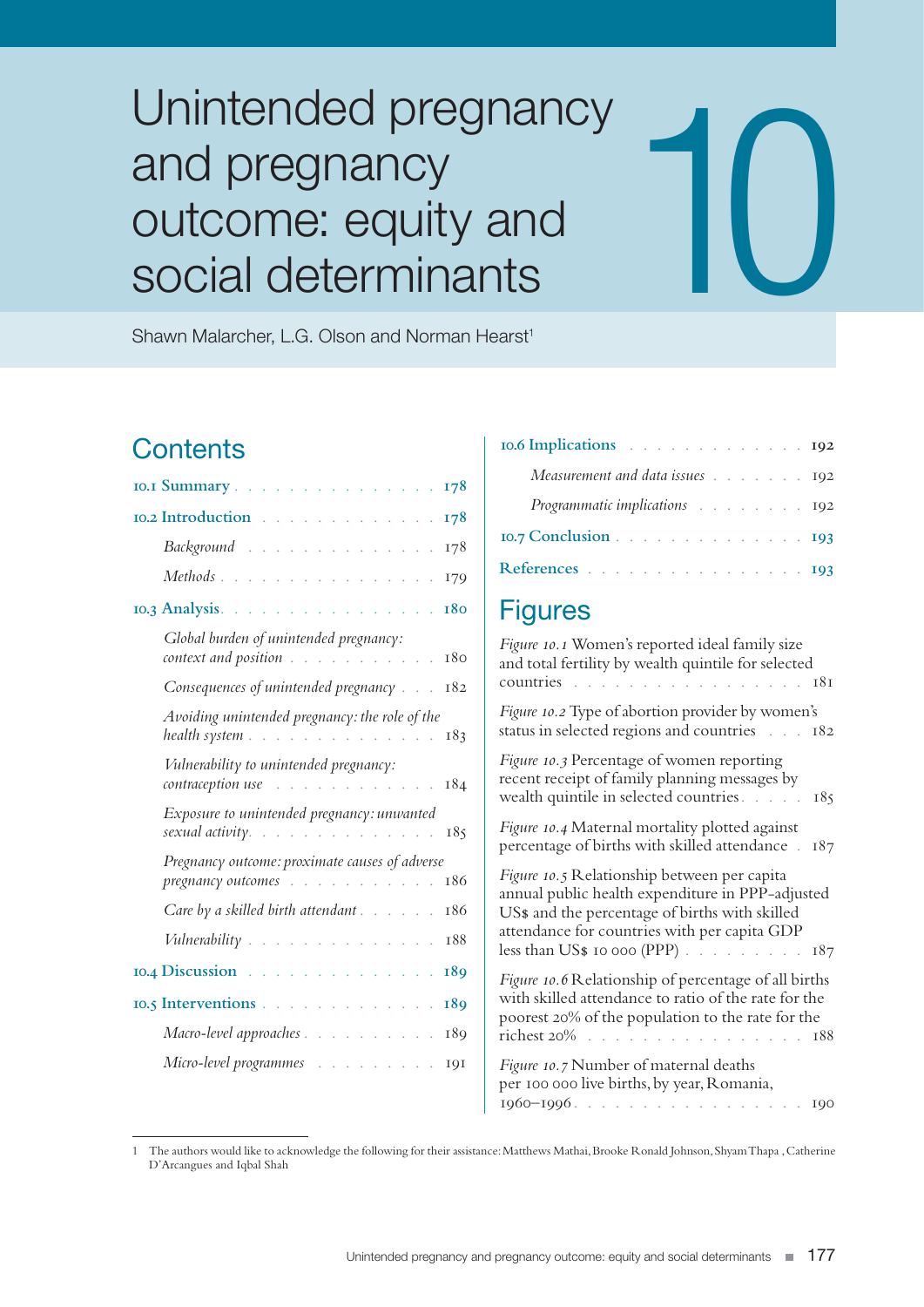Control over fertility and access to safe maternity care are fundamental health and human rights and are strongly influenced by social determinants. Using a variety of methods, this chapter examines determinants of unintended pregnancy and its outcomes and of maternal risks from childbearing, including access to care by a skilled birth attendant.

For unintended pregnancy, the analysis in this chapter was based on a broad review of the literature, supplemented by commissioned articles produced by experts. For pregnancy outcome, the analysis focused on determinants of receiving care from a skilled birth attendant because the proximate causes of maternal morbidity and mortality can usually be successfully treated when women have access to basic health care. This included a comparison of country-by-country statistics on access to skilled birth attendance, pregnancy outcome and various social determinants.

Worldwide, 40% of all pregnancies are unintended. Comparison of desired family size to actual fertility demonstrates that, in almost all countries, the burden of unintended pregnancy disproportionately affects the poor. Other disadvantaged groups that have higher rates of unintended pregnancy in many settings include young people, the uneducated, ethnic minorities and migrants.

Women with an unintended pregnancy may be faced with a choice between terminating the pregnancy or an unwanted birth. Unsafe abortion accounts for 13% of maternal deaths worldwide, and disadvantaged women are less likely to have access to safe abortion services and to proper care to treat complications. Poor women also suffer disproportionate consequences of unwanted childbearing, including health and social consequences for themselves and their children. Vulnerability to unintended pregnancy is strongly influenced by access to and use of effective contraception and by exposure to unwanted sex through child marriage and sexual violence. These all have strong social determinants.

The proportion of births with skilled attendance and per capita health expenditure alone account for 90% of between-country variation in maternal mortality. At given levels of health expenditure, achieving equity by income level in coverage with skilled birth attendance is strongly correlated with high levels of overall coverage, as are education for women, higher levels of public (versus private) expenditure on health and an efficiently performing government. Vulnerability to maternal mortality and morbidity despite access to skilled birth attendance depends on the quality of skilled birth attendant services and the availability of backup treatment (especially blood transfusion and caesarean section) for major obstetric complications.

Addressing unintended pregnancy and improving pregnancy outcome will require interventions specifically designed to achieve equity in the availability of all related health services, especially targeting the poor and disadvantaged for access to contraceptive and skilled birth attendant services. Such efforts will be most effective when combined with addressing upstream determinants, such as improving education for women and the effective functioning of the health sector and of government services in general. For future progress, it will be essential to rigorously measure the impact of interventions.

#### 10.2 Introduction

#### **Background**

The ability of women and couples to control their fertility and to have basic, safe maternity care is a fundamental health and human right. This has been endorsed by the World Health Assembly (*1*), and the World Health Organization (WHO) affirms that "sexual and reproductive health is fundamental to individuals, couples and families, and the social and economic development of communities and nations" (*2*). As stated by the International Conference on Population and Development in 1994 (*3*): "All couples and individuals have the basic right to decide freely and responsibly the number and spacing of their children and to have the information, education and means to do so."

The broader field of sexual and reproductive health covers many areas that go beyond pregnancy and its outcomes to include, for example, human immunodeficiency virus and other sexually transmitted infections. These are certainly areas of great importance in which social determinants have long been recognized to play a major role, and the entire field is too broad to be covered in a single chapter of this volume. This chapter therefore focuses on one aspect of sexual and reproductive health – the social determinants of unintended pregnancy and of pregnancy outcome.

Despite significant improvements in the lives of women (*4*), high rates of unintended pregnancy continue to detrimentally impact women's and children's health and restrict opportunities for women (*5*). Selection of unintended pregnancy as a focus of this chapter was based on five main principles:

• Ensuring the ability to choose the number and spacing of children as a means of achieving health and development goals has been neglected as part of key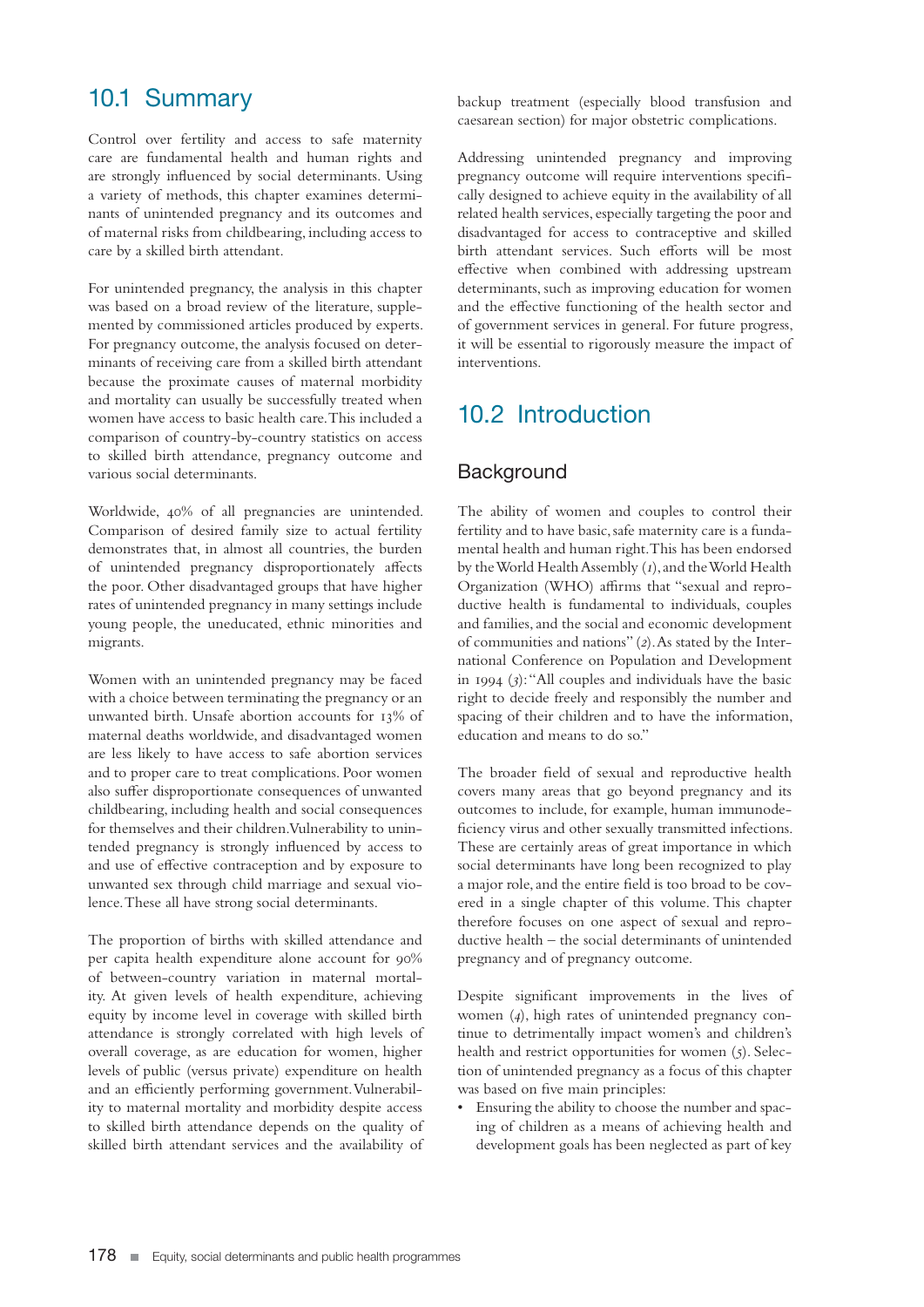



Note: Each point represents data for a single country.

FIGURE 10.5 Relationship between per capita annual public health expenditure in PPP-adjusted US\$ and the percentage of births with skilled attendance for countries with per capita GDP less than US\$ 10 000 (PPP)



Note: Each point represents data for a single country.

For the countries in this sample, there is a negative correlation between the percentage of births with skilled attendance and private health expenditure as a proportion of total health expenditure (Spearman rho = –0.33, *P* < 0.0001). Out-of-pocket health expenditure as a proportion of total health expenditure is also negatively correlated with the percentage of births with skilled attendance (Spearman rho =  $-0.25$ ,  $P \le 0.003$ ).

Social and structural determinants such as the size of a country, the proportion of the population living in isolated villages, the state of roads and other infrastructure and the operational efficiency of government all affect the efficiency with which public health funds can be employed. A few countries in central and southern Asia have achieved provision of skilled attendance at birth at close to 100% with expenditure below US\$ 100 per capita. But all African countries that achieve close to 90% availability have public health expenditures close to or over US\$ 200 per capita.

Providing high levels of access to skilled birth attendance with public health expenditure less than US\$ 100 per capita, and in Africa US\$ 200 per capita, is an unusual achievement, and even this level of expenditure may be unrealistic in some countries. For countries at the lower quartile of GDP in this sample (US\$ 1700) public health expenditure of US\$ 100 represents 5.9% of GDP, and public health expenditure of US\$ 200 represents 11.8% of GDP; for Sierra Leone these expenditures would be 18% and 36% of GDP, respectively. For very poor countries there may be an absolute poverty barrier, and for most of sub-Saharan Africa a relative poverty barrier, to achieving high levels of access to skilled birth attendance.

#### Social determinants other than health expenditure

Some of the variation in the percentage of births with skilled attendance at any given level of public health expenditure might be explained by the efficiency with which money is spent. The United Nations' Human Development Index (97) combines indices of each country's wealth with its success in achieving high life expectancy and high rates of education and adult literacy and can be used to partially correct for countries' overall efficiency of performance. The percentage of births with skilled attendance in each country is quite closely correlated with the Human Development Index  $(r = 0.8$ <sub>I</sub>,  $P \le 0.000$ <sub>I</sub>) and with its gender development index  $(r = 0.79, P \le 0.0001)$ .

Aspects of society related to the position of women are plausible explanations for disproportionate success or failure in providing access to skilled birth attendance, relative to success in increasing life expectancy and providing access to education. The relation of various markers for gender equity to the percentage of births with skilled attendance was examined. Lower private health expenditure as a proportion of total health expenditure, lower total and adolescent fertility rates, a higher proportion of married women using contraception and higher proportions of females at all levels of education were all associated with access to skilled birth attendance. In multivariate models including all factors with significant  $(P \le 0.005)$  univariate associations, the highest partial correlation coefficients were for total fertility rate  $(r = -0.30, P = 0.03)$ , log per capita public health expenditure  $(r = 0.29, P = 0.04)$  and female tertiary enrolment  $(r = 0.22, P = 0.12)$ . This model accounted for 73% of the variation between countries in access to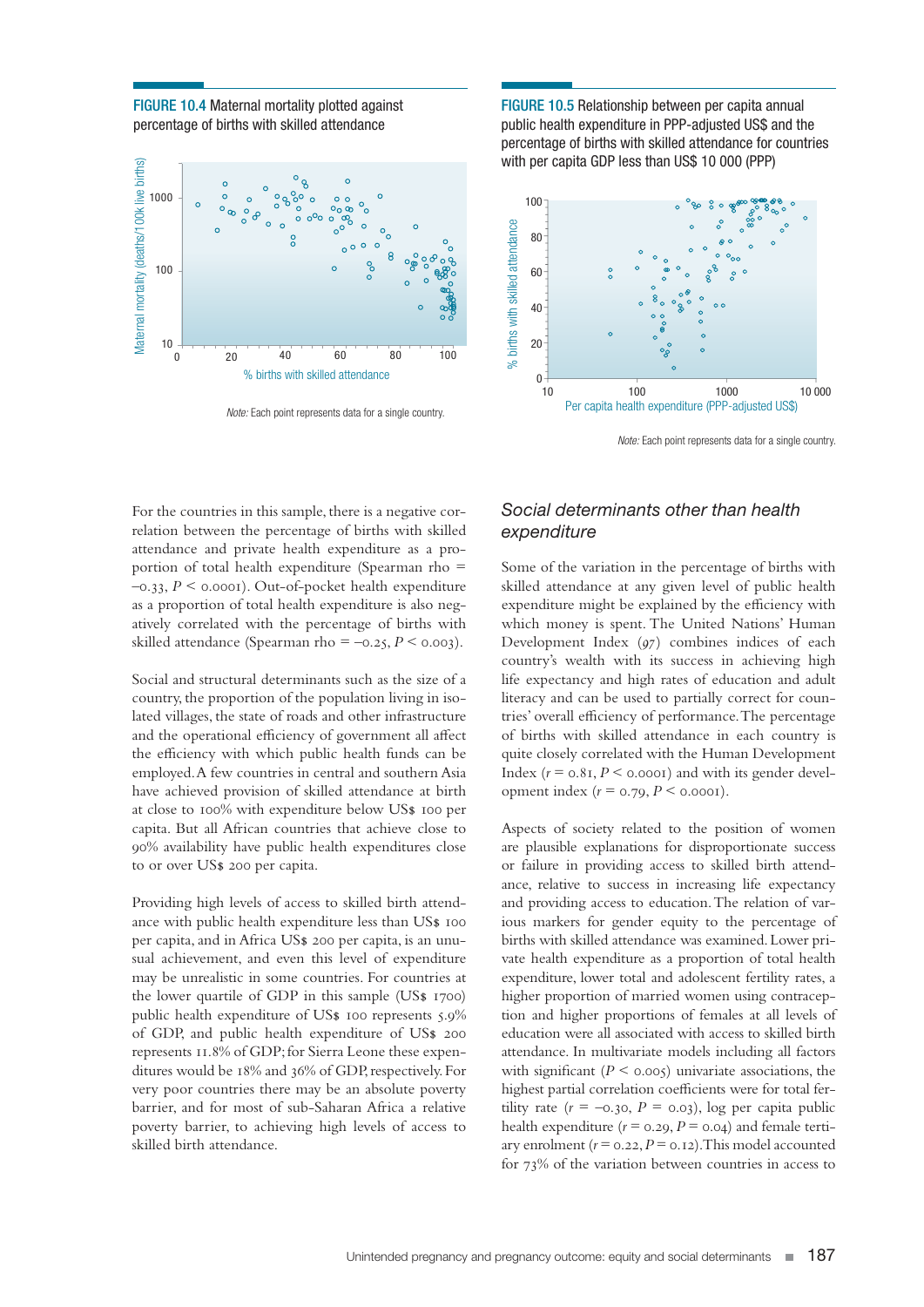



The Government of Ghana is currently undergoing a similar revolution in service delivery with the Community Health Planning and Services Programme. Initial evaluations of the programme demonstrate improved child survival and fertility indicators among some of the poorest populations in the region (*104*). Evaluators found that the programme's success hinged on the effective use of research, involvement of a wide range of stakeholders and strategic planning (*104*).

#### Community-based insurance

Cost, especially out-of-pocket expenditure, is in many poor countries a major obstacle for poor women seeking to have their labour attended by a skilled birth attendant. Community-based health insurance can lower out-of-pocket expenditure and improve access to care in poor African communities, with an odds ratio for any professional care in pregnancy of 1.65 (*105*). However, in the same study it was shown that although prepayment increased access to modern health care, most care remained basic, and per capita expenditure on health care increased fivefold. High-quality care may not be affordable for very poor communities even with prepayment systems.

#### Ensuring sexual and reproductive rights

The number of unsafe abortions can be reduced by decreasing the number of unintended pregnancies or by increasing access to safe abortion. The most effective means of reducing the overall number of abortions (safe and unsafe) is to decrease the number of unintended pregnancies by increasing use of modern contraception (*106*). Changes in legislation that liberalize access to safe induced abortion services have substantial effects on women's health, as demonstrated by recent experience in Romania and South Africa (*16* ). After the introduction of restrictive abortion policy in 1966, Romania saw an increase in abortion-attributable mortality (Figure 10.7). By 1989, mortality rates had risen sevenfold and abortion accounted for 87% of maternal deaths. Reversal of the law in 1989 coincided with a drop in mortality by more than half within the first year and by 2002 the mortality rate had been reduced to 9 per 100 000 live births (*16* ). South Africa has experienced a similar trend with a 91% drop in abortion-related deaths from 1994 to 1998/2001 after the Choice on Termination of Pregnancy Act went into effect in 1997  $(16)$ .

In the absence of programmatic effort to expand services, legislation alone may not lead to such dramatic improvements (*16, 107*). Even where safe abortion is not legally restricted, high-quality services may not be widely accessible or providers' skills and methods may be inadequate (*107*). In the United States, for example, where abortion is legal, 34% of women (mostly in rural areas) live in regions with no abortion provider (*108*).

Countries unwilling for whatever reason to legalize safe abortion should at least consider a policy of harm minimization. The legal basis for harm minimization is removal of penalties for a woman who has an abortion, as prefigured in the 1995 Beijing Platform for Action on the human rights of women, to which most WHO Member States are signatories (*109*). In harm minimization programmes, women who have decided to have an illegal abortion are steered towards less unsafe methods of abortion and followed up to ensure identification and treatment of complications. Such programmes are simple to mount and effective (*110*).

Source: Ahman and Shah (44).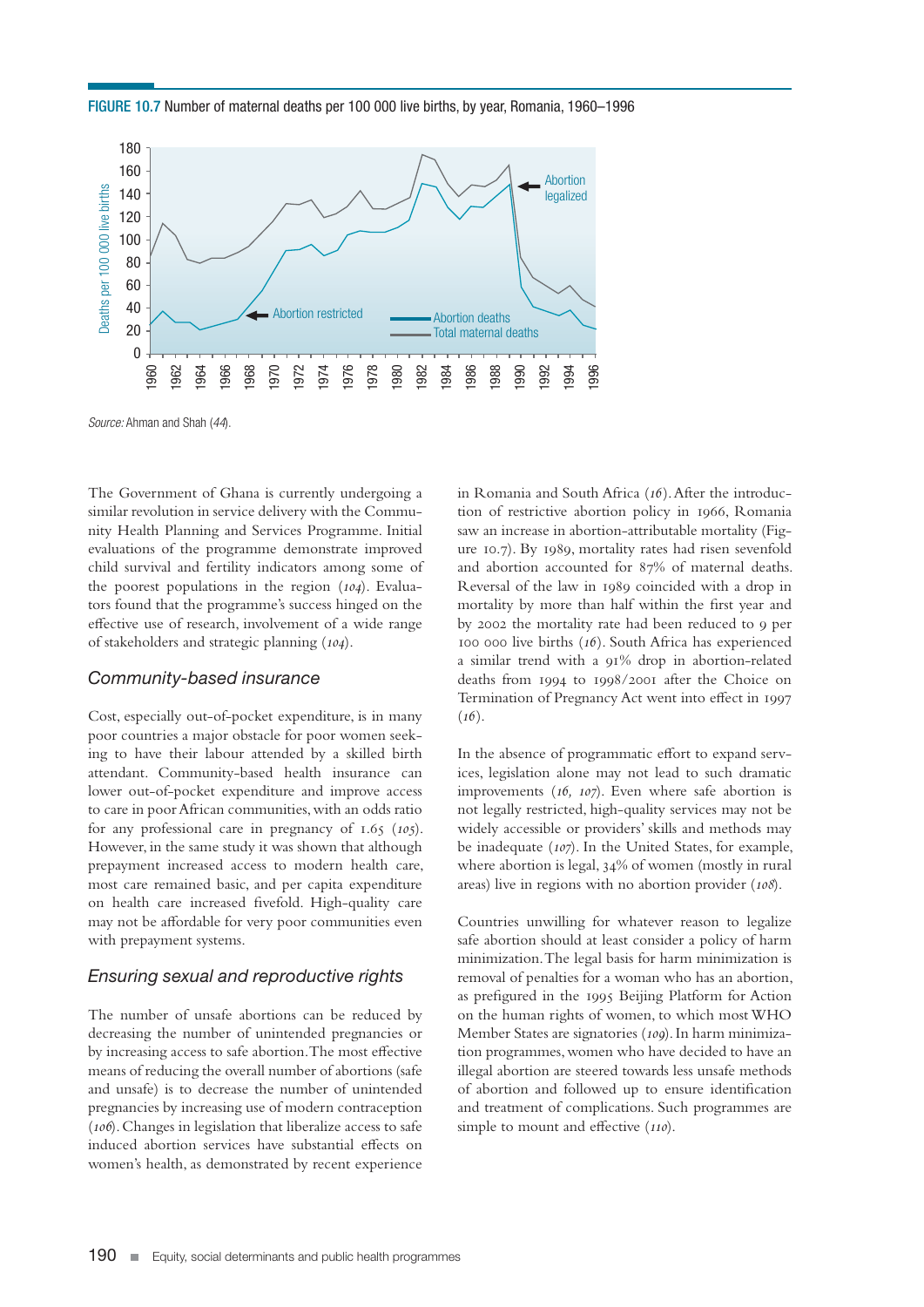### Tobacco use: equity and social determinants

Annette David, Katharine Esson, Anne-Marie Perucic and Christopher Fitzpatrick Friedrich<br>Spher Fitzpatrick

#### **Contents**

| II.I Summary 200                                                                                                                     |  |
|--------------------------------------------------------------------------------------------------------------------------------------|--|
| II.2 Introduction 200                                                                                                                |  |
| 11.3 Analysis.<br>20I                                                                                                                |  |
| Inequities in tobacco use remains and results in the set<br><b>20I</b>                                                               |  |
| Inequities in tobacco-related health outcomes.<br>203                                                                                |  |
| Inequities in consequences of tobacco use<br>204                                                                                     |  |
| Social determinants of tobacco use 204                                                                                               |  |
| 11.4 Discussion: potential entry-points for a<br>social determinants approach to tobacco<br>control 207                              |  |
| Effectiveness of WHO Framework Convention<br>on Tobacco Control interventions in reducing<br>inequities in tobacco use. $\ldots$ 207 |  |
| Strengthening implementation of the WHO<br>Framework Convention on Tobacco Control<br>with a social determinants approach208         |  |
| II.5 Interventions 208                                                                                                               |  |
| Structural interventions addressing socioeconomic<br>context and position in society $\ldots$ 208                                    |  |
| Structural interventions addressing differential<br>exposure 210                                                                     |  |

| Structural interventions addressing differential<br>vulnerability 211                                 |  |  |  |
|-------------------------------------------------------------------------------------------------------|--|--|--|
| Intervention addressing differential health care<br>outcomes and consequences: provision of cessation |  |  |  |
| services. 212                                                                                         |  |  |  |
| $II.6$ Implications $\ldots \ldots \ldots \ldots \ldots 2I3$                                          |  |  |  |
| Monitoring inequities in tobacco use $\ldots$ 213                                                     |  |  |  |
| A social determinants approach to tobacco                                                             |  |  |  |
| control programming 213                                                                               |  |  |  |
| 11.7 Conclusion 214                                                                                   |  |  |  |
| References 215                                                                                        |  |  |  |

#### **Figures**

*Figure 11.1* Tobacco use as a risk factor for six of the eight leading causes of death in the world 201

*Figure 11.3* Low socioeconomic status and differential health outcomes due to smoking . 204

*Figure 11.2* Prevalence of daily tobacco smoking by income group and income quintile . . . . 201

#### Table

*Table 11.1* Cigarette smoking/tobacco use prevalence (%) by sex, age, WHO region and country income groups. . . . . . . . . . . 202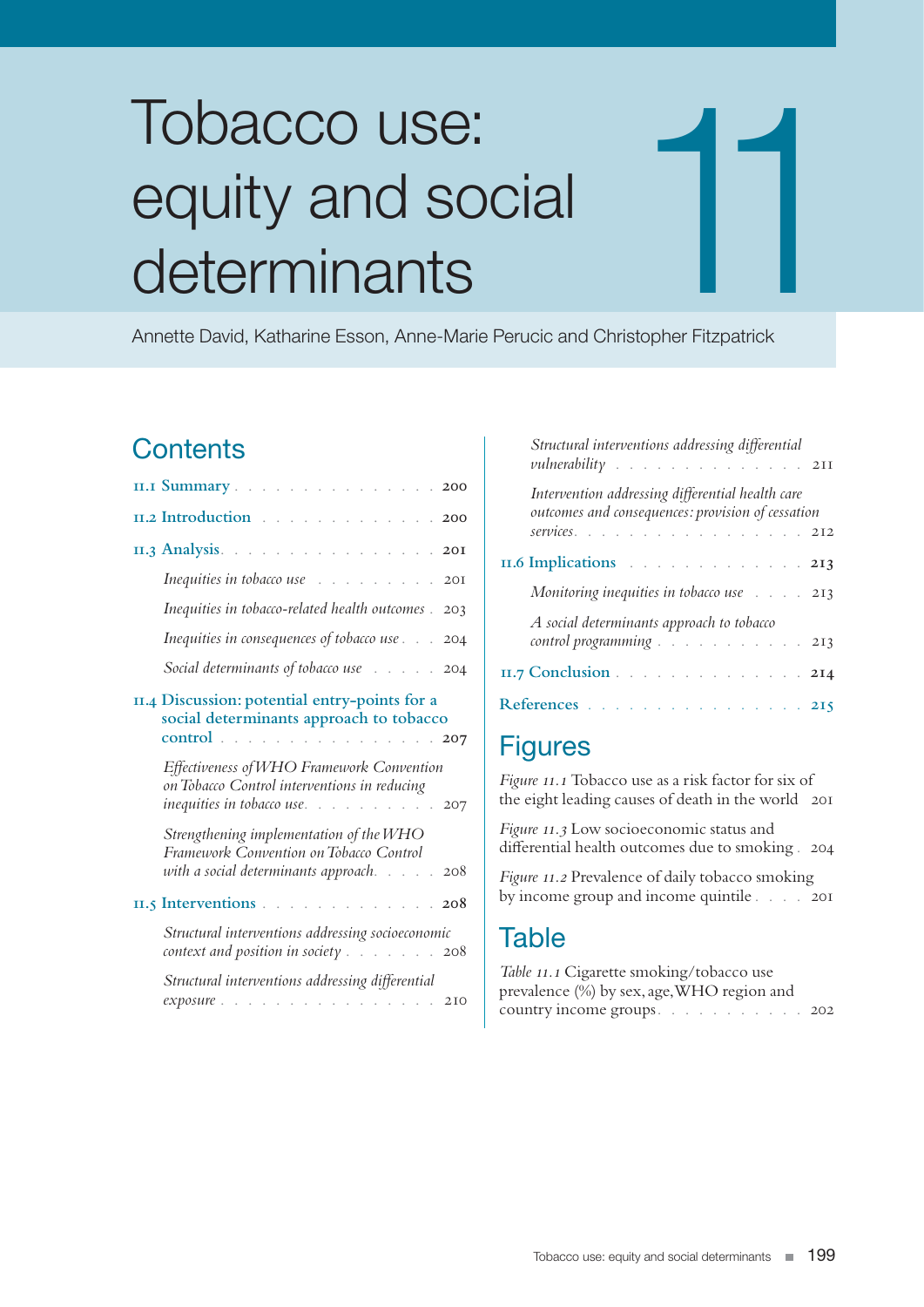Tobacco use is the single largest preventable cause of death and chronic disease in the world today, causing 5.4 million deaths in 2005. It is a risk factor for six of the eight leading causes of death, including heart disease and several cancers and lung diseases.

Tobacco use disproportionately affects males and lower socioeconomic groups in developed and developing countries, and is increasingly prevalent in poorer parts of the world. In developed countries, multiple indices of social disadvantage contribute independently to smoking status. Poor households in low-income countries carry a particular heavy burden from tobacco use, with significant health, educational, housing and economic opportunity costs. Negative social gradients in tobacco use translate into substantial negative gradients in relation to premature death and disease.

There are two stages of life where inequities in vulnerability and exposure to tobacco use are most evident: during adolescence, with those from lower socioeconomic backgrounds most at risk of taking up tobacco; and during adulthood, especially young adulthood, where tobacco use cessation is more difficult for those from disadvantaged backgrounds. At both stages, vulnerabilities such as social, psychological and physical health issues and disproportionate levels of exposure due to family and peer tobacco use, targeted advertising, social norms permissive to tobacco and less access to affordable cessation services often tip the balance towards tobacco use take-up and continuation.

Tobacco use is supported by a vast network of business and commercial interests. Globalization has facilitated the spread of the tobacco epidemic to the developing world. However, tobacco use is unique in that the World Health Organization (WHO) Framework Convention on Tobacco Control offers a wide-ranging set of affordable, evidence-based demand- and supply-side tobacco control measures impacting at the societal and individual levels.

Key measures include price and tax increases to reduce tobacco availability; structural environmental interventions to reduce tobacco availability and acceptability (tobacco-free environments, banning tobacco advertising and promotion, packaging and labelling initiatives, countermarketing); and structural interventions to address differential vulnerability (increasing access to accurate information, using role models to influence perceptions of tobacco use).

Evidence indicates that these measures are effective and cost-effective in reducing tobacco use. However, despite this, the recommended interventions of the WHO Framework Convention on Tobacco Control

remain underimplemented and fail to reach all layers of the population.

An equity lens needs to be applied to all of the Convention's measures. Innovative approaches are needed to ensure that all groups are impacted upon, including those in the informal economy and living in informal settlements not captured by the usual regulatory mechanisms. For example, rallying political support for key strategies, such as raising tobacco taxes and channelling these tax revenues to fund tobacco prevention and cessation for disadvantaged groups, can be an effective way to reduce disparities. Conscious targeting of measures to the most disadvantaged will help overcome social inequities.

#### 11.2 Introduction

This chapter addresses tobacco use as a priority public health condition. Tobacco use meets the following criteria defining priority public health conditions:

- It contributes to a large aggregate burden of **disease.** Tobacco use is directly implicated in ischaemic heart disease, chronic obstructive pulmonary disease, lower respiratory infections, cerebrovascular disease, tuberculosis, diabetes, and trachea, bronchus and lung cancers. Globally, tobacco use is a risk factor for six of the eight leading causes of death in the world (Figure 11.1) and caused 5.4 million deaths in 2005. This figure is set to rise to 8.3 million by 2030 (*1*).
- It displays large disparities across and within **populations and disproportionately affects certain populations or groups.** Tobacco use is significantly greater among males, and among lower socioeconomic groups within countries at all income levels, and is becoming increasingly prevalent in poorer parts of the world (*1*). Young people are at particular risk of tobacco use. A socioeconomic gradient exists in relation to exposure to second-hand smoke and successfully quitting smoking, with consequent health effects.
- It is an "epidemic" that has spread through**out the world.** Tobacco use is proliferating through different parts of the world in line with economic development, beginning in industrialized countries and then moving inexorably into eastern Europe, Latin America, Asia and northern Africa, and, increasingly, sub-Saharan Africa. The tobacco industry has targeted low- and middle-income countries, and vulnerable groups such as women and young people (*2*).

Efforts to prevent and control tobacco consumption among disadvantaged groups are not likely to succeed other than through an integrated approach that seeks to reduce underlying social inequities. In this chapter,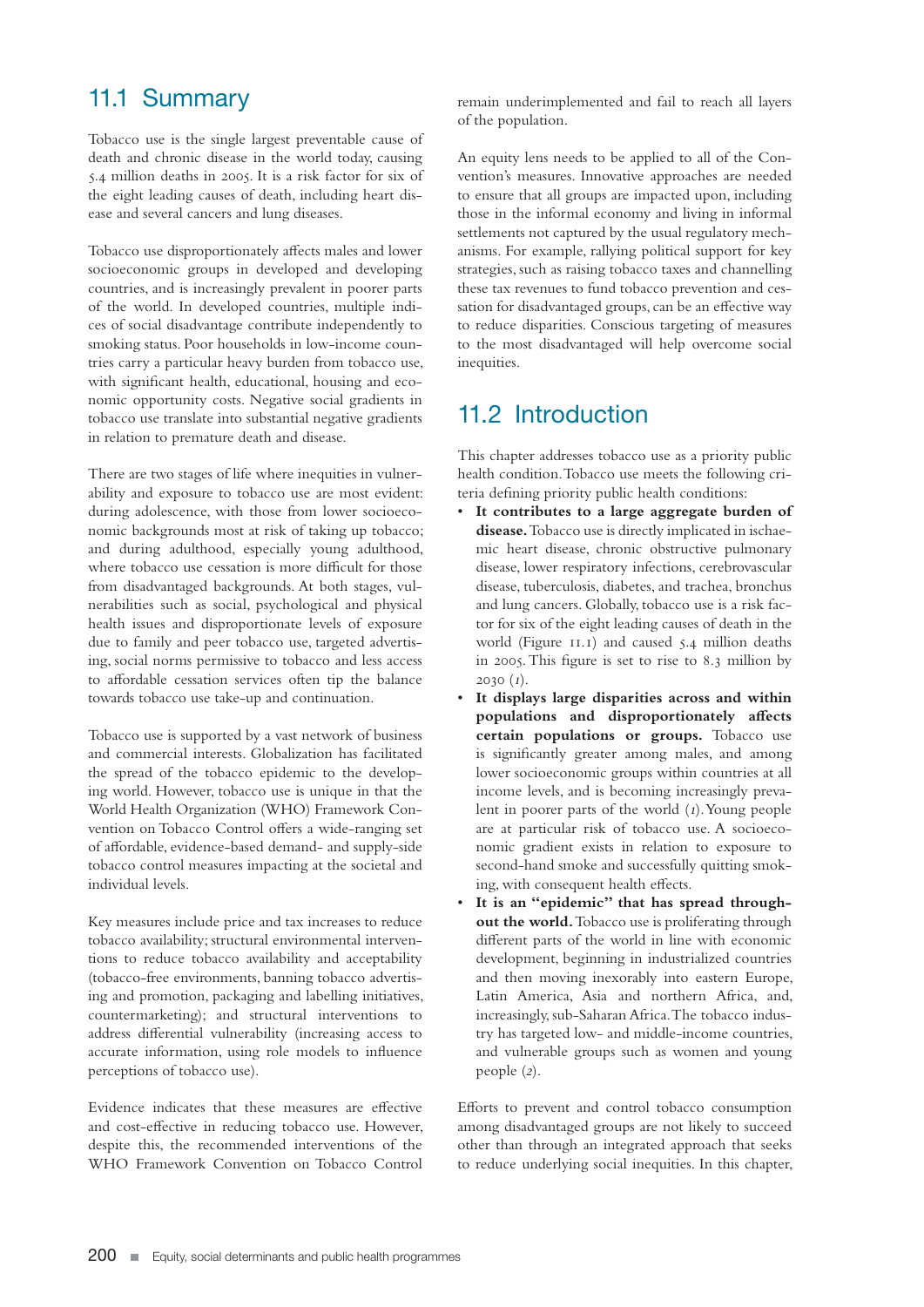

FIGURE 11.1 Tobacco use as a risk factor for six of the eight leading causes of death in the world

Hatched areas indicate proportions of deaths related to tobacco use and are coloured according to the column of the respective cause of death.

\* Other tobacco-caused diseases: mouth and oropharyngeal cancers, oesophageal cancer, stomach cancer, liver cancer, other cancers, cardiovascular diseases other than ischaemic heart disease and cerebrovascular disease, diabetes mellitus, and digestive diseases.

evidence is presented for classifying tobacco use as a priority public health condition, and interventions are outlined that, taken collectively, comprise a comprehensive response to the tobacco epidemic within the context of the WHO Framework Convention on Tobacco Control (*3*).

#### 11.3 Analysis

#### Inequities in tobacco use

#### Inequities by income

Tobacco use is associated with low socioeconomic status, whether measured by national income, household or individual income, occupational status or level of education, in many countries around the world.

Data from the World Health Survey 2003 indicate that tobacco smoking is most strongly related to household permanent income or wealth (*4*). The poorest individuals in the lowest-income countries appear to exhibit a markedly higher level of tobacco smoking relative to their richer compatriots (Figure 11.2). The inequity tends to become less stark with the level of development of countries. The World Health Survey data also show that poorer groups in low-income countries





#### **Notes**

- 1. Q1 to Q5 indicate income quintiles, Q1 being the lowest income group and Q5 the highest income group.
- 2. The graph was made using average prevalence figures from 44 countries. Prevalence of China and India were removed from these averages to avoid skewed results from their large population weights.

Source: Authors' calculation, using World Health Survey data.

seem to smoke more tobacco in terms of quantity compared to higher-income quintiles. The important conclusion to draw from this and from Figure 11.2 is that poor households in low-income countries are likely to be carrying a heavier burden of the tobacco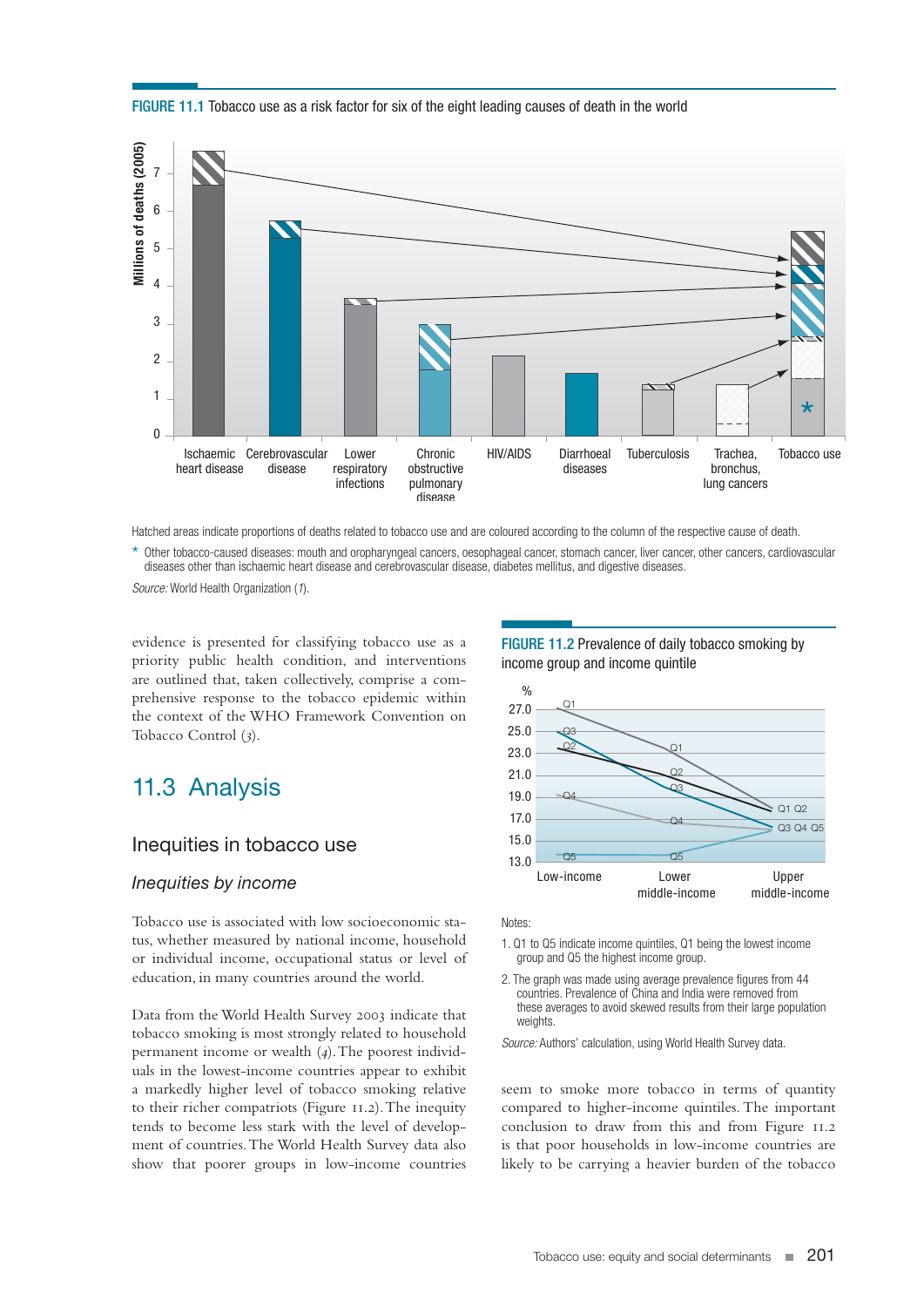# Tuberculosis: the role of risk factors and Tuberculosis: the role<br>of risk factors and<br>social determinants<br>Knut Lönnroth, Ernesto Jaramillo, Brian Williams, Chris Dye and Mario Raviglione

Knut Lönnroth, Ernesto Jaramillo, Brian Williams, Chris Dye and Mario Raviglione

#### **Contents**

| 12.1 Summary.<br>220                                                                                      |
|-----------------------------------------------------------------------------------------------------------|
| Background<br>220                                                                                         |
| Main findings<br>and the contract of the<br>220                                                           |
| Additional intervention entry-points<br>220                                                               |
| 12.2 Introduction and background.<br>22I                                                                  |
| TB epidemiology and social change:<br>a historical review<br>222                                          |
| Current global TB control strategy<br>223                                                                 |
| Reaching the poor with effective curative                                                                 |
| <i>interventions</i><br>and the state of<br>224                                                           |
| $\sum$ Objectives $\cdots$ $\cdots$ $\cdots$ $\cdots$<br>225                                              |
| Methods<br>226<br>$\sim$ $\sim$ $\sim$ $\sim$                                                             |
| 12.3 Analysis of findings.<br>226<br><b>Contractor</b>                                                    |
| Epidemiological challenge ahead and the scope<br>for prevention.<br>226<br>and the contract of the        |
| The socioeconomic gradient $\ldots$ $\ldots$<br>228                                                       |
| Downstream risk factors<br>229                                                                            |
| Upstream determinants.<br>23I                                                                             |
| Summary and way forward $\ldots$ $\ldots$ $\ldots$<br>233                                                 |
| 12.4 Interventions: possible new<br>entry-points<br>a na salawansa<br>234                                 |
| Preventing TB through addressing downstream<br>risk factors<br>and the contract of the contract of<br>234 |
| Addressing upstream social determinants<br>235                                                            |

| 12.5 Monitoring and evaluation 235                            |  |  |  |  |  |  |  |  |
|---------------------------------------------------------------|--|--|--|--|--|--|--|--|
| 12.6 Possible sources of resistance to<br>change $\ldots$ 236 |  |  |  |  |  |  |  |  |
| 12.7 Next steps 237                                           |  |  |  |  |  |  |  |  |
| References 237                                                |  |  |  |  |  |  |  |  |

#### **Figures**

| Figure 12.1 Tuberculosis deaths modelled from<br>available data222                                                                                               |
|------------------------------------------------------------------------------------------------------------------------------------------------------------------|
| <i>Figure 12.2</i> Decline in TB mortality in England<br>and Wales, and its association in time with the two<br>world wars, and the introduction of chemotherapy |
| Figure 12.3 Predicted trends of global TB incidence<br>2007-2050, with full implementation of Stop TB<br>Strategy, and desired for reaching TB elimination       |
| Figure 12.4 Association between GDP per capita<br>(US\$ purchasing power parities) and estimated<br>TB incidence<br>. 228                                        |
| Figure 12.5 Framework for downstream risk factors<br>and upstream determinants of TB, and related<br>entry-points for interventions. 230                         |

#### **Table**

*Table 12.1* Relative risk, prevalence and population attributable fraction of selected downstream risk factors for TB in 22 high TB burden countries. 231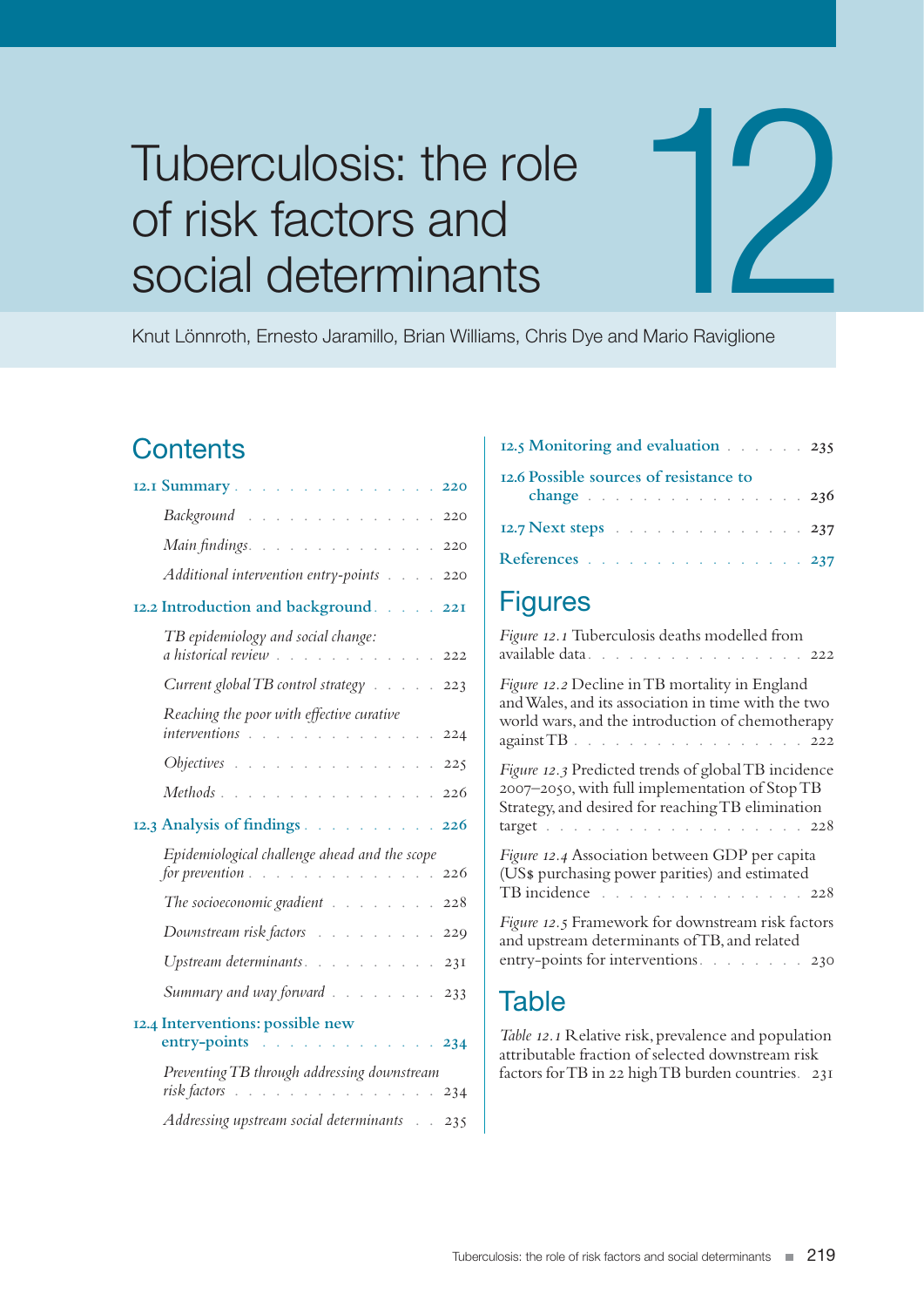#### **Background**

The main thrust of the tuberculosis (TB) control strategy of the World Health Organization (WHO) is to ensure equitable delivery of quality-assured technologies for the appropriate diagnosis and treatment of TB. However, options for combining curative approaches with preventive efforts that address social determinants of TB have not been fully considered in the context of TB control programmes. Underpinning the curative focus of the current strategy is an epidemiological model that predicts that detecting at least 70% of the incident cases of highly infectious TB and treating at least 85% of them successfully would cause incidence to decline at 5–10% per year. The Stop TB Strategy clearly acknowledges that various social factors put certain vulnerable groups at especially high risk and recommends specific actions to reach and treat these groups effectively. The strategy does not, however, explicitly address the factors behind their vulnerability. The aim of the analysis presented in this chapter is therefore:

- to assess the need to broaden the scope of global TB control and to explicitly incorporate preventive approaches;
- to review proximate TB risk factors and the social determinants behind them;
- to identify entry-points for additional interventions that are not fully covered in the global Stop TB Strategy.

#### Main findings

Recent analyses of the impact of national TB control programmes that have followed the WHO recommended strategy have shown positive impact on treatment outcomes, prevalence and death rate. However, after several years of successful implementation, TB incidence is not falling as rapidly as expected, and the current rates of decline in prevalence and death rates will be inadequate to achieve all the TB-related Millennium Development Goal and Stop TB Partnership targets. Even if the Stop TB Strategy results in the expected reduction in incidence, the global incidence rate in 2050 is predicted to be about 100 times greater than the elimination target to reduce TB incidence to less than 1 per million population by 2050. These analyses suggest there is a need to both speed up the current strategy and implement additional preventive actions, in particular those that reduce the likelihood that people with latent TB infection will develop active disease. This may be done by addressing proximate TB risk factors as well as their upstream social determinants.

In an analysis applied to the 22 countries with a high TB burden that together account for 80% of the global TB burden, the population attributable fraction for selected TB risk factors that impair the host immune defence was estimated. This analysis suggested that HIV infection, malnutrition, smoking, diabetes, alcohol abuse and indoor air pollution may all contribute substantially to the population-level risk. Those in lower socioeconomic groups are on average more exposed to these risk factors. They are also more likely to be exposed to tuberculosis bacilli through contact with people with active TB disease or through living and working in crowded and poorly ventilated conditions. Many TB risk factors are prevalent among the urban poor and this may explain the particularly high TB burden in many metropolitan areas.

#### Additional intervention entry-points

TB vulnerability is thus influenced directly by a set of proximate risk factors, which are in turn related to the individual's socioeconomic status, and indirectly by broader processes of social and economic change. Additional entry-points for interventions to reduce vulnerability can therefore be identified on several levels, including:

#### Programmatic public health actions

Such actions would aim to improve management of comorbidity and to reduce the prevalence of HIV, malnutrition, smoking, diabetes, alcohol abuse and indoor air pollution. Interventions to address these risk factors would not be the responsibility of national TB programmes alone. Rather, the role of such programmes would be to help analyse the relative importance of different risk factors in different settings and establish or improve collaborative interventions with other public health programmes. This could also include intensified surveillance efforts coupled with TB screening of people exposed to particular risk factors and for whom treatment of latent TB infection might be appropriate.

#### Health systems strengthening

Public health programmes that address the above conditions depend on a well-functioning health system. If national TB programmes help to strengthen health systems this will further improve TB diagnosis and treatment while helping to address TB risk factors. Encouraging close collaboration between national TB programme services and other clinical or preventive services concerned with TB risk factors may further strengthen both the general health care system and TB control.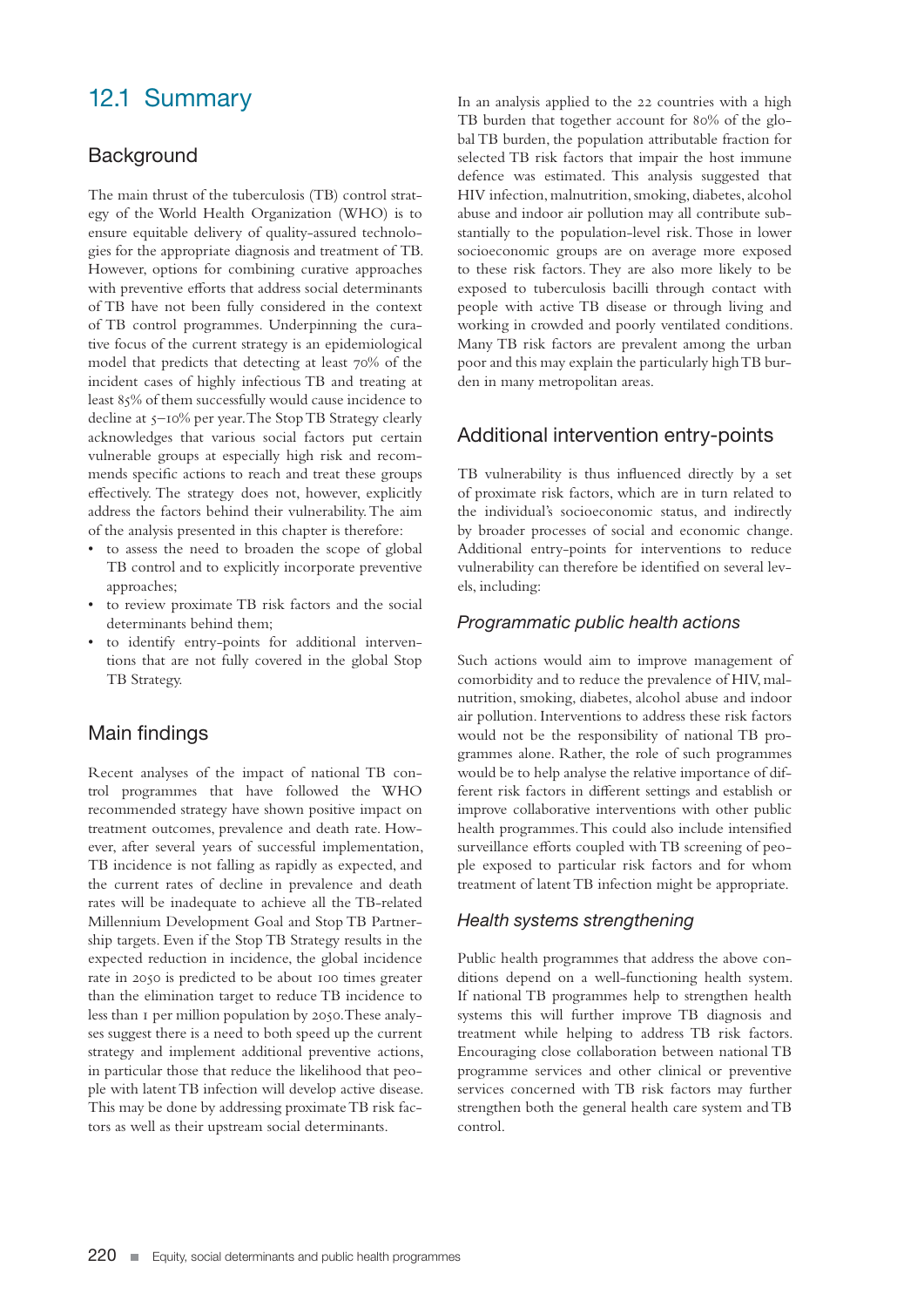FIGURE 12.5 Framework for downstream risk factors and upstream determinants of TB, and related entry-points for interventions



fuels in dwellings with poor ventilation has been associated with higher risk of TB disease (*117, 118*). There is limited evidence that outdoor air pollution is a risk factor for TB (*119*). Outdoor air pollution has been associated with increased risk for respiratory infections in general, but the association with TB has been studied to a very limited extent (*120*).

Weakening of the host immune defence may be due to old age, HIV infection (*5*), malnutrition (*121, 122*), alcoholism (*123*), smoking (*124*), indoor air pollution (*118*), diabetes (*125, 126*), silicosis, malignancies, a wide range of chronic systemic illnesses and immunosuppressive treatment (*1, 127*). Mental disorders, including depression and severe mental stress, have been discussed as risk factors for tuberculosis. Depression and stress can have a negative effect on the cell-mediated immune system and could therefore in theory increase the risk of TB (*128*), but there is little published research on the putative association between depression or mental stress and risk of TB disease.

Several of the risk factors mentioned above also affect the risk of adverse treatment outcomes. HIV coinfection increases the risk of death, acquired drug resistance

(*129*) and relapse (*130*). It is likely that smoking, diabetes, malnutrition and alcohol abuse increase the risk of treatment failure, death and relapse, though the research on this is limited and inconclusive (*121, 124–126, 131*).

The evidence base for the importance of the different risk factors is variable and there are few data on their population-level impact. Little is still known about the number of TB cases and TB deaths attributable to the different risk factors. Such information would help to narrow the focus of possible preventive interventions and may help to provide a better understanding of the reasons for the strong socioeconomic gradient of the burden of TB.

#### Population attributable fraction for selected risk factors

In a preliminary analysis covering the 22 countries with high TB burden, the population attributable fraction was estimated for selected TB risk factors that weaken the immune system (*3*). The analysis has recently been updated and the results are summarized in Table 12.1.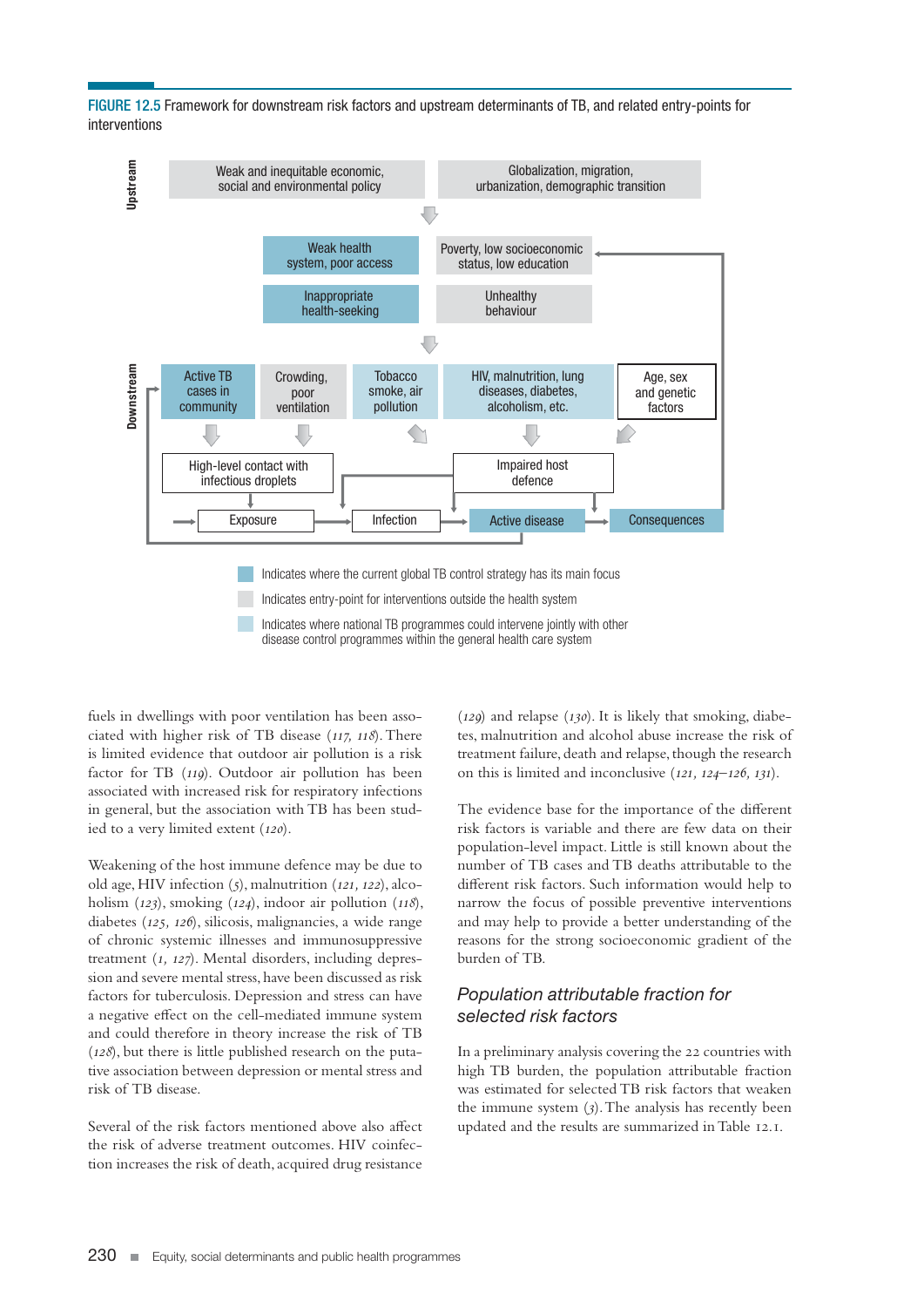### Violence and unintentional injury: equity and social determinants

# 13

Helen Roberts and David Meddings 1

#### **Contents**

| 13.1 Summary 244                                                                                          |  |
|-----------------------------------------------------------------------------------------------------------|--|
| 13.2 Introduction 244                                                                                     |  |
| Background 244                                                                                            |  |
| Sources and limitations of evidence $\ldots$ $\ldots$ 245                                                 |  |
| Inequities and the determinants of injury $\ldots$ 245                                                    |  |
| 13.3 Analysis: social determinants of injury 246                                                          |  |
| Research evidence on reducing the determinants<br>of injury 246                                           |  |
| Reviews and individual studies relevant to<br>alcohol and injury $\ldots \ldots \ldots \ldots \ldots 246$ |  |
| Reviews and individual studies relevant to<br>housing and neighbourhoods and injury $\ldots$ 247          |  |
| Reviews and individual studies relevant to the<br>prevention of road traffic injury $\ldots \ldots$ 248   |  |
| 13.4 Discussion: pathways between<br>determinants and injuries. 249                                       |  |
| Alcohol 250                                                                                               |  |

| Housing and neighbourhoods 251                                                                        |  |
|-------------------------------------------------------------------------------------------------------|--|
| Roads and vehicles. 252                                                                               |  |
| Interrelationships between determinants,<br>inequities and injury. $\ldots$ . $\ldots$ . $\ldots$ 253 |  |
| 13.5 Interventions and upstream strategies<br>to reduce injury by affecting the<br>determinants 253   |  |
| 13.6 Implications: measurement 254                                                                    |  |
| 13.7 Conclusion 256                                                                                   |  |
| References 256                                                                                        |  |
|                                                                                                       |  |

#### **Figures**

| Figure 13.1 Distribution of global injury<br>mortality by cause 244                          |  |
|----------------------------------------------------------------------------------------------|--|
| <i>Figure 13.2</i> Road traffic deaths worldwide by<br>sex and age group, 2004. $\ldots$ 245 |  |
| <i>Figure 13.3</i> Worldwide spending on public                                              |  |

<sup>1</sup> The authors would like to acknowledge Danny Dorling, John Pritchard, Ian Roberts, Anneliese Spinks, Leif Svanstrom, Margaret Whitehead, and the Cochrane Injuries Review Group, The Cochrane Public Health Review Group and the Cochrane Equity Methods Group.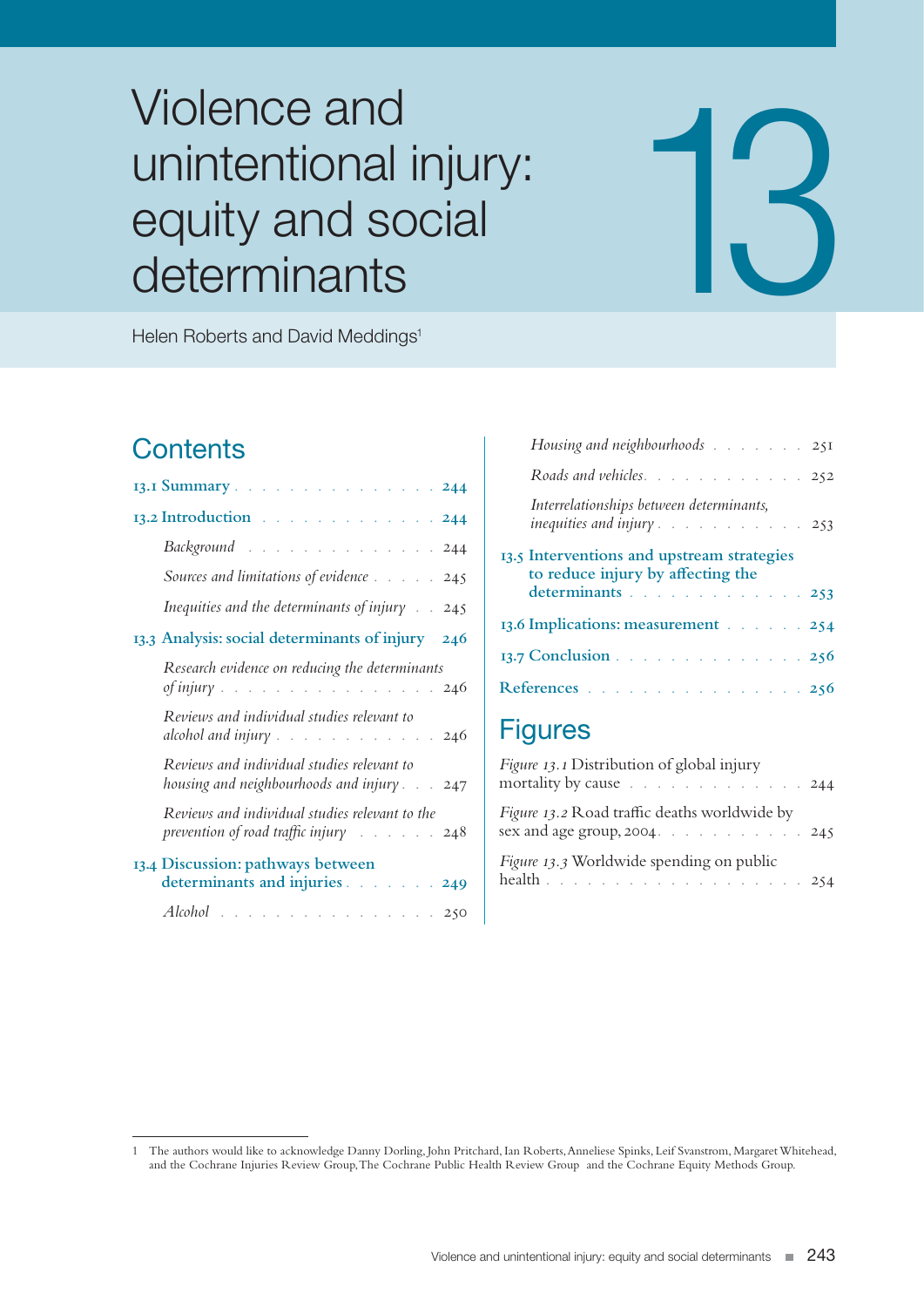Injuries account for just under 10% of global mortality, constituting a major and growing public health problem, with worldwide injury-related deaths projected to increase by 28% by 2030. Over 5.7 million people lost their lives due to injury in 2004, and in addition to these, acts of war cause harm to millions more.

Injuries are a major contributor to inequities<sup>2</sup> in health. Intentional and unintentional injuries are unevenly distributed between rich and poor nations, and within nations between rich and poor individuals. Inequities relating to gender, age and ethnicity are also evident, and these vary according to injury cause and setting, with young men frequently overrepresented in some kinds of road traffic and intentional injury, and women and children more heavily represented in domestic injury, whether intentional or unintentional.

For interventions on injury to make a significant difference both to inequities and to the global toll of death and disability they need to act on upstream measures, addressing transport policies, including those relating to vehicle use and speed; housing policies, with the aim of turning the idea of the home as a safe haven into a reality; and alcohol policies, giving due regard to the supply end of the problem as well as problem drinkers. Putting the emphasis, as is often currently the case, on behavioural interventions directed towards individuals, and in wealthier nations, secondary and tertiary care of the injured, will further widen inequities.

At present, much of the evidence base for injury reduction comes from high-income settings. There is a pressing need to enhance the evidence base for both evidence of effect and evidence of effective implementation in low- and middle-income settings, and, in wealthier settings, to ensure that upstream interventions take account of the needs of the most disadvantaged populations. As in other areas discussed in this volume, the importance of lay expertise and knowledge is vital in addressing injury.

One implication of the approach described here, with an emphasis on upstream measures, is that injury prevention provides a powerful way of illustrating the health impacts of intervening on social determinants. Intervening in this way can and frequently does yield cross-cutting benefits for a range of health and other outcomes. The wide inequities in health in this area, although a depressing example of the need for an approach that encompasses social justice, also shows more positively that things do not need to be the way they are.





Source: World Health Organization (1).

#### 13.2 Introduction

#### **Background**

Injuries account for just under 10% of global mortality, constituting a major and growing global public health problem. Over 5.7 million people lost their lives due to injury in 2004 – equivalent figures for HIV, tuberculosis and malaria were 2.0 million, 1.5 million and just under 0.9 million respectively (*1*). Seven of the 15 leading causes of death for people between the ages of 15 and 29 years are injury related (*1*). In addition to these deaths, injuries resulting from traffic collisions, drowning, poisoning, falls, burns, violent assault, self-inflicted violence or acts of war cause harm to millions more (*2*). Global injury-related deaths are projected to increase by approximately 28% by 2030 (*1*). Figure 13.1 breaks down the global injury burden by mechanism, showing the large parts played by road traffic injuries and violence (*3*).

In this chapter some of the ways in which inequities impact on causes and consequences of injury are outlined, and some effective or promising strategies to reduce injury and violence by acting on social determinants are set out. Finally, data requirements to monitor

<sup>2</sup> There are different views on the use of language. The authors of this chapter had originally inclined to the use of "inequalities" in health, but, in the interests of consistency, have adopted the terms used elsewhere in this volume.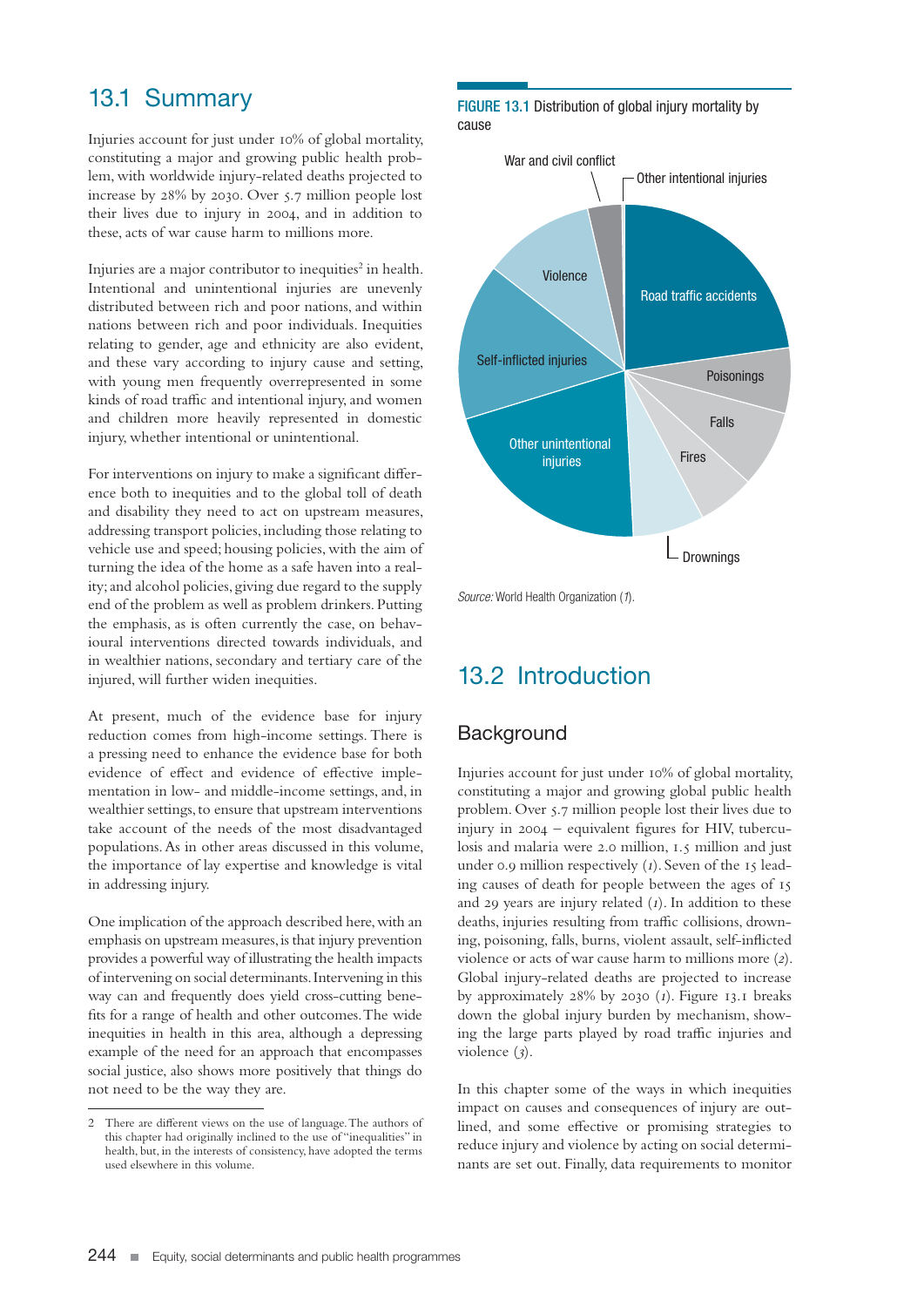### Synergy for equity

Erik Blas and Anand Sivasankara Kurup

#### **Contents**

| 14.1 Levels and patterns of social gradients                                                                                                                                                                                   | 262 |
|--------------------------------------------------------------------------------------------------------------------------------------------------------------------------------------------------------------------------------|-----|
| 14.2 Social determinants at play                                                                                                                                                                                               | 264 |
| 14.3 From promising entry-points to                                                                                                                                                                                            |     |
| proposals for action                                                                                                                                                                                                           | 264 |
| Socioeconomic context and position                                                                                                                                                                                             | 265 |
| Differential exposure.                                                                                                                                                                                                         | 267 |
| $\text{Differential } \text{vunderability} \dots \dots \dots$                                                                                                                                                                  | 268 |
| Differential health care outcomes                                                                                                                                                                                              | 269 |
| Differential consequences                                                                                                                                                                                                      | 270 |
| 14.4 Lessons for implementation.                                                                                                                                                                                               | 272 |
| <i>Values</i>                                                                                                                                                                                                                  | 272 |
| Leadership                                                                                                                                                                                                                     | 272 |
| Intersectoral collaboration                                                                                                                                                                                                    | 273 |
| Scaling up $\ldots$ $\ldots$ $\ldots$ $\ldots$                                                                                                                                                                                 | 273 |
| Communication.                                                                                                                                                                                                                 | 273 |
| $Risks$                                                                                                                                                                                                                        | 273 |
| External agencies<br>the contract of the contract of<br>$\sim$                                                                                                                                                                 | 274 |
| 14.5 Measuring                                                                                                                                                                                                                 | 274 |
| Monitoring clustering of adverse determinants                                                                                                                                                                                  | 275 |
| Comprehensive social and physical                                                                                                                                                                                              |     |
| environment monitoring                                                                                                                                                                                                         | 275 |
| Community logs                                                                                                                                                                                                                 | 276 |
| Monitoring of adverse side-effects of                                                                                                                                                                                          |     |
| interventions                                                                                                                                                                                                                  | 276 |
| Choice of indicators                                                                                                                                                                                                           | 276 |
| 14.6 Implications resources and set of the set of the set of the set of the set of the set of the set of the set of the set of the set of the set of the set of the set of the set of the set of the set of the set of the set | 277 |
| The individual public health programme. $\ldots$ 277                                                                                                                                                                           |     |
| Collaboration between programmes                                                                                                                                                                                               | 277 |
| Relationship of public health programmes to                                                                                                                                                                                    |     |
| other sectors.                                                                                                                                                                                                                 | 278 |

| 14.7 Conclusion 279                                                                                                               |  |  |
|-----------------------------------------------------------------------------------------------------------------------------------|--|--|
| Annex 14. A Social determinants occurring on<br>the pathways of the priority public health<br>conditions analytical framework 281 |  |  |
| References 283                                                                                                                    |  |  |

#### **Figures**

*Figure 14.1* Social gradients in under-5 mortality rate by asset quintile and region (low- and middleincome countries for which related DHS data are available) . . . . . . . . . . . . . . . . . 262 *Figure 14.2* Percentage of under-5 children receiving six or more child survival interventions, by socioeconomic group and country . . . . 262

#### **Tables**

| Table 14.1 Main patterns of social gradients in<br>health with brief examples and references to<br>relevant chapters for more detail. 263 |  |
|-------------------------------------------------------------------------------------------------------------------------------------------|--|
| Table 14.2 Social determinants occurring on the<br>pathways of six or more of the 13 conditions<br>examined in Chapters 2 to 13. 265      |  |
| Table 14.3 Entry-points, interventions and<br>movers at the socioeconomic context and<br>position level. 266                              |  |
| Table 14.4 Entry-points, interventions and<br>movers at the differential exposure level 267                                               |  |
| Table 14.5 Entry-points, interventions and<br>movers at the differential vulnerability level . 269                                        |  |
| Table 14.6 Entry-points, interventions and movers<br>at the differential health care outcomes level . 270                                 |  |
| Table 14.7 Entry-points, interventions and<br>movers at the differential consequences level . 27I                                         |  |